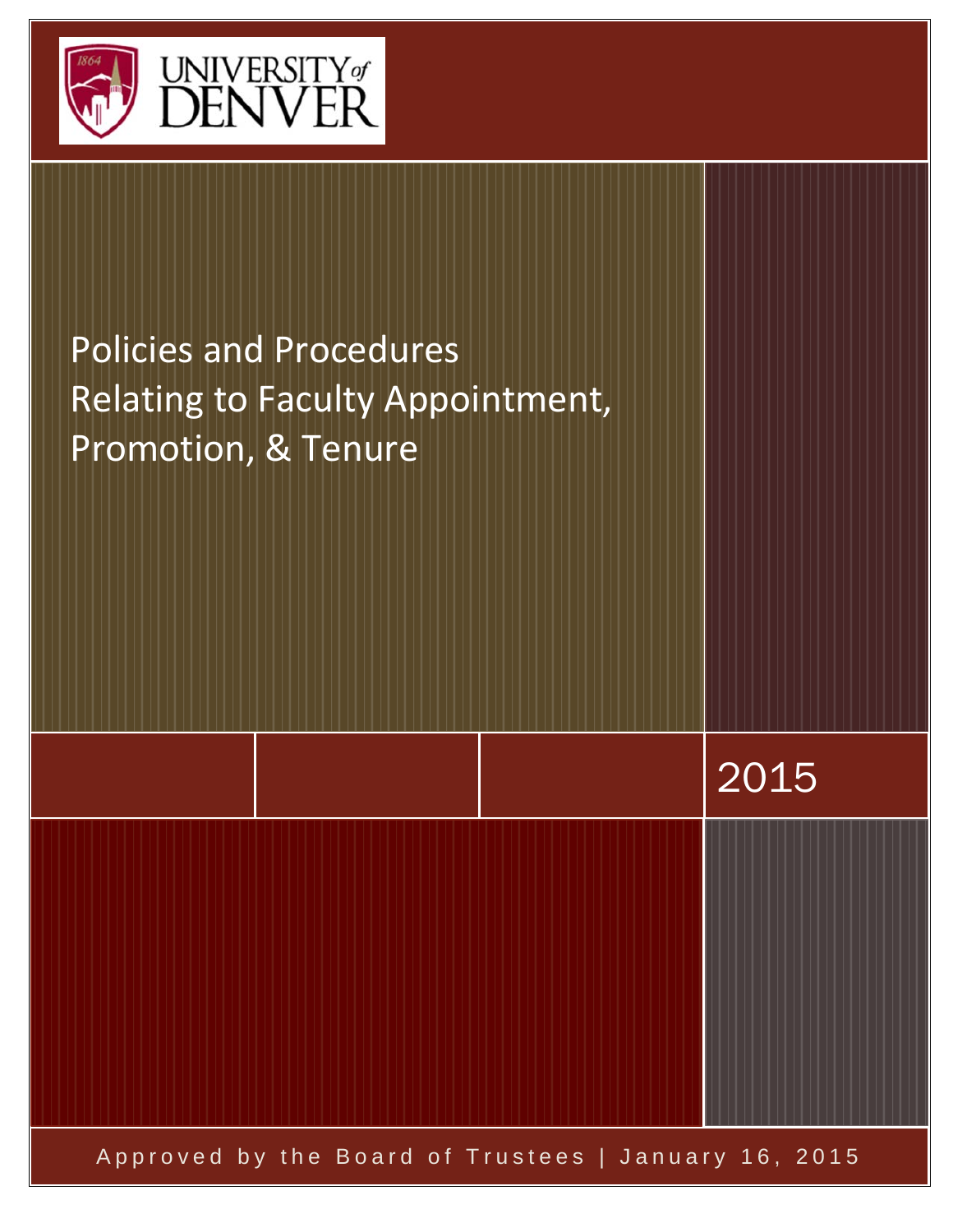#### **TABLE OF CONTENTS**

|     | 1. PREFACE                                                                     | $\overline{\mathbf{3}}$ |  |
|-----|--------------------------------------------------------------------------------|-------------------------|--|
|     | 1.1 ACADEMIC FREEDOM                                                           |                         |  |
|     | 1.2 PROFESSIONAL BEHAVIOR AND RESPONSIBILITY                                   |                         |  |
| 1.3 | <b>EQUAL OPPORTUNITY, DISCRIMINATION, AND HARASSMENT POLICY AND PROCEDURES</b> | 6                       |  |
|     |                                                                                |                         |  |
|     | <b>2. FACULTY POSITIONS</b>                                                    | $\overline{\mathbf{z}}$ |  |
| 2.1 | <b>DEFINITIONS</b>                                                             | $\overline{\mathbf{z}}$ |  |
|     | 2.1.1 RENEWABLE APPOINTMENTS                                                   | 7                       |  |
|     | 2.1.2 TERM-LIMITED APPOINTMENTS                                                | 8                       |  |
|     | 2.1.3 FULL-TIME APPOINTMENTS                                                   | 8                       |  |
|     | 2.1.4 PART-TIME APPOINTMENTS                                                   | 8                       |  |
|     | 2.1.5 JOINT APPOINTMENTS                                                       | 8                       |  |
|     | 2.1.6 ADMINISTRATIVE APPOINTMENTS                                              | 8                       |  |
| 2.2 | <b>FACULTY SERIES</b>                                                          | 9                       |  |
|     | 2.2.1 TENURE-LINE PROFESSORIAL SERIES                                          | 9                       |  |
|     | 2.2.2 PROFESSORIAL SERIES IN UNIVERSITY LIBRARIES                              | 10                      |  |
|     | 2.2.3 TEACHING PROFESSORIAL SERIES                                             | 10                      |  |
|     | 2.2.4 CLINICAL PROFESSORIAL SERIES                                             | 11                      |  |
|     | 2.2.5 PROFESSOR OF THE PRACTICE SERIES                                         | 11                      |  |
|     | 2.2.6 RESEARCH PROFESSORIAL SERIES                                             | 12                      |  |
|     | 2.2.7 ADJUNCT PROFESSORIAL SERIES                                              | 13                      |  |
|     | 2.2.8 VISITING PROFESSORIAL SERIES                                             | 13                      |  |
|     | 2.2.9 IN-RESIDENCE SERIES                                                      | 14                      |  |
|     | 2.2.10 EMERITUS PROFESSORIAL SERIES                                            | 14                      |  |
|     | 3. APPOINTMENT, ANNUAL REVIEW, AND REAPPOINTMENT                               | 15                      |  |
|     | <b>3.1 APPOINTMENT POLICIES</b>                                                | 15                      |  |
|     | <b>3.2 APPOINTMENT PROCEDURES</b>                                              | 15                      |  |
|     | <b>3.3 ANNUAL REVIEW OF FACULTY MEMBERS' PERFORMANCE</b>                       | 16                      |  |
| 3.4 | <b>POLICIES AND PROCEDURES FOR REAPPOINTMENT</b>                               | 16                      |  |
|     | 3.4.1 INSTRUCTORS                                                              | 17                      |  |
|     | 3.4.2 TENURE-LINE PROFESSORIAL APPOINTMENTS ABOVE THE LEVEL OF INSTRUCTOR      | 18                      |  |
|     | 3.4.3 RENEWABLE NON-TENURE-LINE PROFESSORIAL APPOINTMENTS                      | 18                      |  |
|     | 3.4.4 TERM-LIMITED APPOINTMENTS                                                | 22                      |  |
|     | <b>3.5 QUALIFICATION FOR: INSTRUCTOR</b>                                       | 22                      |  |
|     | 3.6 QUALIFICATIONS FOR: ASSISTANT PROFESSOR                                    | 22                      |  |
| 3.7 | <b>QUALIFICATIONS FOR: ASSOCIATE PROFESSOR</b>                                 | 23                      |  |
| 3.8 | <b>QUALIFICATIONS FOR: PROFESSOR</b>                                           | 24                      |  |
|     |                                                                                |                         |  |
|     | <b>4. PROMOTION</b>                                                            | 25                      |  |
|     | 4.1 PHILOSOPHY                                                                 | 25                      |  |
|     | <b>4.2 POLICIES FOR PROMOTION</b>                                              | 25                      |  |
|     | <b>4.3 TYPES OF EVIDENCE FOR PROMOTION DECISIONS</b>                           | 25                      |  |
|     | 4.3.1 VITA                                                                     | 25                      |  |
|     |                                                                                |                         |  |

Policies and Procedures Relating to Faculty Appointment, Promotion, & Tenure **1** 1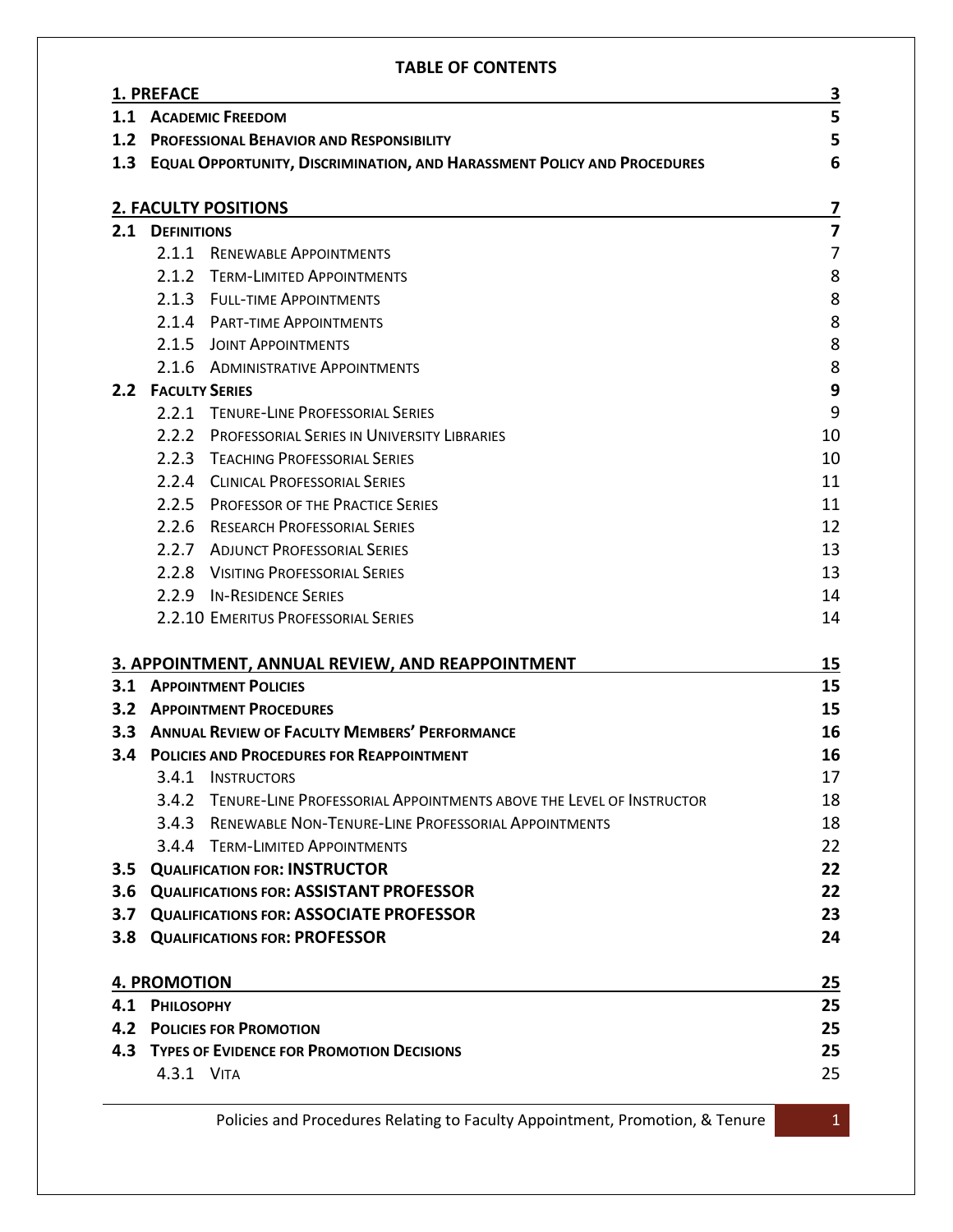|     |                                                             | 4.3.2 TEACHING                                                                         | 26 |
|-----|-------------------------------------------------------------|----------------------------------------------------------------------------------------|----|
|     |                                                             | 4.3.3 SCHOLARLY RESEARCH AND/OR CREATIVE ACTIVITY                                      | 27 |
|     |                                                             | 4.3.4 UNIVERSITY SERVICE                                                               | 29 |
|     |                                                             | 4.3.5 PROFESSIONAL/PUBLIC SERVICE                                                      | 29 |
|     |                                                             | 4.3.6 REGIONAL, NATIONAL, OR INTERNATIONAL STATURE                                     | 29 |
| 4.4 |                                                             | <b>PROCEDURES FOR PROMOTION</b>                                                        | 30 |
|     |                                                             | 4.4.1 COMPOSITION OF THE ACADEMIC UNIT PROMOTION COMMITTEE                             | 30 |
|     |                                                             | 4.4.2 MEETINGS OF THE ACADEMIC UNIT PROMOTION COMMITTEE                                | 32 |
|     |                                                             | 4.4.3 SOLICITING INFORMATION                                                           | 32 |
|     |                                                             | 4.4.4 CONFIDENTIALITY                                                                  | 33 |
|     |                                                             | 4.4.5 RECOMMENDATION BY THE ACADEMIC UNIT PROMOTION COMMITTEE                          | 33 |
|     | 4.4.6                                                       | RECOMMENDATION BY THE ACADEMIC UNIT'S ADMINISTRATIVE HEAD                              | 34 |
|     |                                                             | 4.4.7 RECOMMENDATION BY THE COLLEGE, SCHOOL, OR DIVISION PROMOTION COMMITTEE           | 34 |
|     |                                                             | 4.4.8 RECOMMENDATION BY THE DEAN                                                       | 35 |
|     |                                                             | 4.4.9 RECOMMENDATION BY THE PROVOST                                                    | 35 |
|     |                                                             | 4.4.10 DECISION BY THE BOARD OF TRUSTEES                                               | 36 |
|     |                                                             | 4.4.11 GAPS AND AMBIGUITIES                                                            | 36 |
|     | <b>5. TENURE</b>                                            |                                                                                        | 37 |
|     | 5.1 PHILOSOPHY                                              |                                                                                        | 37 |
|     |                                                             | <b>5.2 PRE-TENURE REVIEW</b>                                                           | 38 |
|     |                                                             | <b>5.3 POLICIES FOR TENURE DECISIONS</b>                                               | 38 |
|     |                                                             | <b>5.4 PROCEDURES FOR TENURE DECISIONS</b>                                             | 39 |
|     |                                                             | <b>5.5 TENURE PROBATIONARY PERIODS AND NOTIFICATION DATES</b>                          | 40 |
|     |                                                             | <b>6. TERMINATION OF APPOINTMENTS</b>                                                  | 44 |
|     | <b>6.1 PREAMBLE</b>                                         |                                                                                        | 44 |
|     |                                                             | 6.2 INVOLUNTARY TERMINATION OF TENURE OR OF NON-TENURED APPOINTMENTS DURING THEIR TERM | 44 |
|     |                                                             | <b>6.3 TERMINATION FOR CAUSE</b>                                                       | 45 |
|     |                                                             | 6.4 TERMINATION BECAUSE OF DISCONTINUANCE OF AN ACADEMIC UNIT                          | 48 |
|     | <b>6.5 TERMINATION DURING A STATE OF FINANCIAL EXIGENCY</b> |                                                                                        |    |
|     | <b>6.6 TERMINATION TO AVOID FINANCIAL EXIGENCY</b>          |                                                                                        |    |
|     |                                                             | <b>6.7 RIGHTS OF TERMINATED FACULTY MEMBERS</b>                                        | 52 |
|     |                                                             |                                                                                        |    |
|     |                                                             | 7. REVIEWS AND APPEALS                                                                 | 54 |
|     | 7.1 SCOPE                                                   |                                                                                        | 54 |
| 7.2 |                                                             | <b>BASIS FOR REVIEWS AND APPEALS</b>                                                   | 54 |
|     |                                                             | 7.3 REVIEW OF NEGATIVE ACADEMIC UNIT RECOMMENDATIONS                                   | 54 |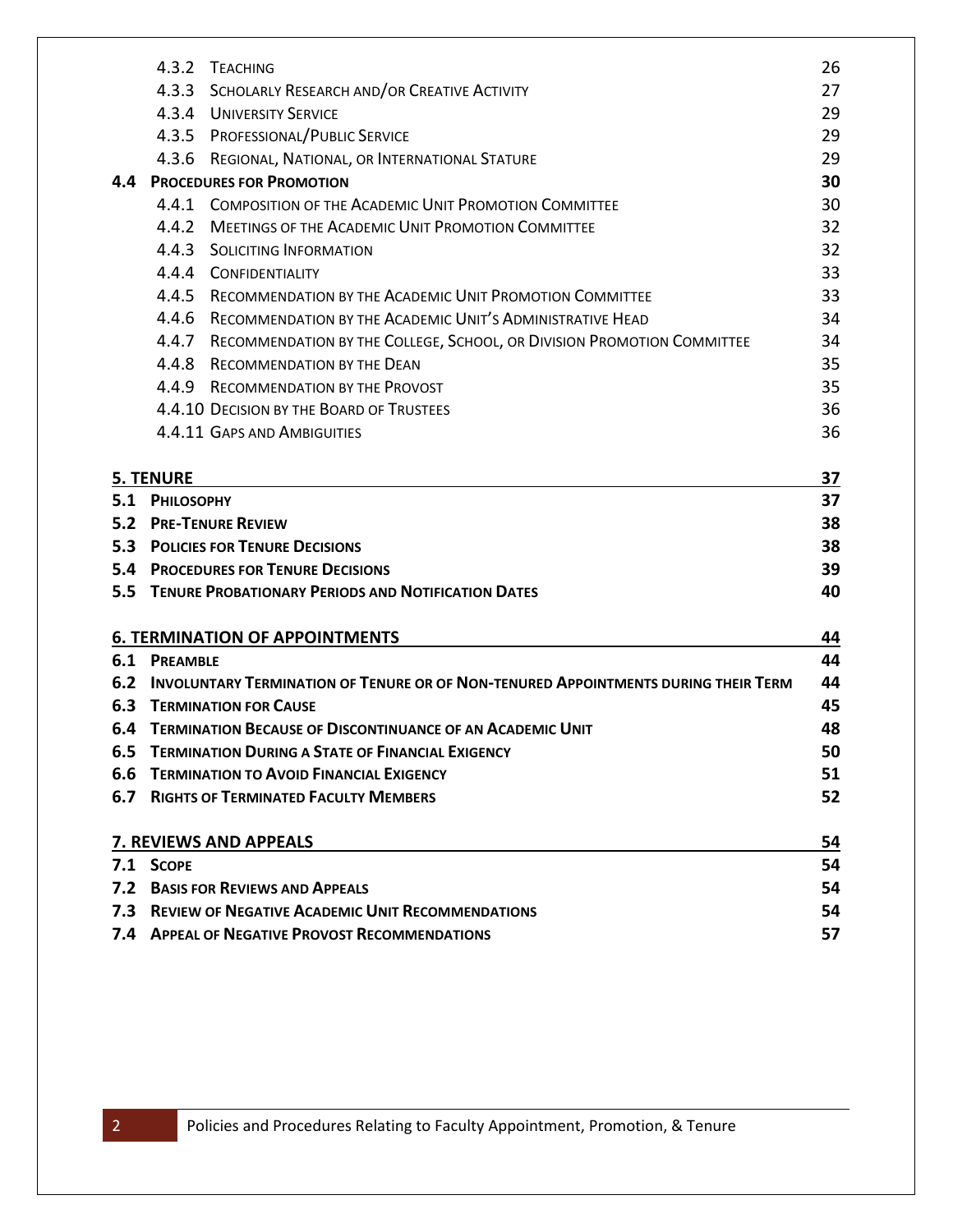#### **1. PREFACE**

<span id="page-3-0"></span>The term "academic unit" will be used throughout this document to designate the smallest unit such as center, department, division, school, or college to which a faculty member is appointed. The designation Dean will be used throughout this document to designate either a Dean or an Associate Provost if there is no Dean. Throughout the document, "year" refers to an academic year rather than a calendar year and "University" refers to the University of Denver. "Shall" means duty, obligation or requirement to perform an action or satisfy a criterion. The University subscribes to the principle of shared governance with ultimate authority in governance resting with the Board of Trustees. The philosophies, policies, and procedures for appointment, promotion, and tenure are informed by and are to be implemented in congruence with the University's values and missions.

Effective personnel operations are based upon policies that reflect the nature of the University which the policies serve. The University, through its faculty, shall engage in a variety of professional functions, such as teaching, scholarly research and/or creative activity, shared governance, and professional/public service. The relative priority of these functions carried out by colleges, schools, divisions, departments, centers, and individual faculty members should and does vary. Some overall guidelines are necessary, however, to ensure consistency and equity of treatment of the faculty as a whole. Except as noted herein, this document spells out general guidelines for the appointment, reappointment, promotion, granting of tenure, and termination of faculty members at the University.

The policies and procedures described in these guidelines are subject to change. Approved changes shall be circulated to members of the faculty by the Provost. Changes shall be made only after consultation with and approval by the Faculty Senate and the Board of Trustees. Reference to the Board of Trustees includes the Executive Committee of the Board of Trustees, acting on its behalf.

Colleges, schools, divisions, departments, and centers are encouraged to report to the Senate Personnel Committee their experiences with these guidelines so that modifications can be considered.

Sections of the "University Handbook," dated March 1968, were revised, expanded, and issued separately as a section of the Policy Manual entitled "Faculty Personnel Guidelines Relating to Appointment, Promotion, and Tenure." These guidelines were originally adopted by the University Senate on February 19, 1976, and were subsequently approved by the Board of Trustees in October, 1976. The guidelines were further revised by the Senate in 1977-78. The Senate adopted the revisions on April 25, 1978, which were subsequently approved by the Board of Trustees in May, 1978. Additional modifications were adopted by the Senate on May 20, 1980. The guidelines were further revised by the Faculty Senate from 1989 to 1992, were approved by the Board of Trustees on January 22, 1993 subject to a final vote of approval by the faculty,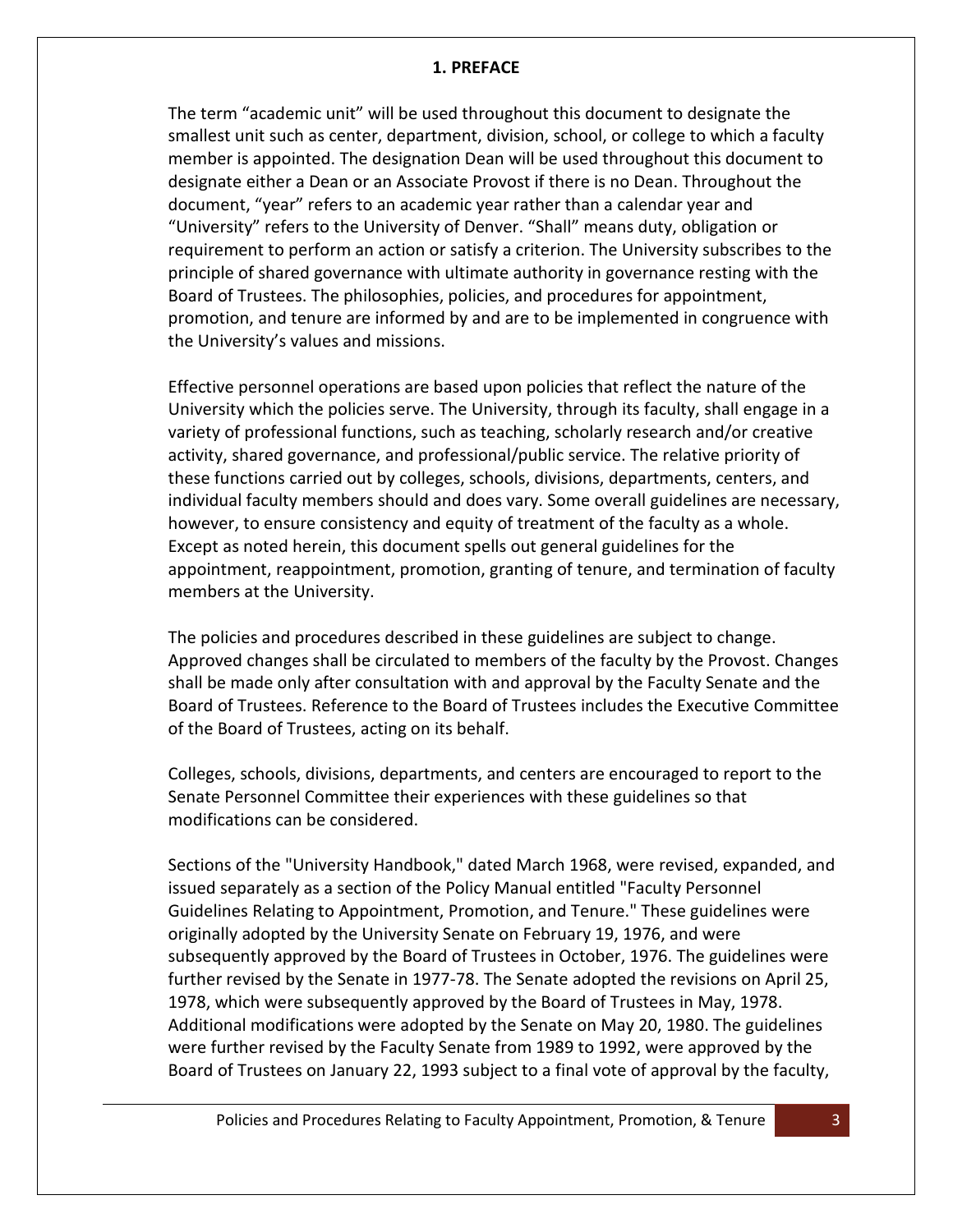and were adopted by a vote of the full faculty on April 9, 1993. Additional modifications were adopted by the Faculty Senate in October, 1995, and were approved by the Board of Trustees on January 19, 1996. The Faculty Senate adopted further modifications on May 4, 2001 and the Board of Trustees approved these modifications on June 8, 2001. The Faculty Senate approved additional changes in March, 2014. Faculty members who held appointed and benefitted positions in either the Tenure-line Professorial Series, Professorial Series in University Libraries, Lecturer Series, Clinical Professorial Series, or Research Professorial Series were asked to vote on those additional changes in April, 2014, and they were approved when "yes" votes outnumbered "no" votes. Additional changes (including renaming the document to "Policies and Procedures Relating to Faculty Appointment, Promotion, and Tenure") were approved by the Faculty Senate in December, 2014. Faculty members who held appointed and benefitted positions in either the Tenure-line Professorial Series, Professorial Series in University Libraries, Lecturer Series, Clinical Professorial Series, or Research Professorial Series were asked to vote on those additional changes in January, 2015, and they were approved when "yes" votes outnumbered "no" votes. The Board of Trustees approved the changes on January 16, 2015.

The provisions in this document supersede the provisions concerning faculty members in the University Handbook and in versions of the Faculty Personnel Guidelines Relating to Appointment, Promotion, and Tenure delineated above. If there is a claim either of a conflict or that the provisions of one of the earlier documents should apply, the Provost, after consultation with the Personnel Committee of the Faculty Senate, shall decide which provisions shall prevail.

Except as noted in Section 4.4.1 and Section 4.4.11, when incomplete specifications or ambiguities lead to questions about the correct philosophies, policies or procedures to follow, the Provost (in consultation with the President of the Faculty Senate) has the final authority to make or to direct others to make decisions about the proper philosophies, policies, and procedures to follow. Such decisions shall be recorded to ensure that the decisions are consistent over time and those records shall be periodically shared with the President of the Faculty Senate to assist in future revisions of the present document.

Colleges, schools, divisions, departments, and centers are encouraged to develop written guidelines to supplement the philosophies, policies, and procedures for appointment, reappointment, promotion, tenure, and termination in the present document. However, college, school, division, department, and center guidelines must be approved by the appropriate Dean and must be consistent with the philosophies, policies, and procedures in the present document. If conflicts arise between the philosophies, policies, and procedures in the present document and the guidelines of colleges, schools, divisions, departments, and centers, the philosophies, policies, and procedures in the present document prevail. In addition, guidelines by departments or centers must be consistent with the guidelines of any college, school, or division that house the department or center. Copies of approved college, school, division, department, and center guidelines shall be submitted to the Dean, Provost, and the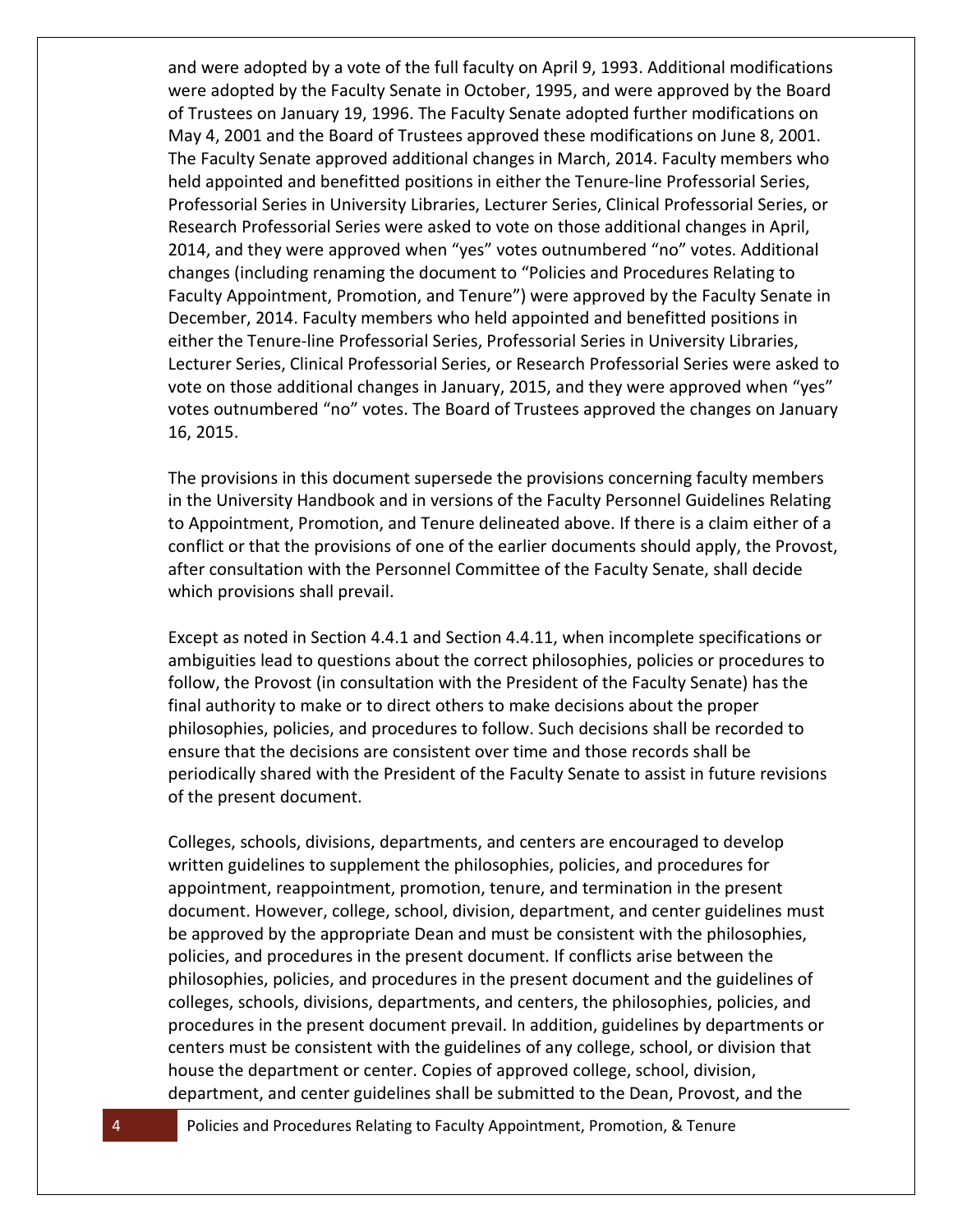Personnel Committee of the Faculty Senate. Colleges, schools, divisions, departments, and centers are encouraged to review and revise their written guidelines as circumstances warrant.

## <span id="page-5-0"></span>**1.1 Academic Freedom**

The University fully supports the academic freedom of its faculty. A bedrock principle upon which the advancement and dissemination of knowledge rests, academic freedom grants faculty members the liberty to teach, pursue, and discuss knowledge. Under this core principle, faculty members are entitled to freedom in research and in the publication of research results. In the classroom, they have the right to teach and say what they believe to be pertinent to the subject at hand, even though their methods or speech may be offensive or contrary to the beliefs of some. Academic freedom also includes faculty members' rights to speak or write on matters related to the governance of colleges, schools, divisions, departments, or other academic units and the University as a whole without negative consequences.

Faculty members shall remember, however, that with this right comes responsibility. The principle of academic freedom does not grant faculty members the right to intimidate, exploit, or illegally to harass or discriminate, or persistently to introduce issues or topics that are not justifiably pertinent to the subject of a class. Likewise, in their actions and words, faculty members shall remember that their primary role as an educator is to facilitate the intellectual development of their students. Creating a safe learning environment that promotes the concept of intellectual diversity, welcomes critical thinking, and fosters student growth shall be at the heart of their teaching endeavors.

When speaking, writing, or acting as a public citizen, faculty members shall not represent themselves as acting on, or imply they are acting on, behalf of the University. When speaking, writing, or acting as a citizen, a faculty member shall be free from institutional censorship or discipline, but is expected to remember that the public may judge the profession and University by his or her speech.

While it is the responsibility of the University to seek the best possible faculty, its obligations to the individual faculty member shall be taken seriously. The University shall respect the rights of each faculty member with regard to academic freedom. Moreover, within the resources available to it, the University shall seek to provide an environment and conditions for the faculty member to become and remain a first-rate teacher and scholar.

# <span id="page-5-1"></span>**1.2 Professional Behavior and Responsibility**

In accordance with the University's commitment to the teaching and practice of ethics, faculty members should be guided by a deep conviction to the worth and dignity of the advancement of knowledge. Faculty members should also recognize the special responsibilities placed upon them because of their role as teachers and scholars. As public representatives of the University, faculty members shall demonstrate the highest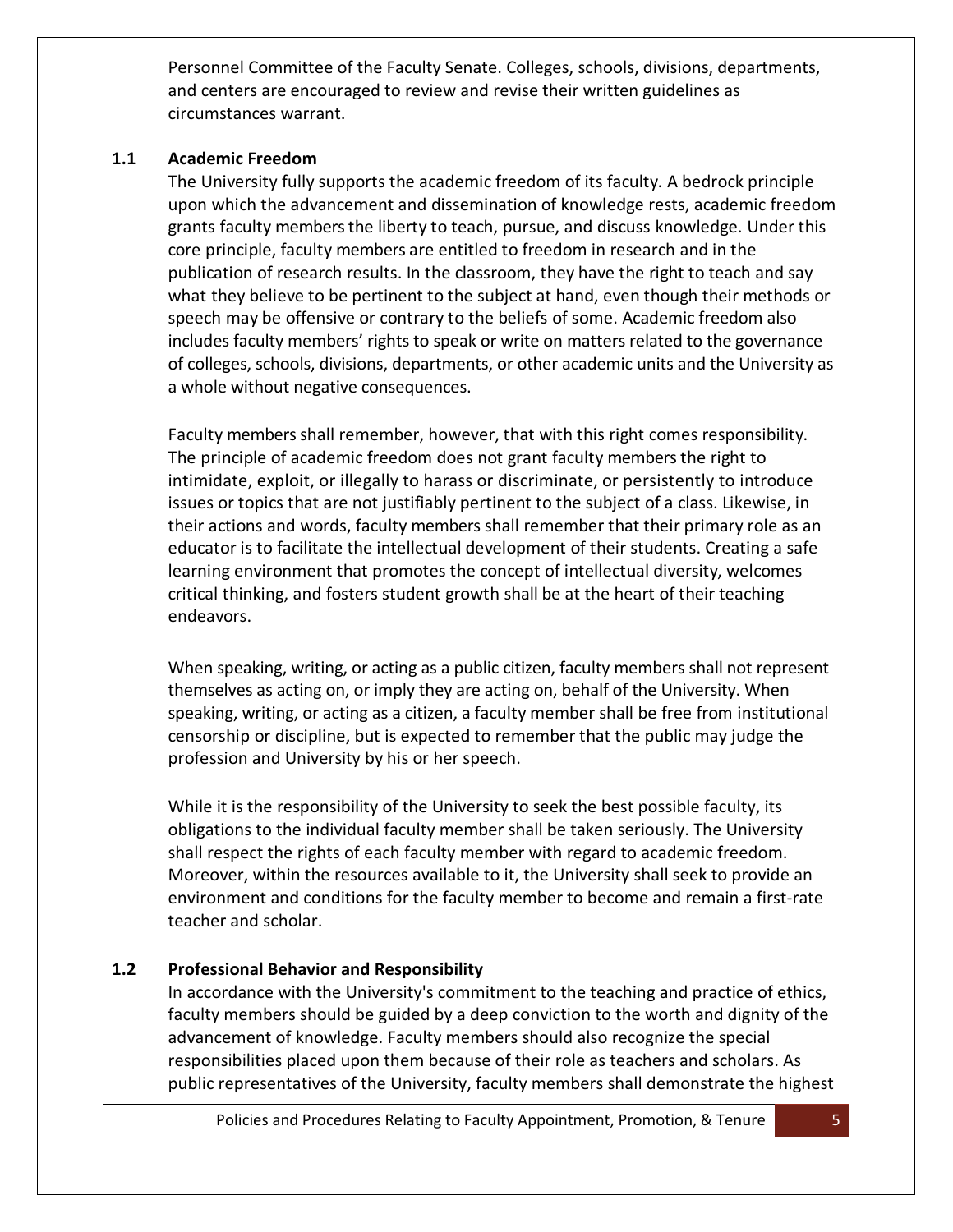standards of integrity, truthfulness, honesty and fortitude in all of their professional activities. Faculty members are expected to act with professionalism in all they do and to be good citizens of the University and the greater academic and public communities. Good citizenship, however, does not preclude the exercise of academic freedom (see Section 1.1).

Consistent with the University's Honor Code and values, faculty members shall not intimidate, exploit, or illegally harass or discriminate in their treatment of students, staff, colleagues and other associates (also see Section 1.3). In addition, faculty members are obligated to treat others with respect and dignity; strive for professional excellence and encourage the same from students, staff, and colleagues; and promote a satisfying and intellectually stimulating work environment through University service, professional service, and service to the public good.

In the pursuit of these principles, faculty members must subscribe to: intellectual and academic honesty; moral and ethical standards; collegial relationships built on trust and confidence; proper academic conduct; respect for confidentiality (and the privacy rights of others); academic freedom and the free pursuit of learning; objectivity and merit in their judgments of students, staff, and colleagues; responsibility for shared governance; and critical self-discipline and judgment in using, extending and transmitting knowledge.

The University may attempt informal or formal resolution of a faculty member's failure to conform to the standards of professional behavior and responsibility. Such attempts at resolution shall involve the input of faculty member peers at every level, up to and including the Faculty Senate president, as warranted.

## <span id="page-6-0"></span>**1.3 Equal Opportunity, Discrimination, and Harassment Policy and Procedures**

The University is committed to the ideals of equal opportunity. To ensure equal opportunity, the University has actively incorporated both the spirit and the substance of federal, state, and local laws prohibiting discrimination on the basis of race, color, national origin, age, religion, disability, sex, genetic information, veteran status, marital status, sexual orientation, or gender variance.

The University absolutely condemns any type of discrimination and/or harassment on the basis of the above listed classifications. Discrimination and/or harassment on these bases is a violation of the law and also threatens an academic atmosphere characterized by freedom of inquiry and expression and will not be tolerated.

To protect against unlawful discrimination and harassment and to ensure equal opportunity, the University has established an Office of Equal Opportunity to review the complaint of any person within the University community who feels that she or he has been the subject of discrimination or harassment in violation of University policy or the law. The process of review is described more fully in other University documents (for more details consult with the Office of Equal Opportunity). Harassment or unlawful discrimination of any kind is a violation of University policy and will be subject to severe sanctions up to and including termination for cause (see Section 6).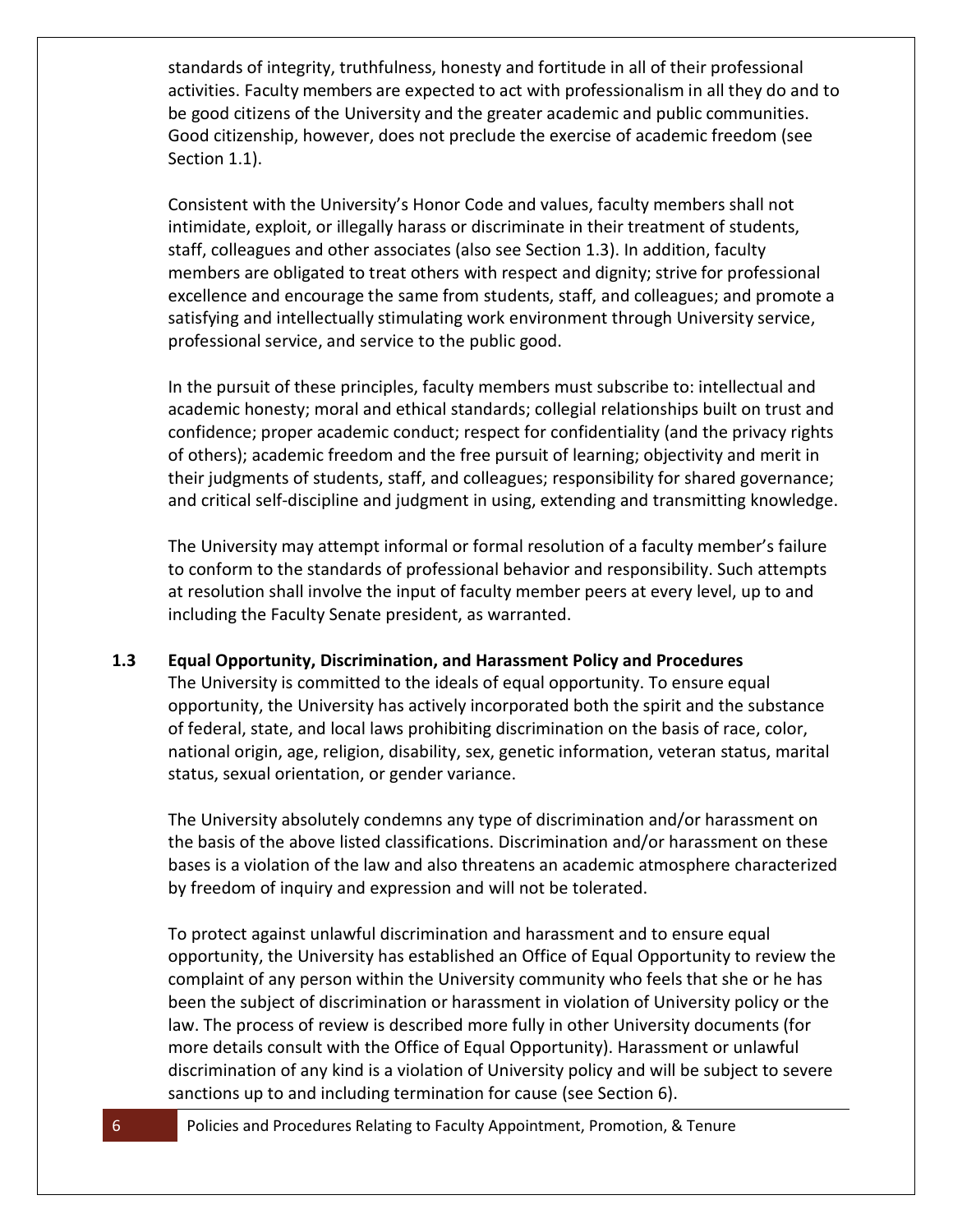# **2. FACULTY POSITIONS**

<span id="page-7-0"></span>The functions and responsibilities of each faculty position and the relative priority of these responsibilities within an academic unit should reflect agreement among the faculty members of the academic unit, the appropriate Dean, and the Provost.

If there are changes in the professional expectations for a faculty member, the academic unit and the University bear a responsibility to the faculty member to counsel and assist him/her over a transition period before the change in position expectations affect his/her eligibility for reappointment, promotion, tenure (if applicable) and salary increases.

Policies and procedures in this document which produce a change of status or title for a faculty member or which may adversely affect the progress of a faculty member toward desired goals of reappointment, promotion or tenure shall be negotiated in an effort to achieve satisfaction of all parties and may not be applied retroactively (unless specifically authorized by these guidelines) or arbitrarily.

#### <span id="page-7-1"></span>**2.1 Definitions**

All faculty appointments must fall within the categories for faculty appointments established by the University.

The term "faculty" is defined broadly at the University to include a variety of persons engaged in some aspect of one or more of the basic purposes of the University: teaching, research and/or creative activity, and service. Within this broad definition of faculty there are two major types of appointments: tenure-line faculty appointments which are appointments with tenure or eligibility for tenure, and non-tenure-line faculty appointments which are appointments without eligibility for tenure. Awards of tenure may be made only within the Tenure-Line Professorial Series at the ranks of Professor and Associate Professor.

Non-tenure-line faculty appointments are further categorized as either renewable or term-limited appointments.

## <span id="page-7-2"></span>**2.1.1 Renewable Appointments**

Renewable appointments are those that are made with the intent that the appointment may (but need not) be renewed as the appointee engages in satisfactory service to the University. A renewable appointment implies neither tenure nor eligibility for tenure (see Section 5). A renewable position is intended to fulfill an on-going academic need. Appointments in the Tenure-Line Professorial Series, Professorial Series in University Libraries, Teaching Professorial Series, Clinical Professorial Series, Professors of the Practice Series, Research Professorial Series, non-remunerative appointments in the Adjunct Professorial Series, and Emeritus Professorial Series are all renewable appointments. Tenured faculty members have appointments that are continuing rather than annually renewed.

Policies and Procedures Relating to Faculty Appointment, Promotion, & Tenure 7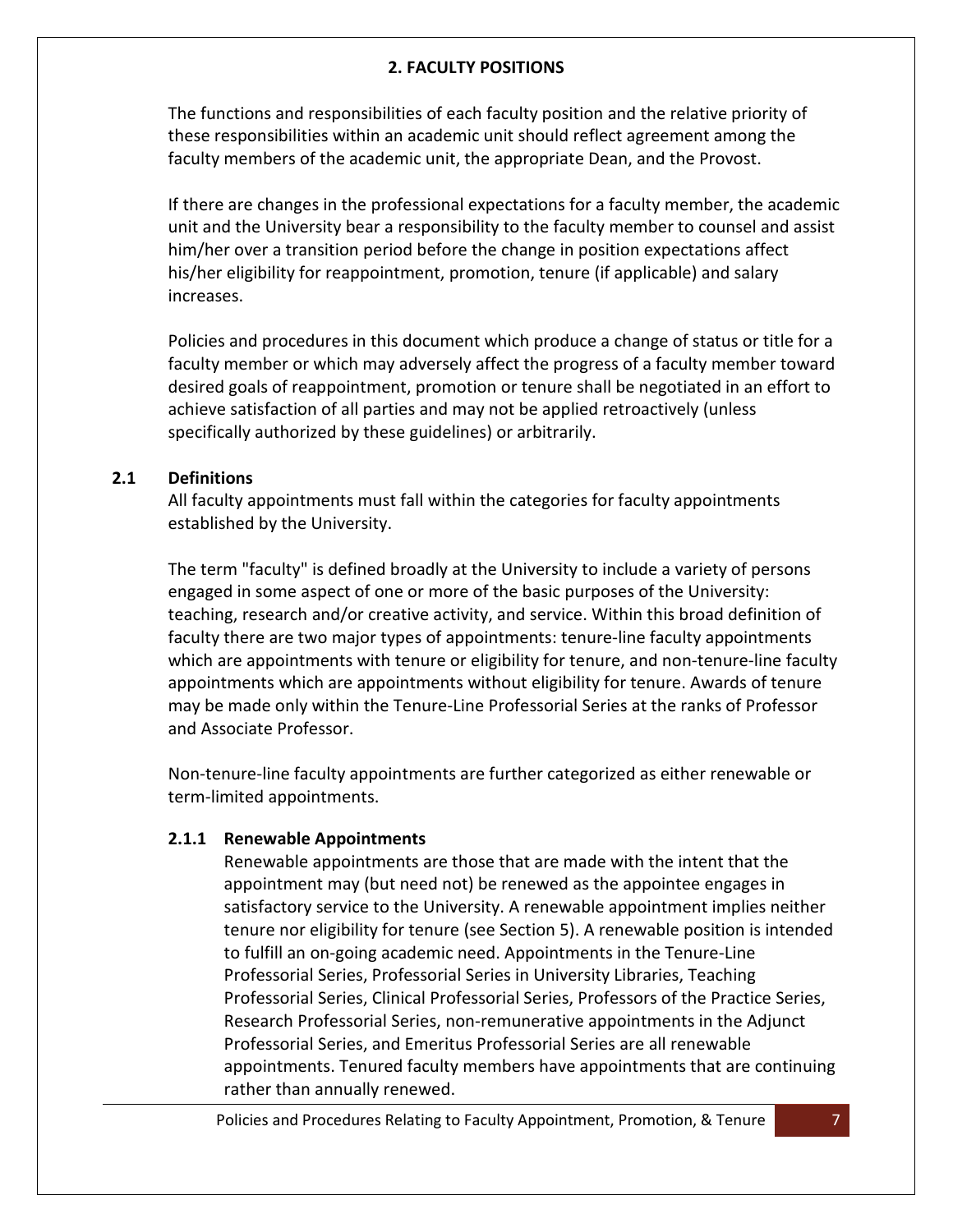## <span id="page-8-0"></span>**2.1.2 Term-Limited Appointments**

Term-limited appointments are made for a fixed term, typically of one to three years or less, and are not intended to be renewed. The nonrenewal of a termlimited appointment shall not be considered as a discharge. A clear end date for a term-limited appointment should be stated in the appointment agreement. Appointments in the Visiting Professorial Series and the In-Residence Series are all term-limited appointments.

The philosophies, policies, and procedures for the termination of the appointments of term-limited faculty members during their term shall follow the procedures in Section 6, unless otherwise provided in the appointment agreement. Other philosophies, policies, and procedures in this document do not apply to term-limited appointments. Instead, the philosophies, policies, and procedures for the employment of term-limited appointments shall be established by the appropriate academic unit, with the approval of the Dean.

Another distinction that can be made concerning types of faculty appointments is between full-time and part-time. There are also joint appointments and administrative appointments.

#### <span id="page-8-1"></span>**2.1.3 Full-time Appointments**

Full-time appointments comprise a full assignment of duties and ordinarily range over the academic year. Annual full-time appointments may be 9-month or 12 month appointments.

#### <span id="page-8-2"></span>**2.1.4 Part-time Appointments**

Part-time appointments are those that have less than a full-time teaching, research and/or creative activity, and service load. Part-time appointments may be either renewable or term-limited appointments.

#### <span id="page-8-3"></span>**2.1.5 Joint Appointments**

Joint appointments may be made between and/or among academic units of the University. Such appointments must be negotiated and approved by all academic units involved with the appointment. At the time of initial appointment, academic units shall specify, with the approval of the appropriate Deans and the Provost, how responsibilities, including service contributions, shall be divided among units. How personnel actions affecting the faculty member (including, if applicable, decisions about reappointment, promotion, and tenure) will be shared among academic units shall also be specified at the time of appointment, with the approval of the appropriate Deans and the Provost.

#### <span id="page-8-4"></span>**2.1.6 Administrative Appointments**

Administrators having earned faculty rank and/or tenure in an academic unit may maintain their faculty rank and tenure while serving as administrators. Newly appointed administrators desiring faculty rank and/or tenure must negotiate this with an academic unit and receive the approval of the Dean and Provost.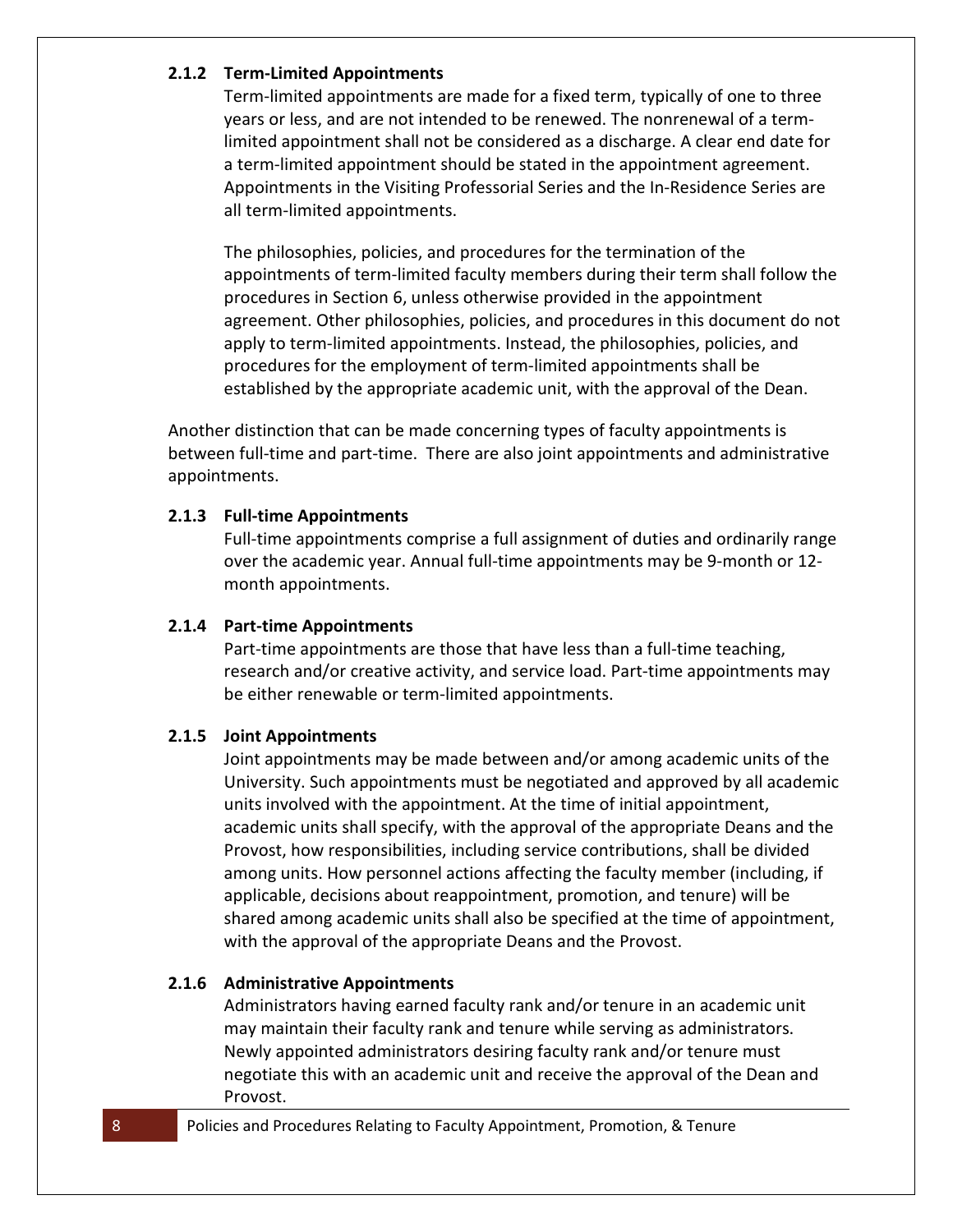## <span id="page-9-0"></span>**2.2 Faculty Series**

Faculty appointments fall into the following series: Tenure-Line Professorial Series, Professorial Series in University Libraries, Teaching Professorial Series, Clinical Professorial Series, Professor of the Practice Series, Research Professorial Series, Adjunct Professorial Series, Visiting Professorial Series, In-Residence Series, and the Emeritus Professorial Series. These categories of faculty appointments and their associated titles are described below. Appointments that use categories other than those specified herein are not to be considered "faculty" appointments. Other persons engaged in various forms of research, instruction, or service, such as, without limitation, Post-Doctoral Fellows, Graduate Teaching Assistants, and Interns, are designated "other instructional personnel," and are not regarded as faculty members.

All appointments in the categories described in Sections 2.2.2 through 2.2.10 are without tenure or eligibility for tenure.

A faculty member in any Faculty Series is eligible to apply and be considered for an opening in any other Faculty Series. If a faculty member is appointed to a position in a different Faculty Series, the terms of appointment shall be adjusted accordingly.

By June 1 of each year the administration shall report to the Faculty Senate and to the Board of Trustees the numbers of persons by academic unit holding faculty appointments in each of the Faculty Series and the numbers of credit hours taught within each Faculty Series during the current academic year.

When performing evaluations for appointment, annual review, reappointment, promotion, and (where appropriate) pre-tenure review and tenure, the evaluation criteria specified in Sections 2.2.1 to 2.2.10 should serve as general guidelines. However, a faculty member and his or her academic unit may negotiate different criteria from those specified in Sections 2.2.1 to 2.2.10 when circumstances warrant. The University recognizes that service, teaching, and the scholarship of teaching, research, and creative activity increasingly encompass more than one of the traditional academic areas or disciplines. Evidence used in evaluations for appointment, annual reviews, reappointment, promotion, and (where appropriate) pre-tenure review and tenure shall be sought from all the areas (including interdisciplinary areas) in which the faculty member has worked significantly.

# <span id="page-9-1"></span>**2.2.1 Tenure-Line Professorial Series**

Although it is the intent of the University to define rather broadly the general category "faculty," appointment to the Tenure-Line Professorial Series is a guarded privilege granted only to those faculty members who meet the qualifications stated for each rank, and who are either tenured or deemed likely one day to become eligible for tenured appointments.

Faculty members in the Tenure-Line Professorial Series are normally appointed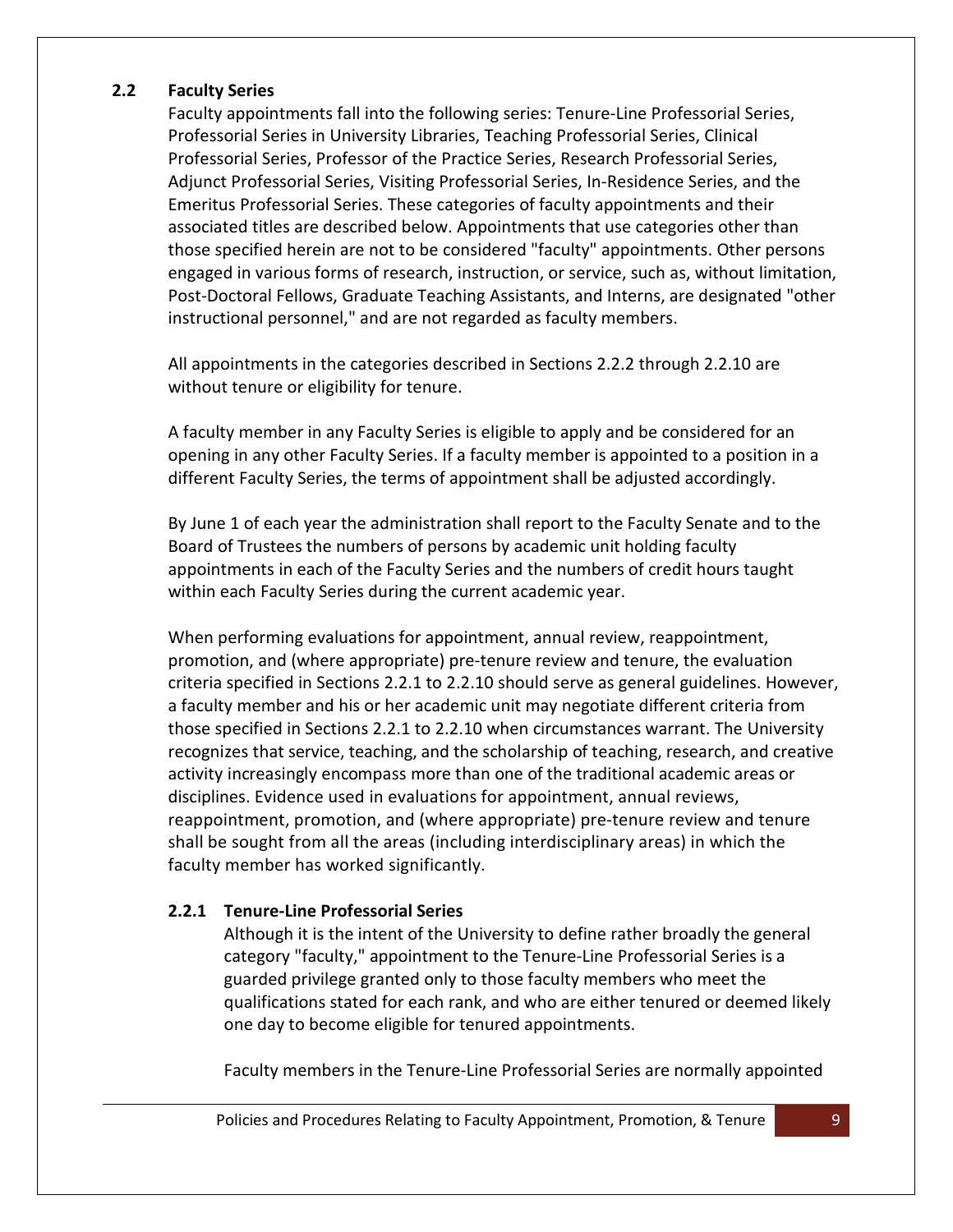on a full-time basis. The Tenure-Line Professorial Series includes the ranks of Professor, Associate Professor, Assistant Professor, and Instructor.

Tenure may be granted only to those holding or being promoted to the rank of Professor or Associate Professor in the Tenure-Line Professorial Series. Tenured faculty members have the right to continuous reappointments until the faculty member resigns, retires, or is terminated pursuant to the procedures in Section 6.

Appointment, annual review, reappointment, promotion, pre-tenure review, tenure, and termination of faculty members in the Tenure-Line Professorial Series shall be made in accord with the philosophies, policies, procedures, and evaluation criteria in the present document.

The evaluation criteria for appointment, annual review, reappointment, promotion, pre-tenure review, and tenure for faculty members in the Tenure-Line Professorial Series shall be based primarily on scholarly research and/or creative activity, teaching, participation in shared governance, and service to the University, profession, and public (see Sections 3.5 through 3.8).

#### <span id="page-10-0"></span>**2.2.2 Professorial Series in University Libraries**

The Professorial Series in University Libraries is appropriate when appointments primarily involve responsibilities in University Libraries. This Series includes the ranks of Professor, Associate Professor, Assistant Professor, and Instructor.

Appointment, annual review, reappointment, promotion, and termination of faculty members in the Professorial Series in University Libraries shall be made in accord with the philosophies, policies, procedures, and evaluation criteria in the present document.

The evaluation criteria for appointment, annual review, reappointment, and promotion shall be the same as in Sections 3.5 through 3.8 except that they shall be based primarily upon contributions made to educational and other institutional goals through librarianship, scholarly research, participation in shared governance, and service to the University, profession, and public.

#### <span id="page-10-1"></span>**2.2.3 Teaching Professorial Series**

The Teaching Professorial Series is appropriate for appointments where special factors, such as experience or stature, may qualify the appointee as an excellent teacher in a particular field. This Series includes the ranks of Teaching Professor, Teaching Associate Professor, Teaching Assistant Professor, and Teaching Instructor.

Appointment, annual review, reappointment, promotion, and termination of faculty members in the Teaching Professor Series shall be made in accord with the philosophies, policies, procedures, and evaluation criteria in the present document.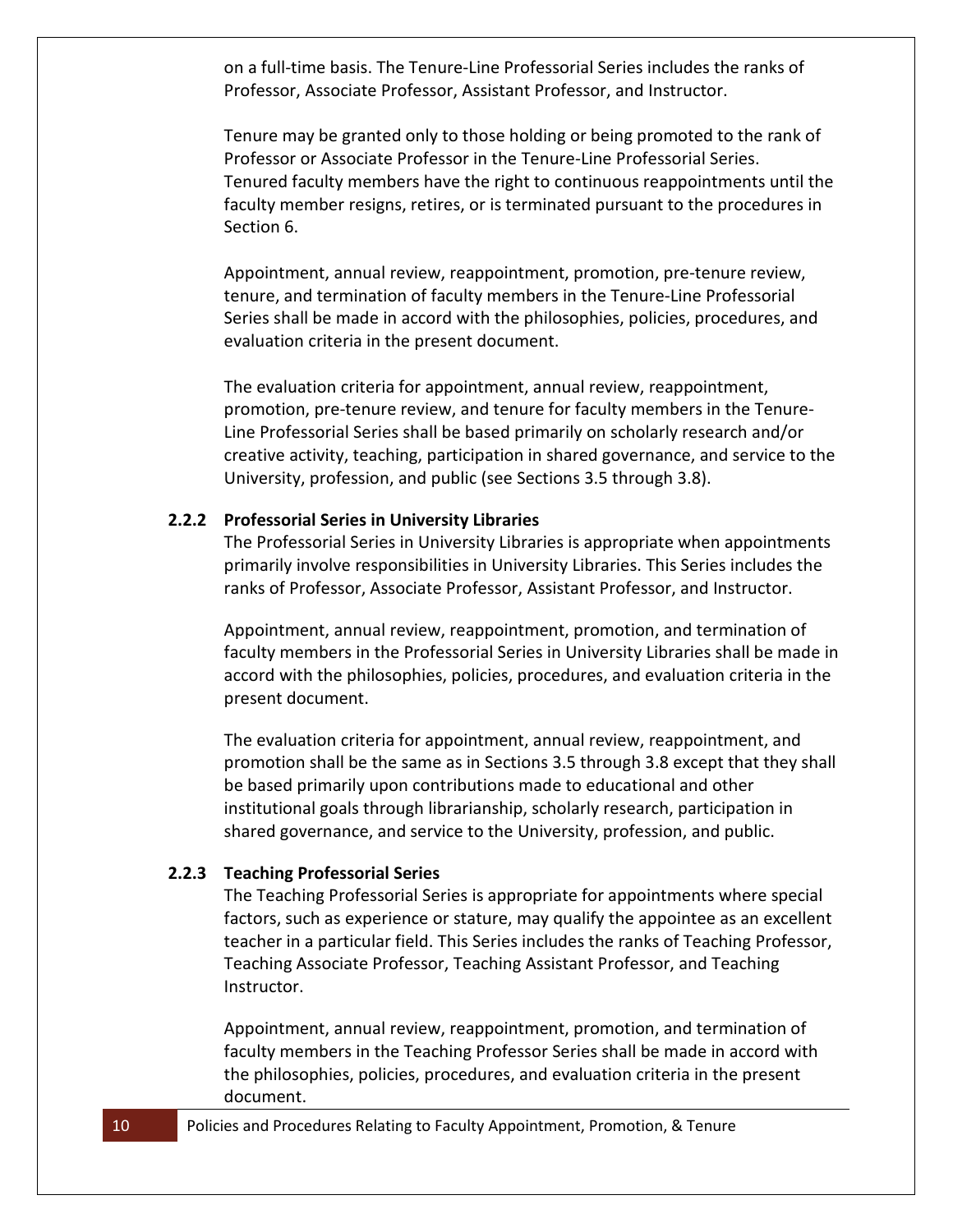The evaluation criteria for appointment, annual review, reappointment, and promotion shall be the same as in Sections 3.5 to 3.8 except that between 90% and 100% of a faculty member's responsibilities shall be devoted to teaching, participation in shared governance, and service to the University, profession, and public, and between 0% and 10% shall be devoted to scholarship and creative activity. More than 10% of responsibilities may be devoted to scholarship and creative activity only with the approval of the Dean and Provost.

## <span id="page-11-0"></span>**2.2.4 Clinical Professorial Series**

The Clinical Professorial Series is appropriate where appointments involve primary responsibilities in specialized professional practice including teaching, supervising student internships, training, and participating in other practice components of degree programs. Such positions will frequently, but not exclusively, be in health-care or human service fields such as in psychology or social work. Responsibilities of clinical faculty members may encompass any area of professional practice and/or technical expertise and may include professional development. The primary function of faculty members in the Clinical Professorial Series is to train students to become practicing clinicians. Faculty members in the Clinical Professorial Series have the academic credentials appropriate to their rank and have largely acquired the skill set they need to fulfill the responsibilities of their appointments from their academic training and experience. This series includes the ranks of Clinical Professor, Clinical Associate Professor, Clinical Assistant Professor, and Clinical Instructor.

Appointment, annual review, reappointment, promotion, and termination of faculty members in the Clinical Professorial Series shall be made in accord with the philosophies, policies, procedures, and evaluation criteria in the present document.

The evaluation criteria for appointment, annual review, reappointment, and promotion shall be the same as in Sections 3.5 through 3.8 except that they shall be based primarily on excellence in the field of specialization and quality of teaching, participation in shared governance, and service to the University, profession, and public.

# <span id="page-11-1"></span>**2.2.5 Professor of the Practice Series**

Faculty members in the Professor of the Practice Series have expertise, achievements, and reputations developed over a sustained period of time that qualify them to be distinguished professionals in an area of practice, although they might not have academic credentials or experience. Faculty members in the Professors of the Practice Series have extensive experience in professional practice outside a university setting and have the skill set they need to fulfill the responsibilities of their appointment from professional practice outside a university setting. The responsibilities of this position are teaching courses,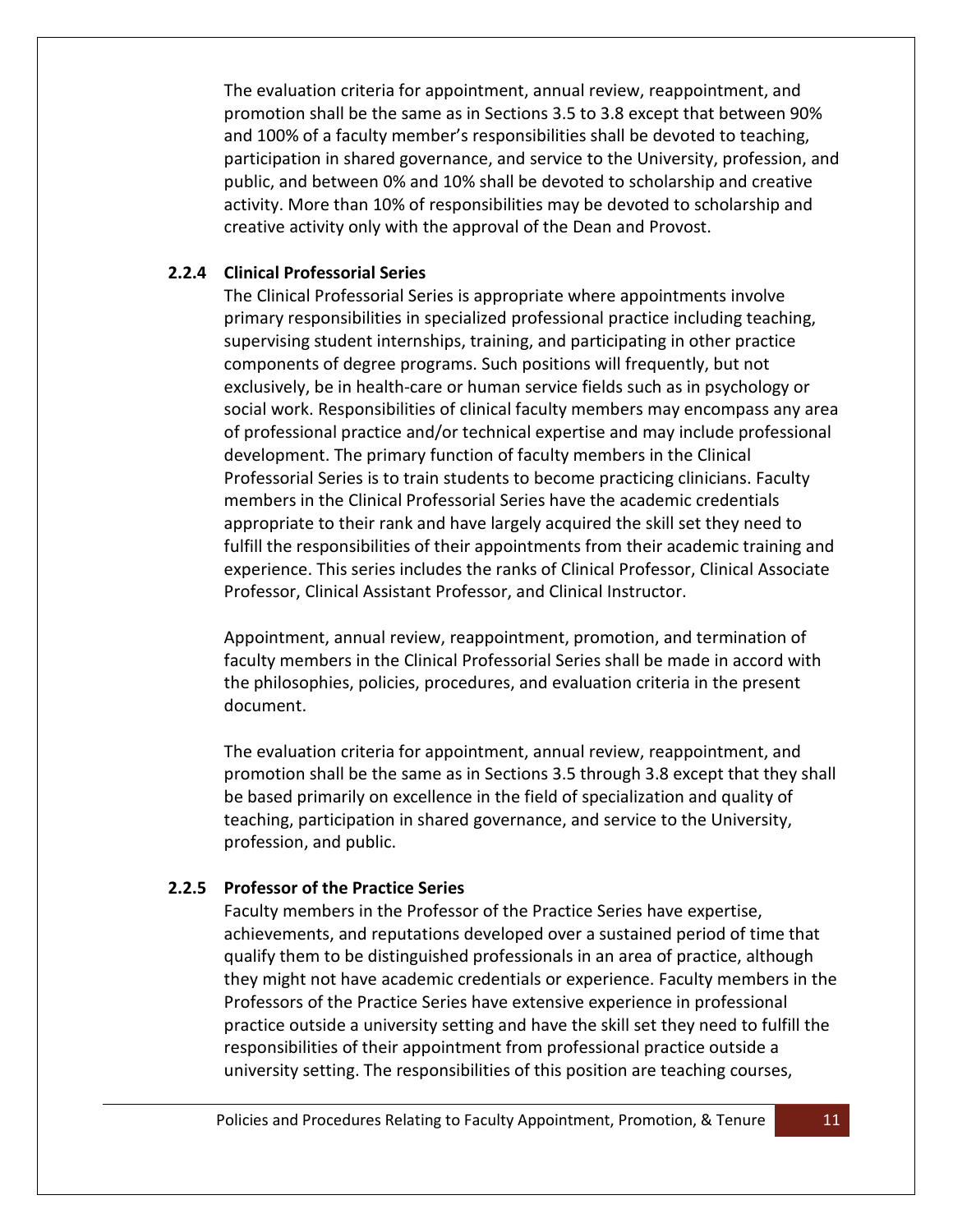seminars, and independent studies with undergraduate and graduate students or other duties that the academic unit and Dean determine are appropriate. A primary function of faculty members in the Professors of the Practice Series is to provide students with connections to the professional fields the students will be entering.

This series includes the ranks of Professor of the Practice, Associate Professor of the Practice, and Assistant Professor of the Practice. Such positions will frequently, but not exclusively, be in the fields of business and law. Examples of titles in the Professor of the Practice Series might be Professor of the Practice of Tax Law and Professor of the Practice of Finance.

Appointment, annual review, reappointment, promotion, and termination of faculty members in the Professor of the Practice Series shall be made in accord with the philosophies, policies, procedures, and evaluation criteria in the present document.

The evaluation criteria for appointment, annual review, reappointment, and promotion shall be the same as in Sections 3.6 through 3.8 except that they shall be based primarily on excellence in the field of specialization and quality of teaching, participation in shared governance, and service to the University, profession, and public.

#### <span id="page-12-0"></span>**2.2.6 Research Professorial Series**

The Research Professorial Series is appropriate for research positions in an academic unit. This series includes the ranks of Research Professor, Research Associate Professor, and Research Assistant Professor.

The Research Professorial Series does not necessarily imply a remunerative relationship with the University. Appointment and reappointment are subject to the availability of external funding and may terminate due to the lack of external funding. Such termination shall not be considered a discharge. In most cases, the generation of adequate research funds is the responsibility of the faculty member. When approved by the Provost, faculty members in the Research Professorial Series may be hired without external funding when having a title in the Research Professorial Series would help in obtaining external funding.

Assuming adequate funding, appointment, annual review, reappointment, promotion, and termination of faculty members in the Research Professorial Series shall be made in accord with the philosophies, policies, procedures, and evaluation criteria in the present document.

The evaluation criteria for appointment, annual review, reappointment, and promotion shall be the same as in Sections 3.6 through 3.8 except that they shall be based primarily on the excellence of research (as demonstrated by the extent and quality of publications and the faculty member's reputation), participation in shared governance, and service to the University, profession, and public.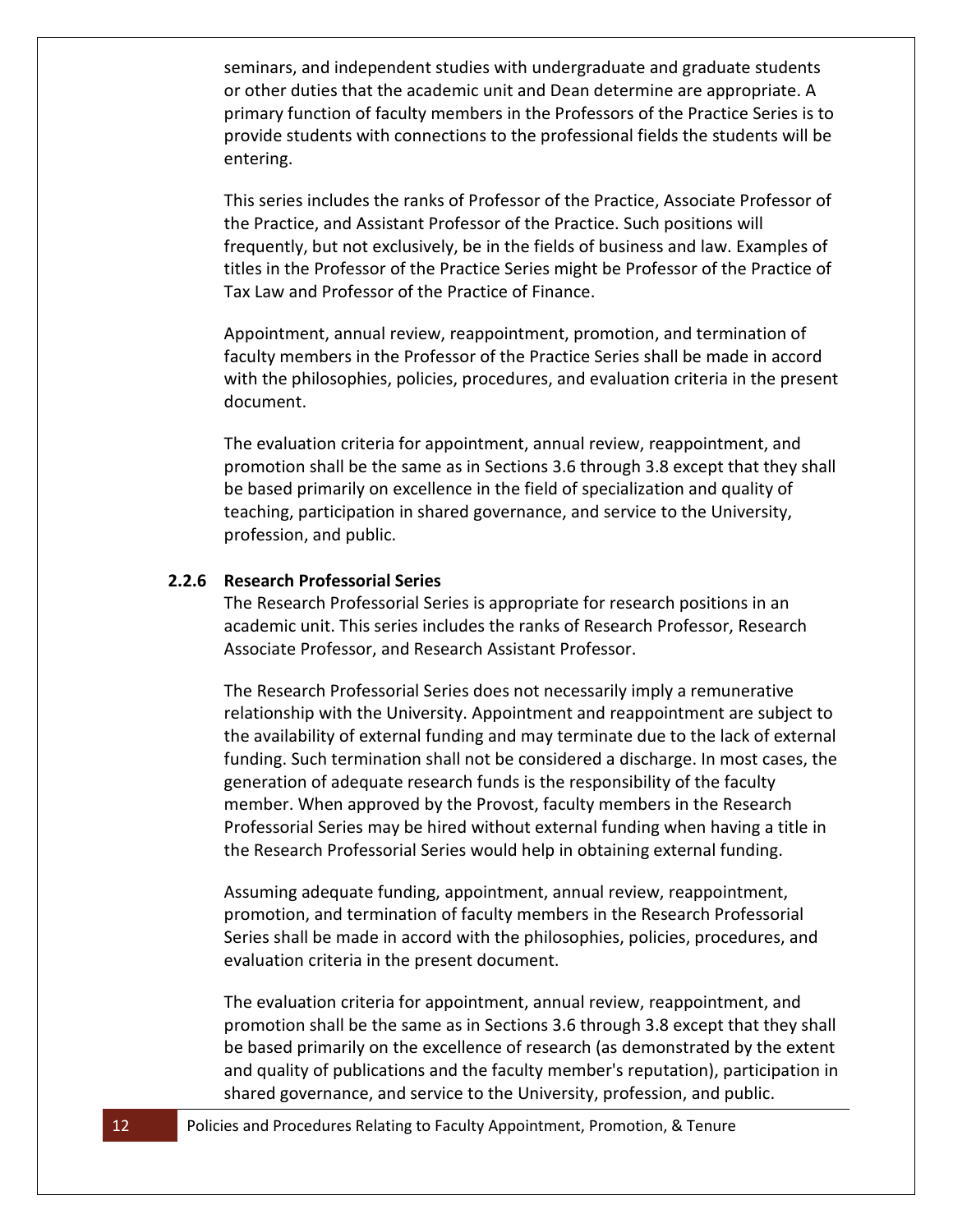## <span id="page-13-0"></span>**2.2.7 Adjunct Professorial Series**

Adjunct faculty members fall into two categories. The first category consists of faculty members whose major assignment is in another academic unit of the University or outside the University. These faculty appointments are renewable and do not necessarily imply a remunerative relationship with the University. The second category is comprised of term-limited faculty members who are hired and paid in a non-benefitted capacity to teach on a per course basis. This series includes the ranks of Adjunct Professor, Adjunct Associate Professor, and Adjunct Assistant Professor.

The Adjunct faculty member may be a person with special competence or expertise not readily available from faculty members in the academic unit. Such persons may be professionals in the community, staff or management employees of the University, other scholars and scientists, or emeritus professors.

The philosophies, policies, and procedures for the termination of the appointments of Adjunct faculty members during their term shall follow the procedures in Section 6. Philosophies, policies, and procedures for appointment, reappointment, and promotion in the present document do not apply to Adjunct faculty members. Instead, the philosophies, policies, and procedures for the appointment, reappointment, and promotion of Adjunct faculty members shall be established by the appropriate academic unit, with the approval of the Dean and Provost.

## <span id="page-13-1"></span>**2.2.8 Visiting Professorial Series**

Appointments in the Visiting Professorial Series are term-limited appointments. The Visiting Professorial Series includes the ranks of Visiting Professor, Visiting Associate Professor, and Visiting Assistant Professor. In addition, "Visiting" may be added to the title of faculty members in other Faculty Series where appropriate. For example, faculty members may have the title of Visiting Research Professor, Visiting Teaching Professor, Visiting Clinical Professor, Visiting Professor of the Practice, and so on. However, the designation "Visiting" is not used as a designation for an adjunct appointment. The Visiting faculty designation will most often be used for appointments of three types of faculty members: (1) faculty members who are just beginning their careers and do not have an appointment at another university, (2) faculty members who are on a leave of absence, such a sabbatical, from another university and do not have a remunerative relationship with the University, and (3) faculty members with appointments at another university and have a remunerative relationship with the University for services performed for the University.

The length of appointment for faculty members in the Visiting Professorial Series is usually one to three years or less. The Visiting Professorial Series does not necessarily imply a remunerative relationship with the University.

Policies and Procedures Relating to Faculty Appointment, Promotion, & Tenure 13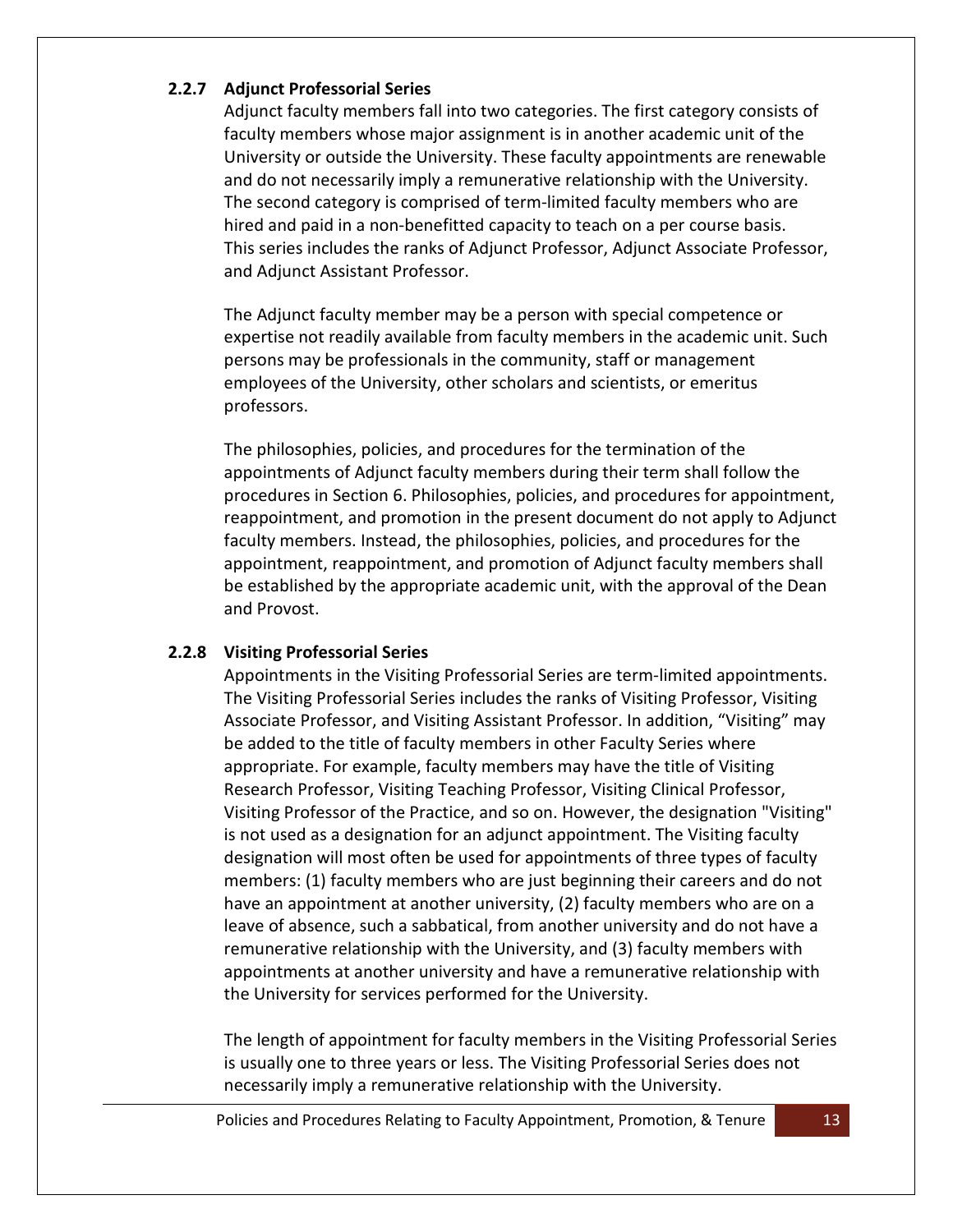The philosophies, policies, and procedures for the termination of the appointments of Visiting faculty members during their term shall follow the procedures in Section 6. Philosophies, policies, and procedures for appointment, reappointment, and promotion in the present document do not apply to Visiting faculty members. Instead, the philosophies, policies, and procedures for the appointment, reappointment, and promotion of Visiting faculty members shall be established by the appropriate academic unit, with the approval of the Dean and the Provost.

#### <span id="page-14-0"></span>**2.2.9 In-Residence Series**

Appointments in the In-Residence Series are term-limited appointments. The In-Residence Series is appropriate to designate special contractual arrangements such as Poet-in-Residence, Artist-in-Residence, Scholar-in-Residence, or Executive-In-Residence.

The length of appointment for faculty members in the In-Residence Series is usually less than two years.

The philosophies, policies, and procedures for the termination of the appointments of In-Residence faculty members during their term shall follow the procedures in Section 6. Philosophies, policies, and procedures for appointment, reappointment, and promotion in the present document do not apply to In-Residence faculty members. Instead, the philosophies, policies, and procedures for the appointment, reappointment, and promotion of In-Residence faculty members shall be established by the appropriate academic unit, with the approval of the Dean and the Provost.

#### <span id="page-14-1"></span>**2.2.10 Emeritus Professorial Series**

The Emeritus Professorial Series includes the ranks of Emeritus Professor, Emeritus Associate Professor, Emeritus Teaching Professor, Emeritus Teaching Associate Professor, Emeritus Clinical Professor, Emeritus Clinical Associate Professor, Emeritus Professor of the Practice, Emeritus Associate Professor of the Practice, Emeritus Research Professor, and Emeritus Research Associate Professor, and is used to designate distinguished faculty members in retirement. Appointment of Emeritus status is governed by the policies and procedures set forth in University Policy Manual. To obtain Emeritus Status, a faculty member must have rendered long and valuable service. A recommendation for appointment to Emeritus status must come from the academic unit and must be approved by the Dean, the Provost, and the Board of Trustees.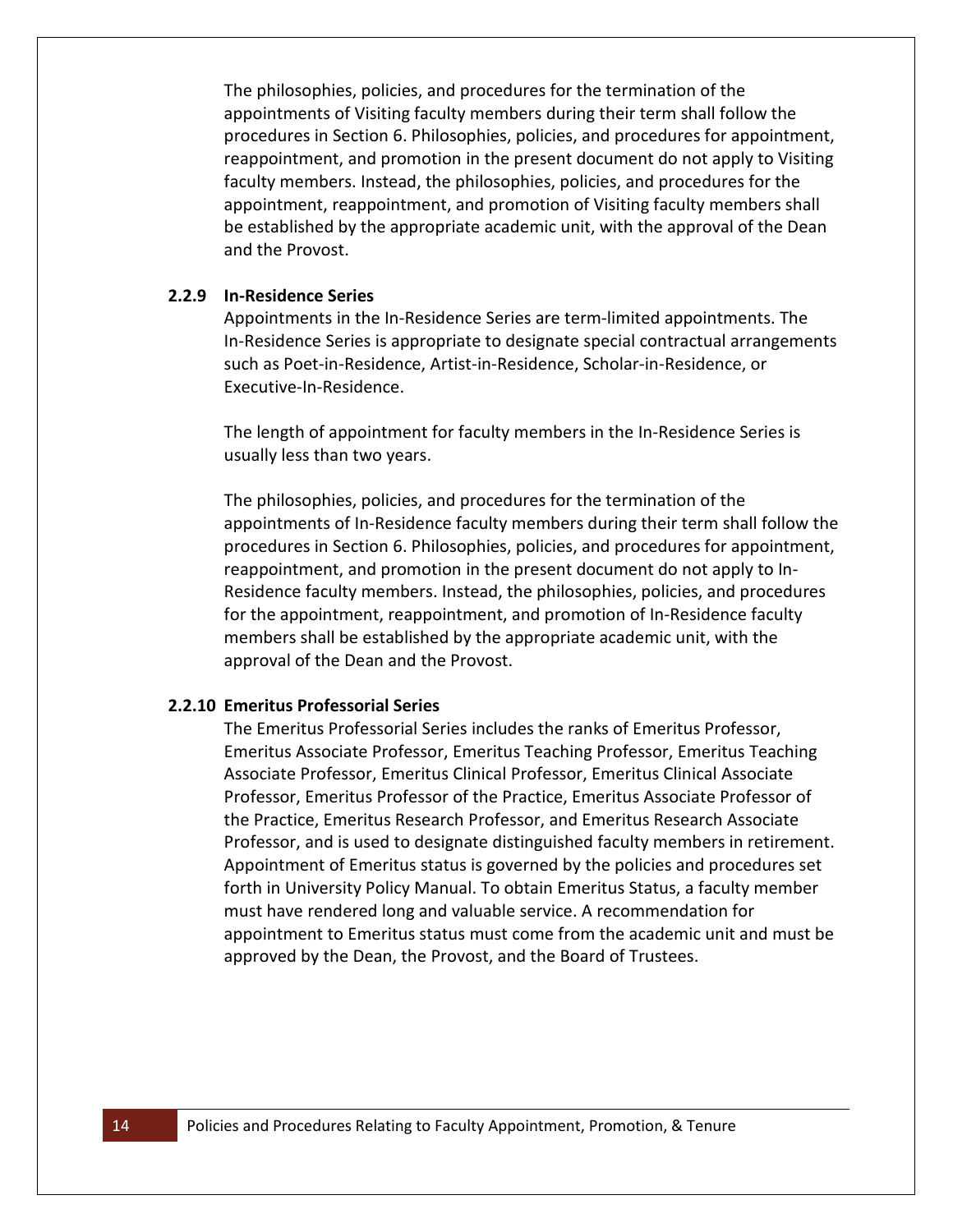#### **3. APPOINTMENT, ANNUAL REVIEW, AND REAPPOINTMENT**

#### <span id="page-15-1"></span><span id="page-15-0"></span>**3.1 Appointment Policies**

The qualifications a candidate shall possess to be appointed to a rank are specified in Sections 3.5 - 3.8.

## <span id="page-15-2"></span>**3.2 Appointment Procedures**

All appointments shall be recommended by and negotiated with an academic unit. Procedures for recruiting candidates for faculty appointments vary according to the nature of the position, i.e., whether the position is a full-time or part-time position, term-limited or renewable. Appointed faculty postings and contract terms are recommended by the academic unit's Dean for approval by the Provost.

A job specification shall be developed or revised by the appropriate academic unit to describe the nature of the position and to set forth the qualifications, education, and previous experience required of candidates to qualify for the position. The process by which the job specification is developed or revised shall provide representation by the faculty in the academic unit. For joint appointments, appropriate steps have to be taken to assure that all involved units are represented.

A screening mechanism shall be developed by each academic unit for the review of applications. The mechanism should provide adequate representation by those faculty members whose interests would be affected by the employment of the applicant, including opportunities for the candidate to have personal conversation with associated faculty members and students. The search process shall be conducted in accordance with the current Affirmative Action Plan. Consult the Office of Equal Opportunity for guidance and information on this plan.

An on-campus interview of the applicant is normally required for appointed positions. Interview requests must be approved by the academic unit and the appropriate Dean. The interview process shall provide for adequate representation by those faculty members whose interests would be affected by the employment of the applicant. If a faculty appointment would include an award of tenure, the Provost should be included in the review process.

At the time of initial appointment, the appropriate academic unit shall provide each faculty member with a copy of the University's Policies and Procedures Relating to Faculty Appointment, Promotion, and Tenure and with a copy of any approved center, department, division, school, or college's corresponding philosophies, policies, and procedures for appointment, annual review, reappointment, promotion, and (as applicable) pre-tenure and tenure review (see Section 1). The University, colleges, schools, divisions, departments, and centers have an obligation to inform faculty members when changes are made to University, college, school, division, department, or center's philosophies, policies, and procedures. Correspondingly, faculty members have an obligation to ensure that they have a full understanding of the philosophies,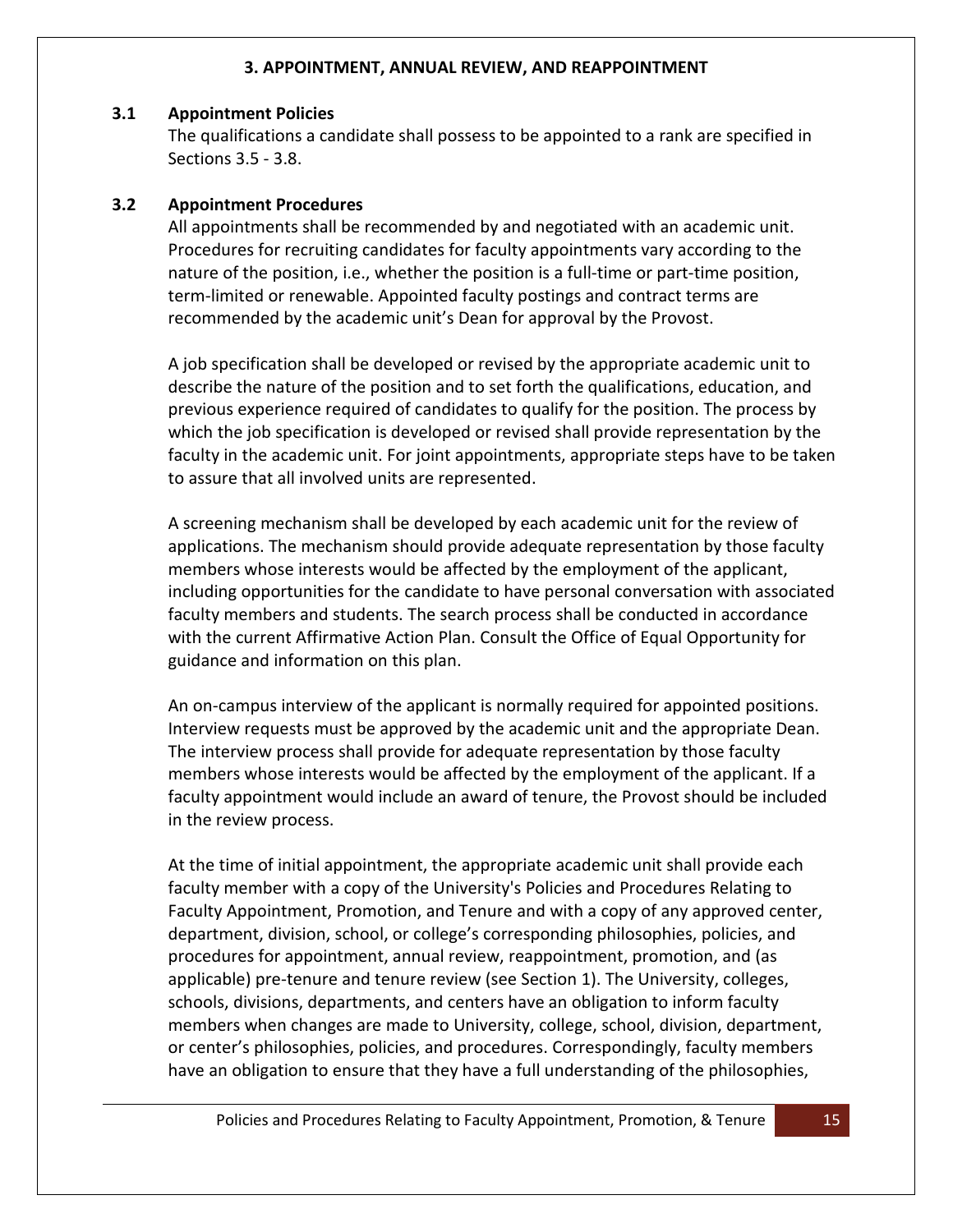policies, and procedures for appointment, annual review, reappointment, promotion, and (as applicable) pre-tenure and tenure review, and to keep themselves informed of changes in these philosophies, policies, and procedures.

# <span id="page-16-0"></span>**3.3 Annual Review of Faculty Members' Performance**

All appointed faculty members are subject to annual review. Each academic unit shall conduct an annual review of each faculty member, wherein the past year's performance shall be discussed, evaluated, and documented. Mutually agreed upon goals and priorities for the subsequent year also shall be established during the annual review with the understanding that their attainment is to be considered as one aspect in the future evaluation by the academic unit for reappointment, promotion, salary increases, and pre-tenure and tenure review, if applicable. Academic units shall make reasonable effort to inform all non-tenured, tenure-line faculty members of the tenure process, standards of judgment, and the faculty member's relative progress in fulfilling expectations.

- 3.3.1 In preparation for the annual review, each faculty member shall submit a written summary to the academic unit's administrative head of her/his past year's performance and her/his goals and priorities for the subsequent year. The report shall be based on the appropriate criteria for subsequent annual review, reappointment, promotion, and (as applicable) pre-tenure and tenure review (see Sections 3.5 to 3.8).
- 3.3.2. The academic unit's administrative head or designated committee shall meet with each faculty member to discuss and evaluate the report.
- 3.3.3 In conjunction with the annual review meeting, the academic unit's administrative head shall prepare a brief written report of the evaluation and goals for the subsequent year with a copy given to the faculty member. The faculty member may attach a written response to the report.
- 3.3.4 The faculty member's report, the academic unit's administrative head's evaluation and the faculty member's response shall be entered as part of the faculty member's electronic personnel file. The appropriate Dean and the Provost as well as the appropriate committees for subsequent annual review, reappointment, promotion, and (if applicable) pre-tenure and tenure decisions shall have access to the annual reports.

# <span id="page-16-1"></span>**3.4 Policies and Procedures for Reappointment**

A reappointment shall be offered only following a substantive review of a faculty member's performance during the previous appointment. The qualifications a candidate shall possess to be reappointed to a rank are specified in Sections 3.5 - 3.8. Reappointment is primarily recognition of excellent performance. Reappointment decisions shall be based on rigorous standards and reappointment shall be denied if past performance is not of sufficiently high quality or does not meet the standards of professional behavior in Section 1. Reappointment may also be denied for financial or programmatic reasons.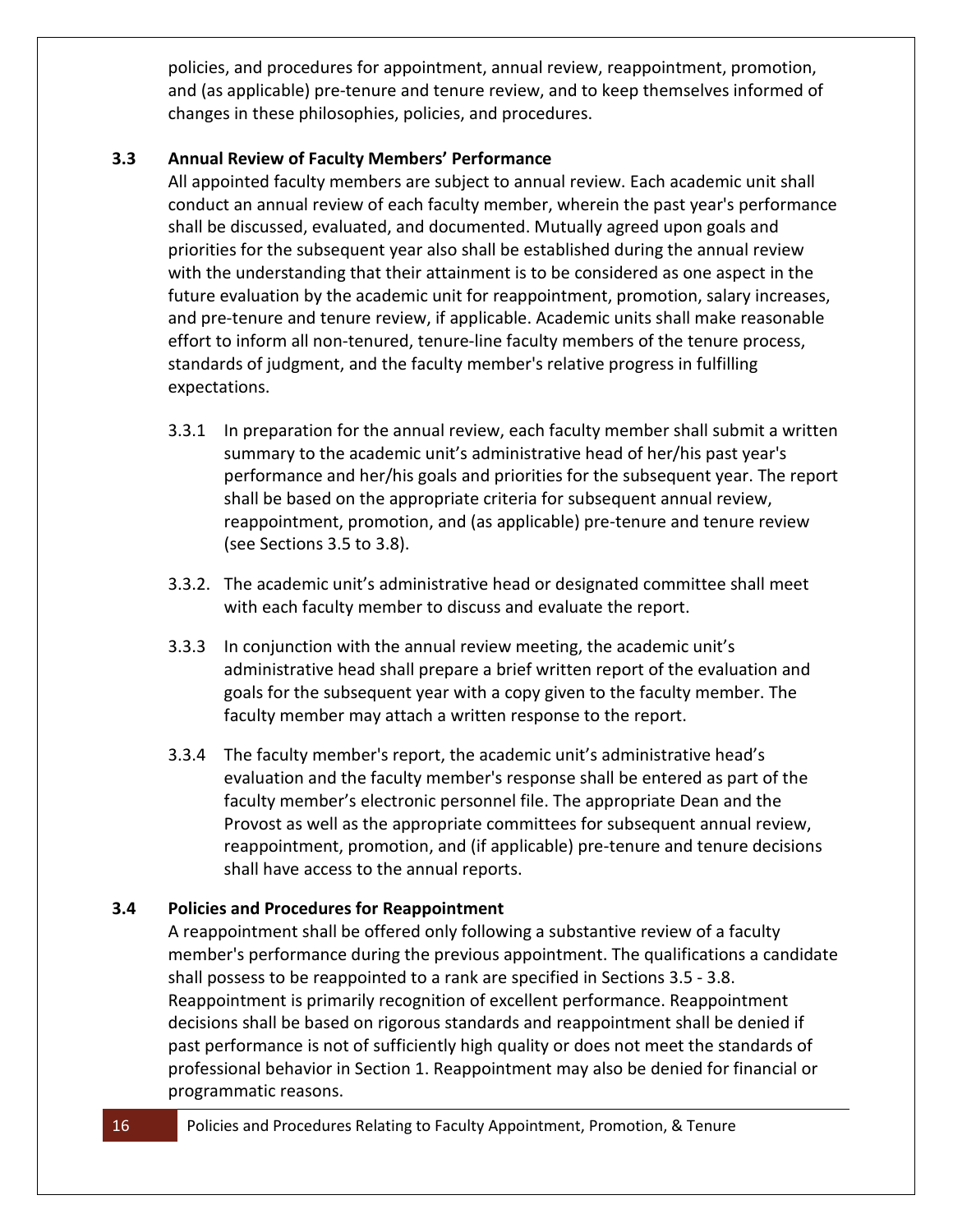A reappointment may (or may not) involve a multi-year contract. If a reappointment is for more than one year, the number of years shall be stated explicitly in the reappointment agreement. Appointments or reappointments without an explicitly stated time period are for a single academic year.

Having previously held a renewable faculty appointment does not preclude a faculty member from subsequently holding a term-limited appointment.

If, through administrative error or other delays, the University fails to act in accordance with the time periods specified in this document as part of the reappointment and/or promotion process, the University shall make good faith attempts to administratively remedy the deficiency. However, reappointment and/or promotion shall never be granted through default, delay or administrative error.

## <span id="page-17-0"></span>**3.4.1 Instructors**

Instructors have renewable one-year appointments. After a maximum of five years of service in this rank at the University, an Instructor shall be promoted to Assistant Professor or released except under special circumstances and at the discretion of the Board of Trustees, a faculty member may be continued in the rank of Instructor for one additional year beyond the fifth year.

Policies and procedures for reappointment as Instructor or for promotion from Instructor to Assistant Professor shall be established by the academic unit and approved by the Dean except that the following procedure must hold. Before an Instructor may be employed for a fourth year, the reappointment review shall be conducted by an academic unit reappointment committee which shall have at least three voting members and be constituted according to written academic unit guidelines agreed upon by the faculty of that academic unit and approved by the Dean.

The decision reached in a reappointment review shall be shared in writing with the faculty member by April 1 of the faculty member's current contract. If the decision to promote or reappoint an Instructor is negative, the faculty member's appointment shall expire at the end of the faculty member's current contract.

To be promoted in rank from Instructor to Assistant Professor, a faculty member shall meet the qualifications for the rank of Assistant Professor (see Section 3.6).

Unless the policy and procedures of the academic unit stipulate otherwise, the appeal and review procedures in Section 7 are not available for negative reappointment decisions at the rank of Instructor. However, faculty members may pursue grievance procedures (see the Department of Human Resources for further information).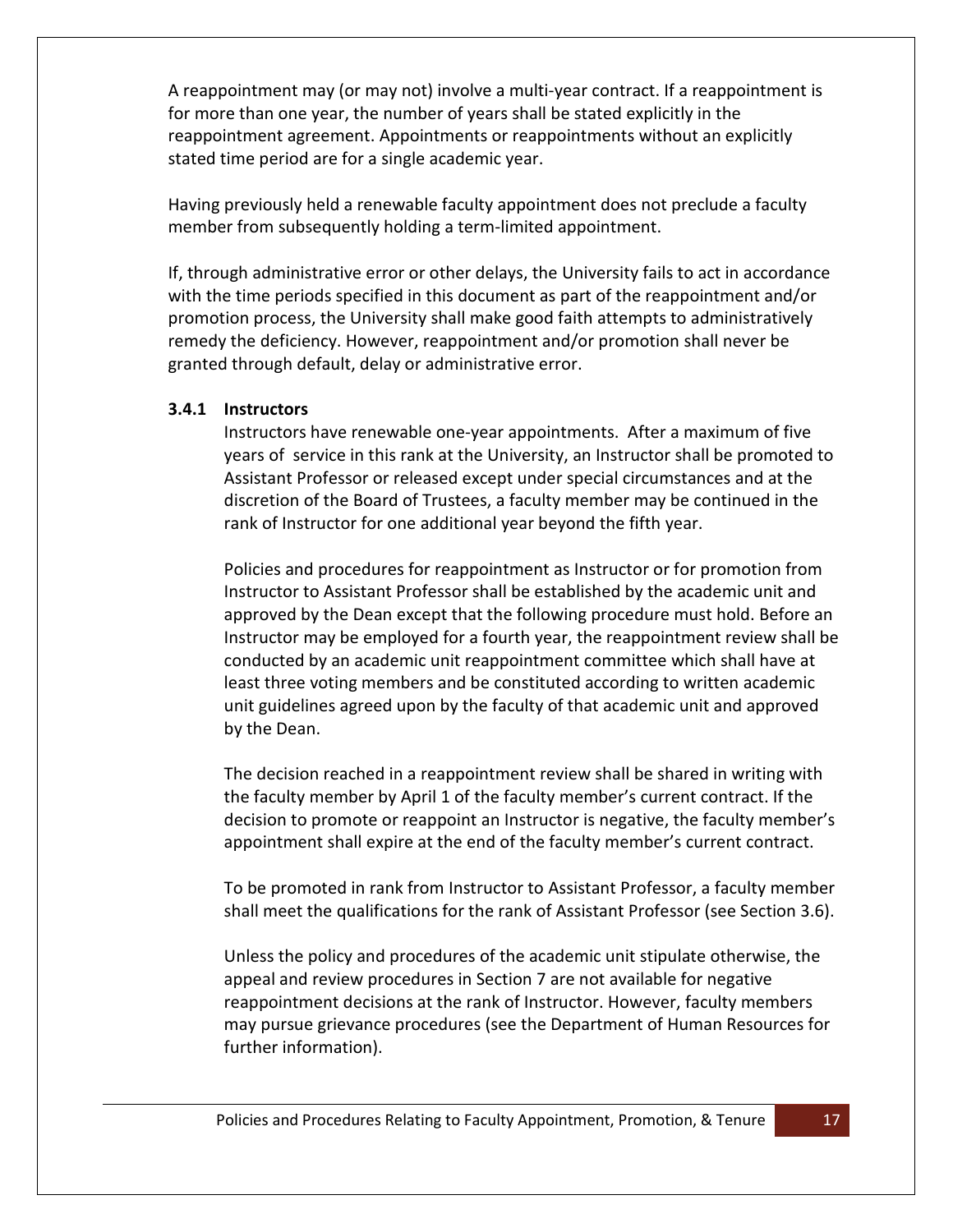## <span id="page-18-0"></span>**3.4.2 Tenure-Line Professorial Appointments above the Level of Instructor**

## **A. Assistant Professors in the Tenure-Line Professorial Series**

Assistant Professors in the Tenure-Line Professorial Series are subject to pre-tenure review (see Section 5.2) and tenure review as specified in Section 5. Following the policies and procedures in Section 5, Assistant Professors shall either be tenured and promoted to Associate Professor or their appointment shall be terminated in accord with their tenure probationary periods as specified in Section 5.5.

## **B. Tenured Faculty in the Tenure-Line Professorial Series**

Tenured faculty members receive career-long contracts. Policies and procedures for promotion from Associate Professor to Professor are specified in Section 4 (and include the policies and procedures for review and appeal in Section 7).

## <span id="page-18-1"></span>**3.4.3 Renewable Non-Tenure-Line Professorial Appointments above the Level of Instructor**

## **A. Assistant Professor**

Except for faculty in the Research Professorial Series (see Section 3.4.3.B), a faculty member may hold an appointment at the rank of Assistant Professor for no more than seven years.

Contracts awarded to Assistant Professors may be no longer than three years. Policies and procedures for the reappointment of Assistant Professors shall be established by the academic units, with the approval of the Dean except that the following procedure shall hold. Before an Assistant Professor may be employed for a fourth year, a reappointment review shall be conducted by an academic unit reappointment committee which shall have at least three voting members and be constituted according to written academic unit guidelines agreed upon by the faculty of that academic unit and approved by the Dean.

The reappointment review shall be conducted no later than during the last year of a faculty member's current contract. The decision reached in a reappointment review shall be shared with the faculty member in writing.

If the decision to reappoint an Assistant Professor is negative and if the faculty member has been employed as an Assistant Professor at the University for less than three years, the faculty member's appointment shall end in one of two ways. If the decision reached in the reappointment review is shared with the faculty member on or before April 1of the last year of the faculty member's current contract, the faculty member's appointment shall expire at the end of the faculty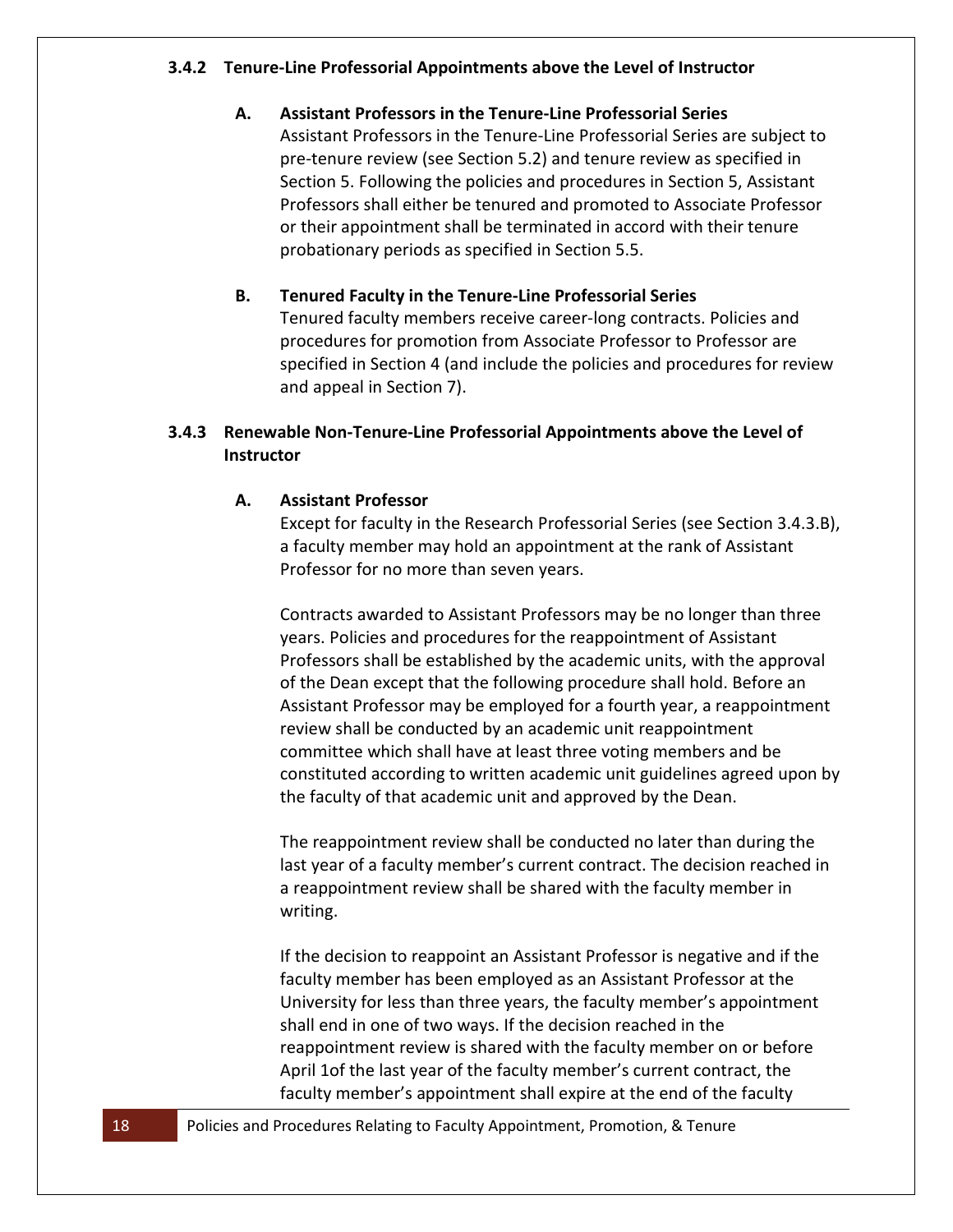member's current contract. If the decision reached in the reappointment review is shared with the faculty member after April 1of the last year of the faculty member's current contract, the faculty member shall be awarded a contract for one additional year beyond the current contract, after which the faculty member's appointment shall end.

If the decision to reappoint an Assistant Professor is negative and if the faculty member has been employed at the rank of Assistant Professor for three years or more, the faculty member's appointment shall end in one of two ways. First, if the decision reached in the reappointment review is shared with the faculty member before the beginning of the last year of the faculty member's current contract, the faculty member's appointment shall expire at the end of the current contract. Second, if the decision reached in the reappointment review is shared with the faculty member after the beginning of the last year of the faculty member's current contract, the faculty member shall be awarded a contract for one additional year beyond the faculty member's current contract, after which the faculty member's appointment shall end.

Unless the policies and procedures of the academic unit stipulate otherwise, the appeal and review procedures in Section 7 are not available for negative reappointment decisions at the rank of Assistant Professor. However, faculty members may pursue grievance procedures (see the Department of Human Resources for further information).

## **B. Promotion to Associate Professor and Initial Appointment to Associate Professor**

An Assistant Professor may request review for promotion to Associate Professor at any time during service at the rank of Assistant Professor. If the faculty member does not request review at an earlier time, the review for promotion from Assistant Professor to Associate Professor shall be conducted during the sixth year of service as an Assistant Professor.

The policies and procedures for promotion are specified in Section 4 (and include the policies and procedures for review and appeal in Section 7).

The review for promotion shall result in either a positive or negative decision. If the decision to promote the faculty member is positive, the faculty member shall be promoted to Associate Professor and awarded a five-year contract that begins the year after the year in which the review was conducted. To be promoted to Associate Professor and awarded a five-year contract, a faculty member shall meet the qualifications to be appointed to the rank of Associate Professor (see Section 3.7).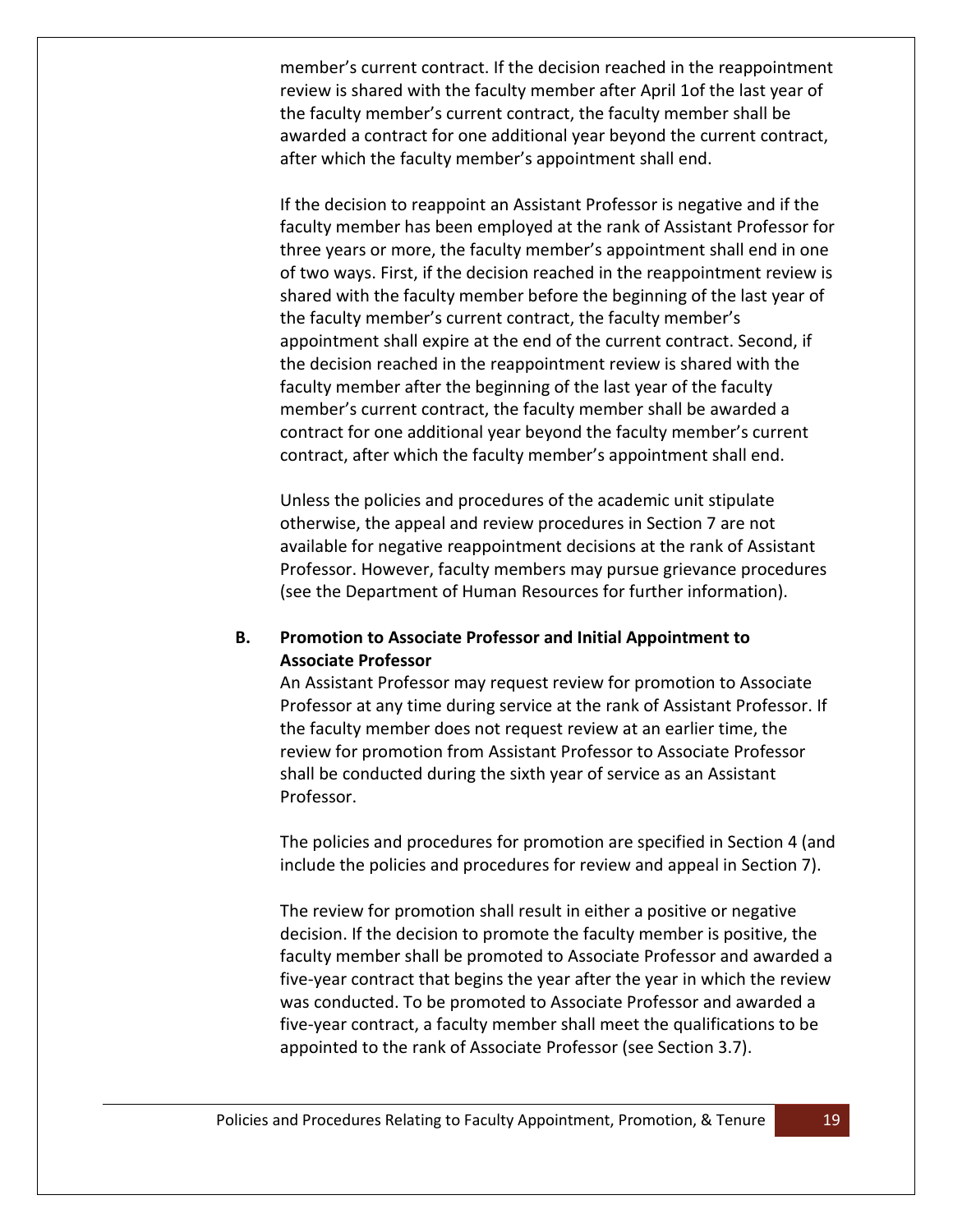If the decision to promote a faculty member is negative and if the review was conducted during the last year of a faculty member's contract, the faculty member shall be awarded a contract for one additional year beyond the faculty member's current contract, after which the faculty member's appointment shall end.

If the decision to promote the faculty member is negative, and the review was conducted before the last year of the faculty member's current contract (e.g., because the faculty member requested an early review for promotion or because the faculty member's current contract does not expire until the seventh year of service as an Assistant Professor), the faculty member's appointment shall expire at the end of the faculty member's current contract.

In addition to a positive or negative decision, a third option is available for faculty members in the Research Professorial Series. The third option is that faculty members in the Research Professorial Series may be reappointed at the rank of Assistant Professor with the length of contract determined by the academic unit, except that it may be no longer than three years. At the end of that contract, the review process for promotion to Associate Professor shall be repeated and the same three options will again be available.

If a faculty member is initially appointed to the rank of Associate Professor, the length of the contract will be determined by the Dean and will be for no more than five years. An appointment at the rank of Associate Professor must be approved by the Provost.

#### **C. Reappointment to Associate Professor, Promotion to Full Professor, and Initial Appointment to Full Professor**

A review for the reappointment of an Associate Professor shall include a review for promotion to Full Professor. Conversely, a review for the promotion of an Associate Professor shall include a review for reappointment.

The policies and procedures for the reappointment and promotion of an Associate Professor shall be the same as the policies and procedures for promotion as specified in Section 4 (including the policies and procedures for review and appeal in Section 7) except that "reappointment and promotion" replaces "promotion" everywhere "promotion" appears in Section 4.

The review for reappointment and promotion of an Associate Professor shall be conducted no later than the next to last year of the faculty member's current contract. With the mutual agreement of the academic unit and the faculty member, a review for reappointment and promotion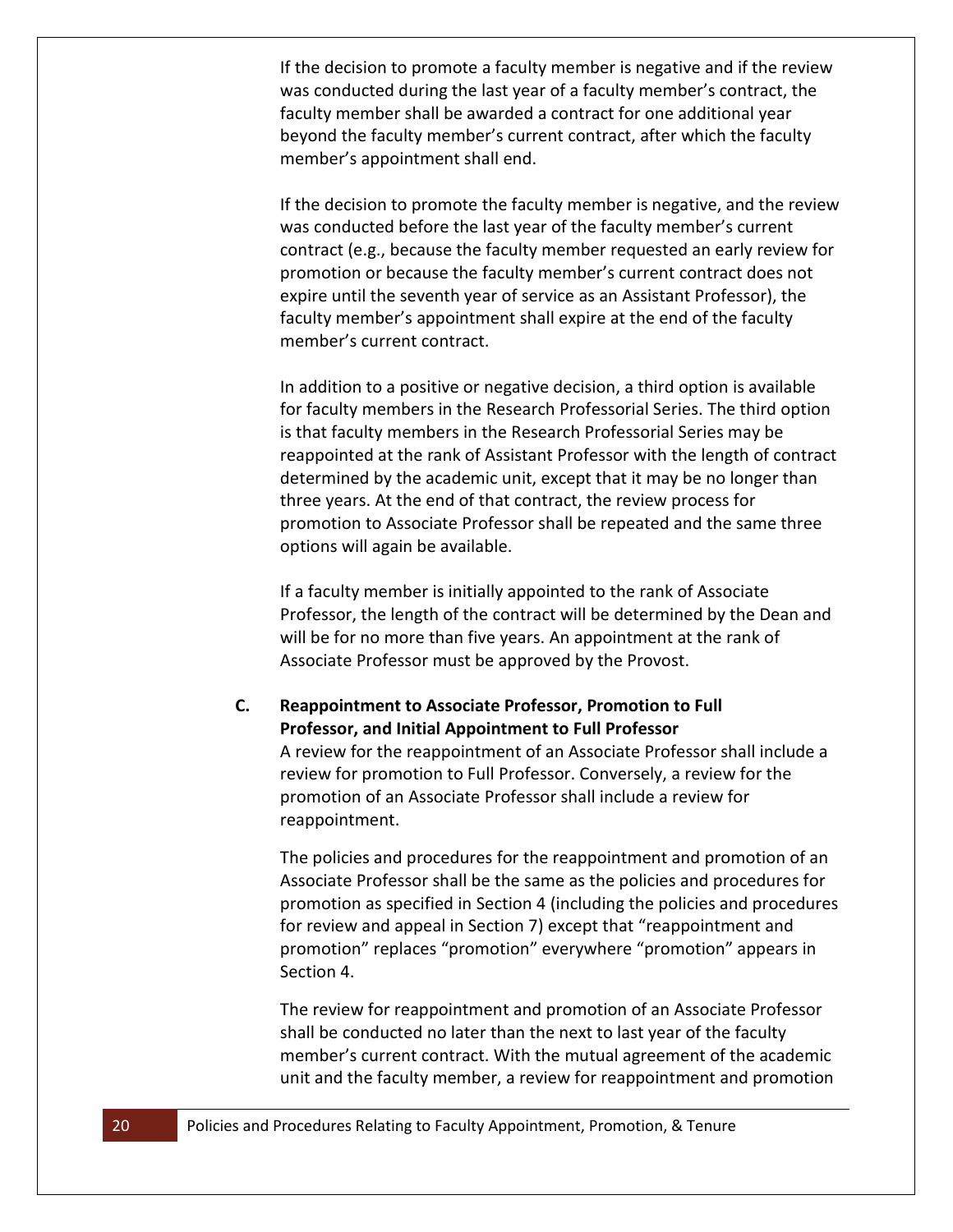may be conducted prior to the next to last year of the faculty member's current contract (i.e., an "early" review).

If the review for the reappointment and promotion of an Associate Professor is conducted during the next to last year of the faculty member's current contract, the review shall result in one of the following three outcomes:

- i. The Associate Professor may be promoted to Full Professor and awarded a seven-year contract that begins the year after the year in which the review was conducted. To be promoted to Full Professor and receive a seven-year contract, an Associate Professor shall meet the qualifications to be appointed to the rank of Full Professor (see Section 3.8).
- ii. The Associate Professor may be awarded another five-year contract without promotion in rank (where the new contract begins the year after the year in which the review was conducted).
- iii. The Associate Professor may be denied a reappointment, in which case the faculty member's appointment shall expire at the end of the faculty member's current contract.

If the review for reappointment and promotion of an Associate Professor is conducted before the next to last year of the faculty member's current contract (because the academic unit and the faculty member agreed to an "early" review), the review shall result in one of the two following outcomes:

- i. The Associate Professor may be promoted to Full Professor and awarded a seven-year contract that begins the year after the year in which the review was conducted. To be promoted to Full Professor and receive a seven-year contract, an Associate Professor shall meet the qualifications to be appointed to the rank of Full Professor (see Section 3.8).
- ii. The Associate Professor may be continued in rank without promotion under the faculty member's current contract and considered for reappointment and promotion in the next to last year of the faculty member's current contract.

If a faculty member is initially appointed to the rank of Full Professor, the length of the initial contract shall be determined by the Dean and shall be for no more than seven years. An appointment at the rank of Full Professor must be approved by the Provost.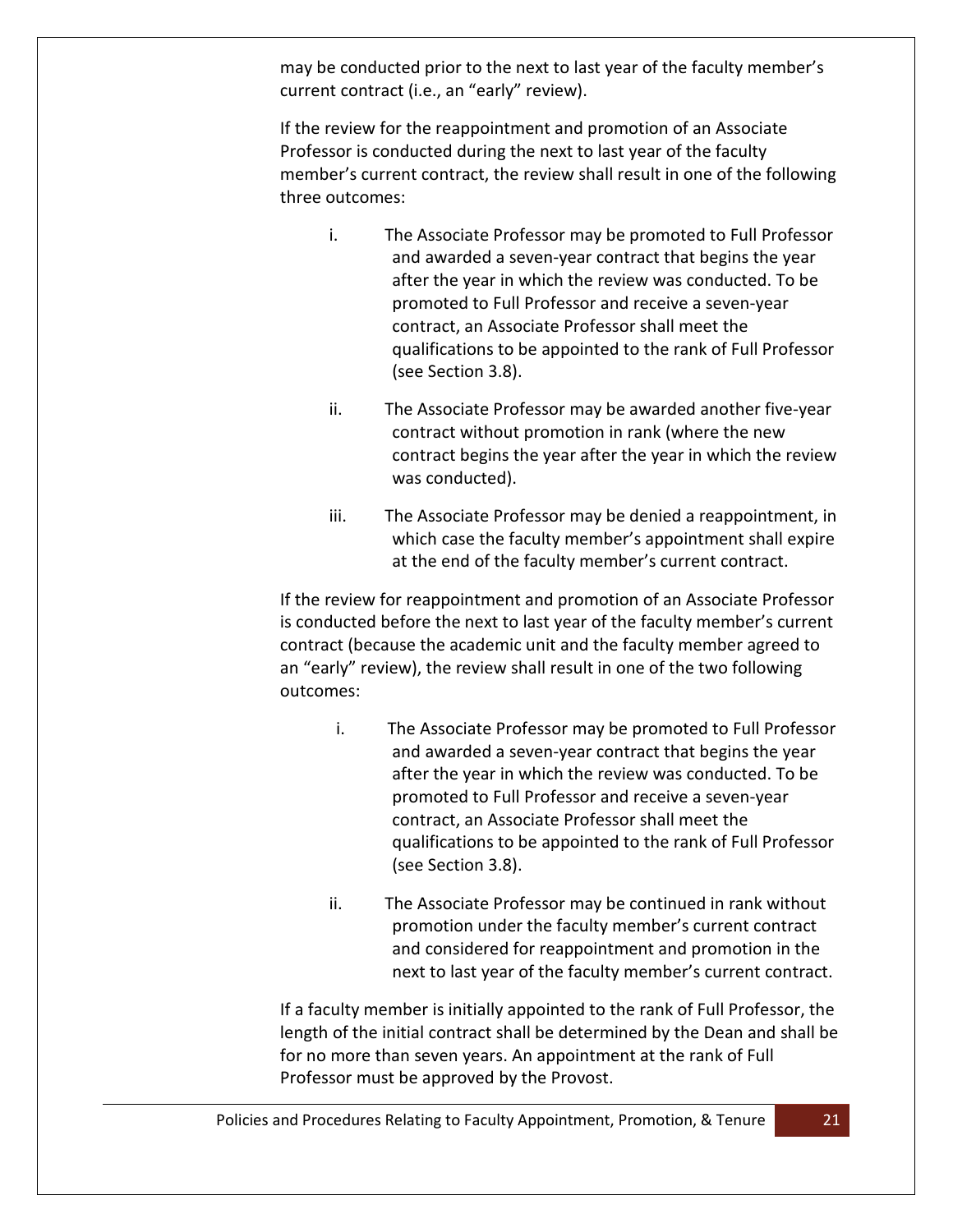## **D. Reappointment to Full Professor**

The policies and procedures for the reappointment of a Full Professor shall be the same as the policies and procedures for promotion as specified in Section 4 (including the policies and procedures for review and appeal in Section 7) except that "reappointment" replaces "promotion" and "promotion to a higher rank" in Sections 4.2 to 4.4 and except that a positive decision by the Dean shall be final; reappointment need not be approved by the Provost or Board of Trustees.

The review for reappointment shall take place no later than the next to last year of the faculty member's current contract. With the mutual agreement of the academic unit and the faculty member, a review for reappointment may be conducted prior to the next to last year of the faculty member's current contract (i.e., an "early" review).

A review for the reappointment of Full Professors shall result in one of two decisions. With a positive decision, the faculty member shall be granted a seven-year contract that begins the year after the year in which the review was conducted.

With a negative decision, the faculty member's appointment shall expire at the end of the faculty member's current contract.

## <span id="page-22-0"></span>**3.4.4 Term-Limited Appointments**

Term-Limited appointments are not renewable. The length of appointment is specified in the contract letter.

## <span id="page-22-1"></span>**3.5 Qualification for: INSTRUCTOR**

The candidate shall possess the same qualifications as for promotion to Assistant Professor (see Section 3.6) except that the candidate does not yet have the educational background or achievement appropriate to Assistant Professors in his/her discipline. Normally, this means the candidate is working toward but has not yet completed his/her terminal degree (a doctorate or its equivalent for the candidate's field).

The maximum number of years of service that are allowed at the rank of Instructor are specified in Section 3.4.1.

# <span id="page-22-2"></span>**3.6 Qualifications for: ASSISTANT PROFESSOR**

- 3.6.1 The candidate should be a person of demonstrated promise.
- 3.6.2 The candidate shall have the educational background appropriate to Assistant Professors in his/her discipline. Normally this means the possession of a terminal degree (a doctorate or its equivalent for his/her field), but a candidate having strong achievements in teaching, scholarly research and/or creative activity, as befits the requirements of the position, may meet this criterion.

#### 22 Policies and Procedures Relating to Faculty Appointment, Promotion, & Tenure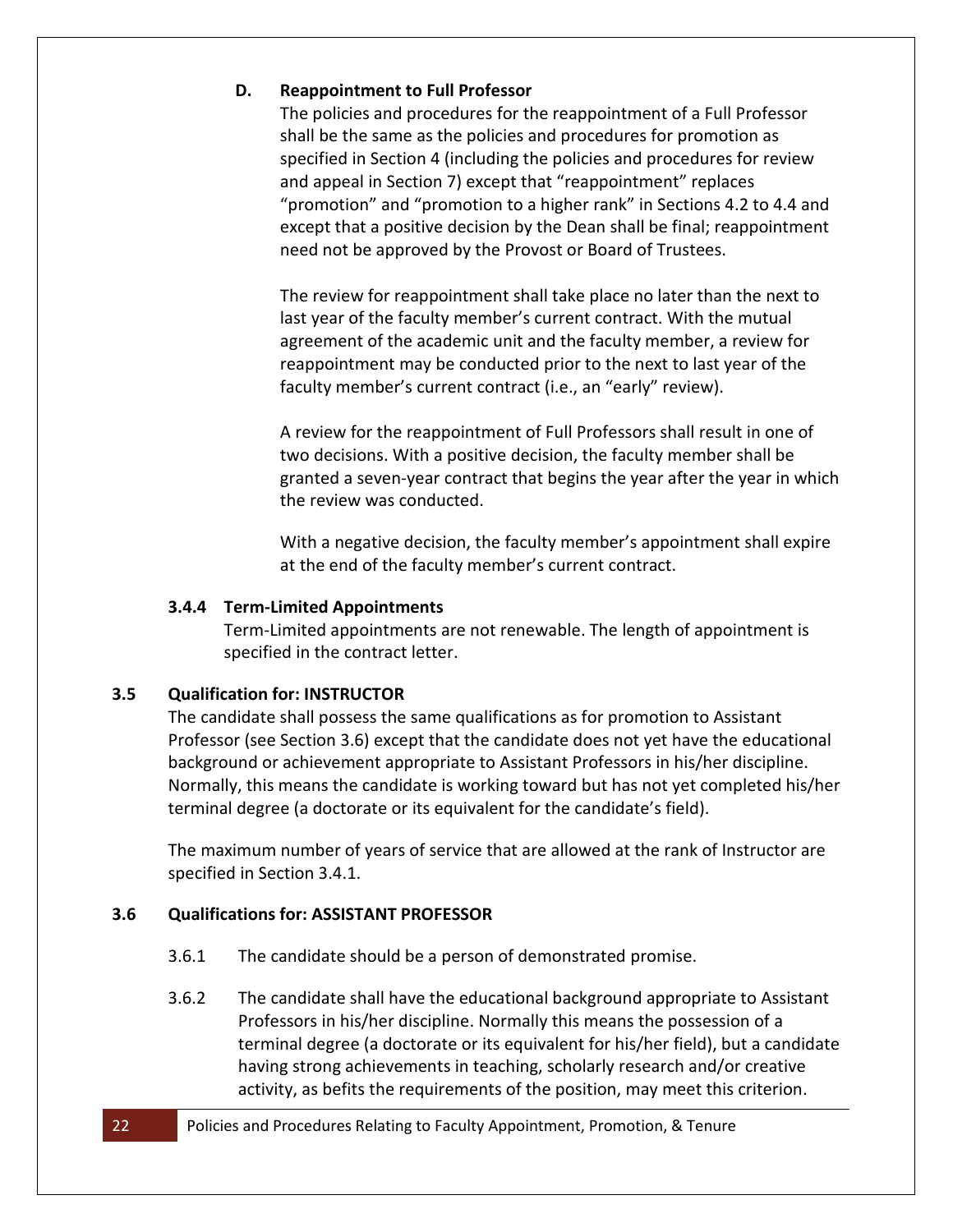- 3.6.3 The candidate shall have demonstrated the ability to teach and perform scholarly work and/or creative activity (to the extent such activities are part of the candidate's responsibilities) based on the following types of evidence.
	- A. A comprehensive and current vita.
	- B. Teaching ability shall be judged, to the extent possible, on:
		- i. previous teaching experience (including service as a graduate teaching assistant);
		- ii. letters of recommendation concerning previous teaching experience;
		- iii. statements from professors concerning his/her performance as a graduate student, such as oral reports in seminars;
		- iv. student evaluations.
	- C. Ability to perform scholarly work and/or creative activity shall be judged on:
		- i. statements from his/her professors in graduate school, including research directors (if applicable);
		- ii. copies of published and unpublished writing, including the dissertation, and/or evidence of creative activity.
	- D. Where feasible and appropriate, the types of evidence described in Sections 4.3.2 and 4.3.3 may also be used in assessing the candidate's ability to teach and perform scholarly work and/or creative activity.

# <span id="page-23-0"></span>**3.7 Qualifications for: ASSOCIATE PROFESSOR**

3.7.1 The candidate shall have demonstrated growth and accomplishments in his/her academic career. The normal career would span approximately six years of increasing academic responsibility, but persons demonstrating unusually high academic promise may have gained equivalent experience in a shorter time or in nonacademic fields. When the standards of certain disciplines differ in career patterns, consideration may be given to those standards. Growth can be judged by evidence of development of new talents or expertise in successively broader fields, or increasingly significant contributions made in a single field.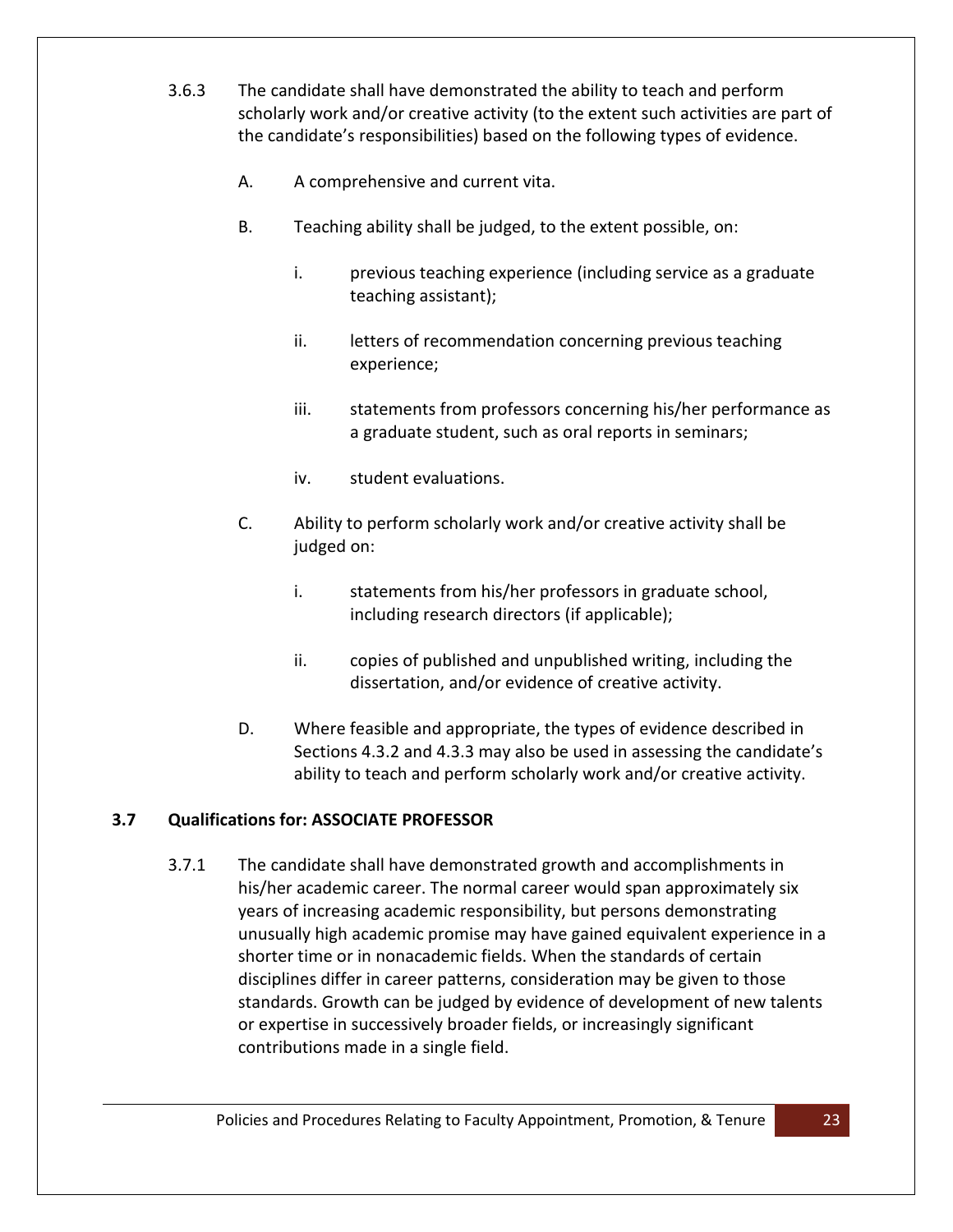- 3.7.2 The candidate shall have the educational background appropriate to Associate Professors in his/her discipline. Normally this means possession of a terminal degree (a doctorate or its equivalent for his/her field), but a candidate having strong achievements in teaching, scholarly research and/or creative activity, demonstrated by national or regional recognition, as befits the requirements of the position, may also meet this criterion.
- 3.7.3 The candidate shall have demonstrated excellence in teaching, scholarly research and/or creative activity, and service to the University and to the profession/public, in proportions appropriate to the responsibilities assigned to the candidate during the period of evaluation.
- 3.7.4 To the extent scholarly research and/or creative activity are a component of the candidate's responsibilities, there should be evidence of the beginning of regional, national, or international recognition of the candidate's achievements and ability.

# <span id="page-24-0"></span>**3.8 Qualifications for: PROFESSOR**

- 3.8.1 The candidate shall have demonstrated growth and significant accomplishments in his/her academic career. The normal career would span approximately eleven to fifteen years of increasing academic responsibility, but persons demonstrating unusually high academic promise may have gained equivalent experience in a shorter time or in nonacademic fields. When the standards of certain disciplines differ in career patterns, consideration may be given to those standards. Growth can be judged by evidence of development by the individual of new talents, or expertise in successively broader fields, or increasingly significant contributions made in a single field.
- 3.8.2 The candidate shall have the educational background appropriate to Professors in his/her discipline. Normally this means possession of a terminal degree (a doctorate or its equivalent for his/her field), but a candidate having unusually strong achievements in teaching, scholarly research and/or creative activity, demonstrated by national or international recognition, as befits the requirements of the position, may also meet this criterion.
- 3.8.3 The candidate shall have demonstrated excellence in teaching, scholarly research and/or creative activity, and service to the University and to the profession/public, in proportions appropriate to the responsibilities assigned to the candidate during the period of evaluation.
- 3.8.4 To the extent scholarly research and/or creative activity are a component of the candidate's responsibilities, there shall be evidence of regional, national, or international recognition of the candidate's achievements and ability.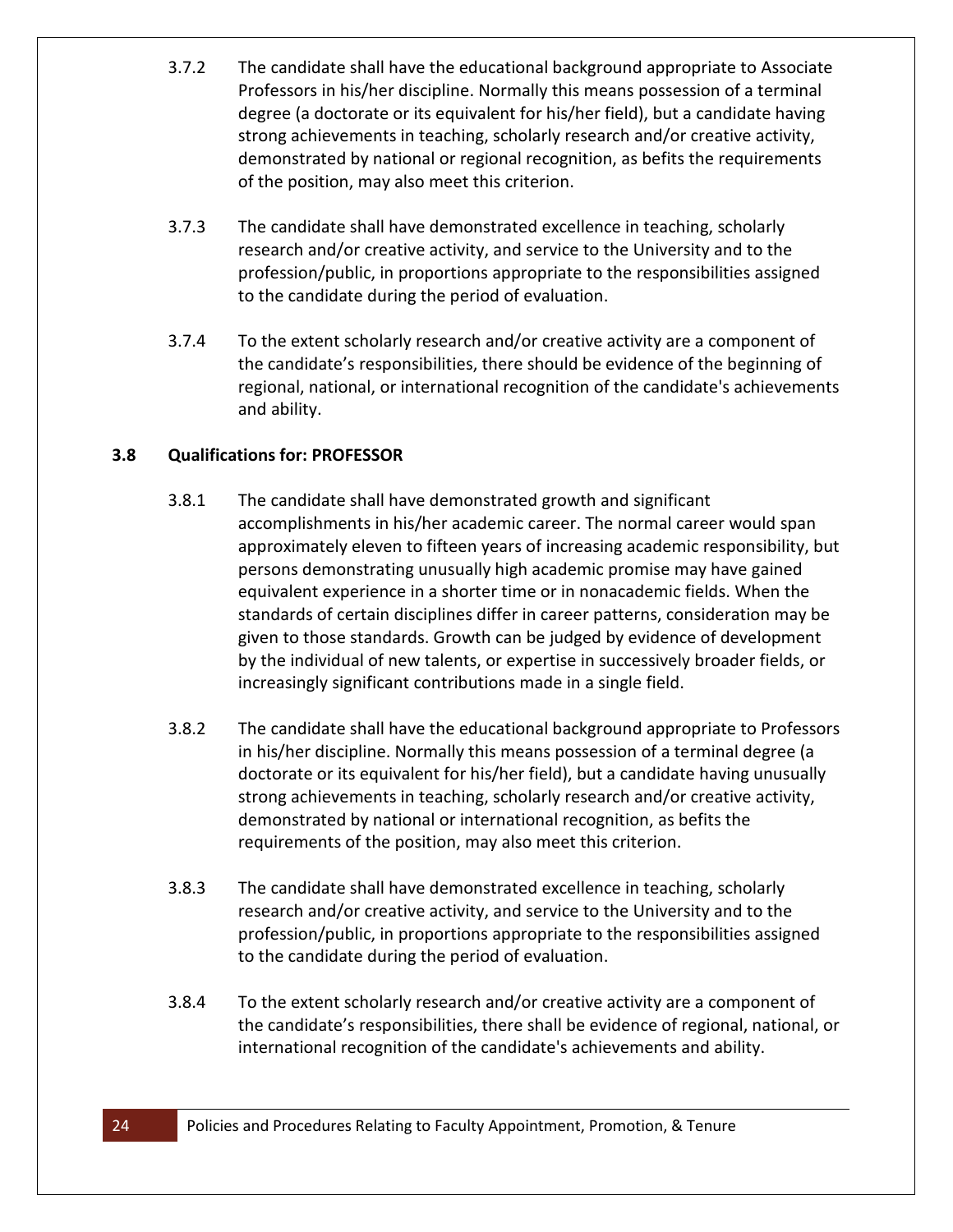#### **4. PROMOTION**

## <span id="page-25-1"></span><span id="page-25-0"></span>**4.1 Phi**l**osophy**

The University is committed to academic excellence as determined principally by teaching, scholarly research and/or creative activity, participation in shared governance, and service to the University, profession, and public. Both promotion to a higher academic rank and reappointment are primary ways for recognizing such excellence in performance. Decisions about the promotion of a faculty member shall be based upon high standards to ensure that the candidate possesses qualifications which meet current University, college, school, division, department, and center expectations. It is recognized that standards for promotion may change over time.

As we improve our quality standards for faculty performance, faculty members who may have qualified for promotion at some past time might no longer do so. As we state and invoke higher standards, however, we shall avoid unfairness to previously appointed faculty members, which might be caused by retroactive application of higher standards without reasonable time and opportunity to meet these standards.

## <span id="page-25-2"></span>**4.2 Policies for Promotion**

Promotion to a higher rank by the University is primarily recognition of excellent performance in teaching, scholarship, and/or creative activity. Consideration is also given to contributions to the shared governance of the University and to professional/public service. The qualifications a candidate shall possess to be promoted in rank are specified in Sections 3.6-3.8.

Promotion to a higher rank implies recognition by a faculty member that, concurrent with the honor and privileges awarded, there are continuing obligations to academic excellence, professional growth, and service.

Promotion shall occur only after an exhaustive evaluation has been made of the candidate's merits. Service at a lower rank shall not, in itself, constitute grounds for promotion.

An essential component in promotion is a positive judgment by a faculty member's immediate peers and colleagues, both intra- and extra-mural, regarding the candidate's performance.

# <span id="page-25-3"></span>**4.3 Types of Evidence for Promotion Decisions**

The types of evidence to be used in the evaluation process include the following (where feasible and appropriate), but not to the exclusion of any other data that the candidate or committee may consider relevant:

## <span id="page-25-4"></span>**4.3.1 Vita**

The candidate shall submit to the academic unit promotion committee (see Section 4.4) a comprehensive and current vita.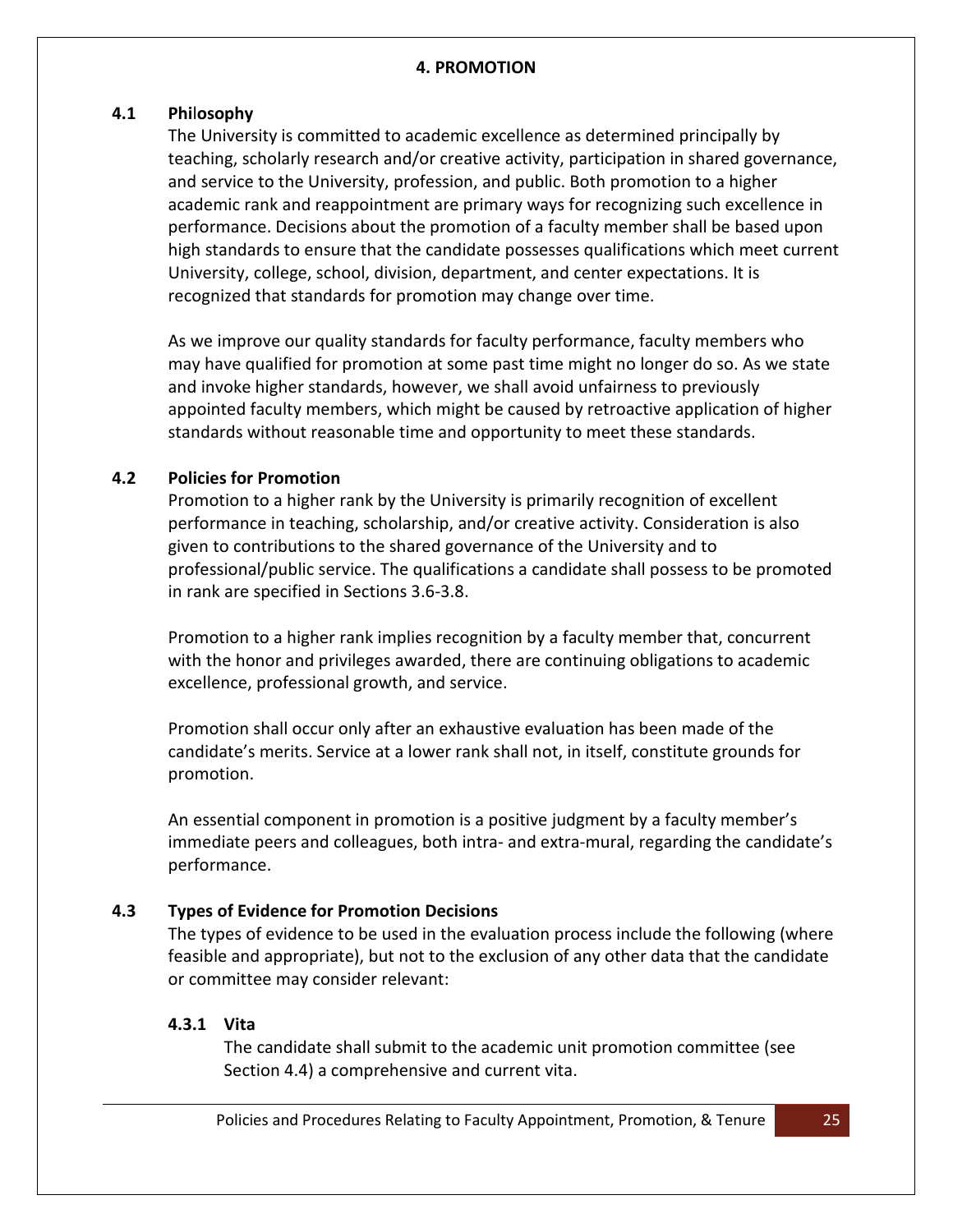## <span id="page-26-0"></span>**4.3.2 Teaching**

Evidence of quality of teaching shall be considered in the evaluation process to the extent teaching is a component of the candidate's job responsibilities. The quality of teaching – broadly understood to include classroom teaching, on-line teaching or instruction, experiential learning, student mentoring, and research partnering with students shall be judged by all appropriate evidence available. The evidence to be used, though not to the exclusion of other evidence available, shall come at a minimum from each of the following three areas:(A) self-analysis, (B) teaching observations and/or the review of course material, and (C) empirical data on teaching effectiveness.

## **A. Self-Analysis**

Self-analysis entails the candidate's written reflection on:

- i. Teaching goals, and/or
- ii. Teaching strengths and areas for further development, and/or
- iii. Innovative approaches to teaching (in method or content), as well as extra efforts in developing new courses or laboratories, and/or
- iv. Efforts to improve teaching effectiveness (such as attendance at appropriate programs, taping or filming class sessions for analysis, use of course evaluations and assessments of student learning outcomes, and the like) and/or
- v. Presentations at teaching seminars, conferences, workshops on or off campus, and/or
- vi. Curricular development/evaluation/academic program assessment activities, and/or
- vii. Mentoring other faculty and working with teaching assistants, and/or

viii. Innovative teaching projects,

ix. Among other aspects of teaching.

**B. Teaching Observations and/or the Review of Course Materials**

Teaching observations and/or the review of course materials includes assessment of the following: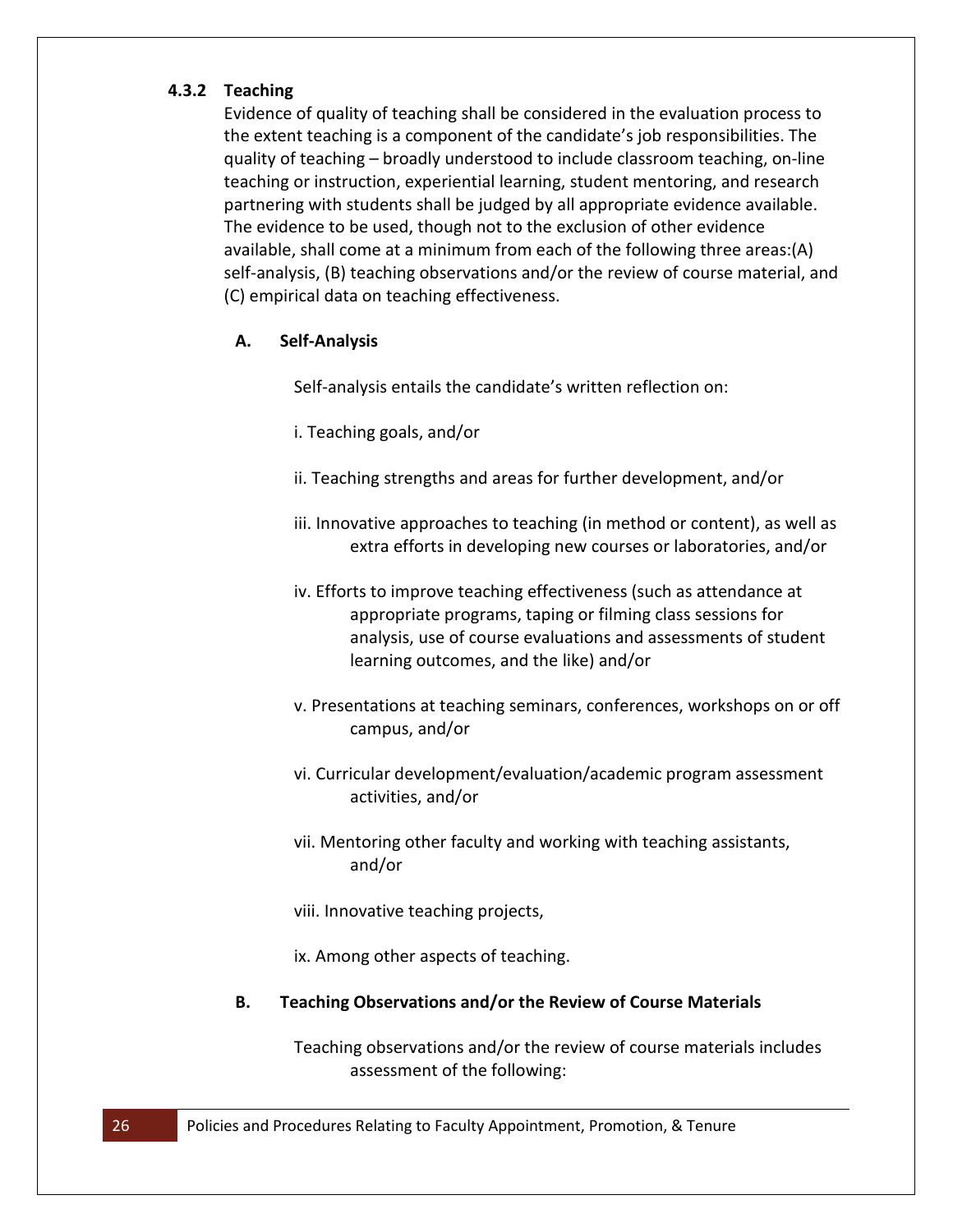- i. Teaching materials such as course syllabi, course outlines, reading lists, statements regarding the basis on which grades are given, sample exams, assignments, and/or other materials for content, organization, practice and mechanics, and/or
- ii. Descriptive or evaluative letter(s) written by colleague(s), reflecting upon class visits and course materials, and/or
- iii. Degree of commitment to students (e.g., class attendance, punctuality, office hours, counseling, and the like),
- iv. Among other evidence.

# **C. Empirical Data on Teaching Effectiveness**

Empirical data on teaching effectiveness includes:

- i. Teaching performance assessed through course and teacher evaluations performed by students, and/or
- ii. Student learning outcomes, and/or
- iii. Letters written by students and/or alumni, and/or
- iv. Scholarly and/or creative work produced by students (e.g., theses) and recognition of students' work (e.g., prizes or awards won), and/or
- v. Appropriate objective measurement,
- vi. Among other evidence.

# <span id="page-27-0"></span>**4.3.3 Scholarly Research and/or Creative Activity**

Scholarly output and/or creative activity shall be considered in the evaluation process to the extent scholarly output and/or creative activity is a component of the candidate's responsibilities. Scholarly output and creative activity includes publications, creative work, consultation, presentations in public media, public performance, exhibitions, and interdisciplinary and community-engaged research, and other activities promoting the public good. The quality of scholarly research and/or creative activities can normally be judged by some or all of the following criteria, though not to the exclusion of evidence that may be appropriate in particular cases:

A. Internal evaluation of publications (i.e., by appropriate faculty and administrators within the University). Presentations in public media and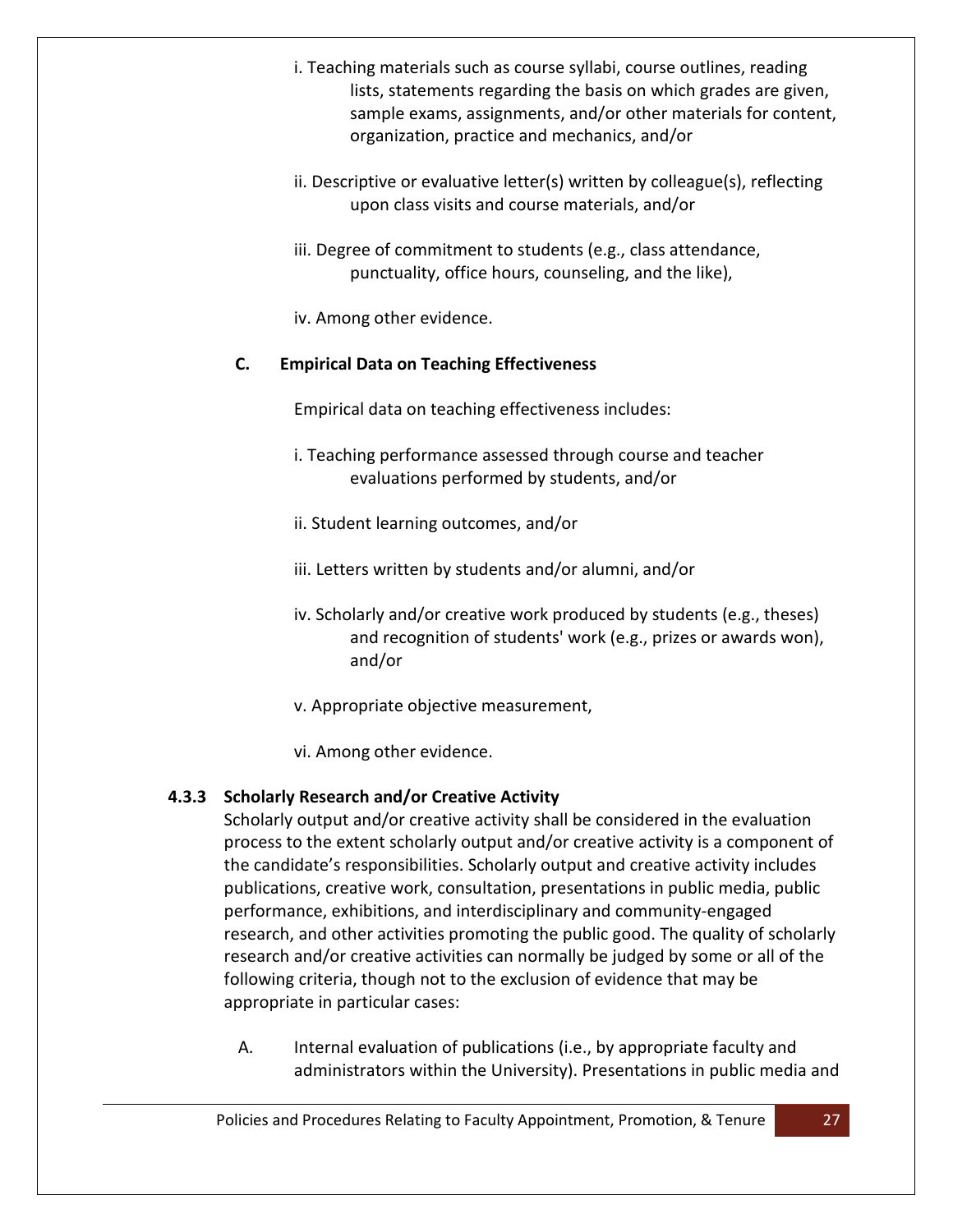professional/public performances or exhibitions may also be considered, provided that they demonstrate scholarly or creative work;

- B. Internal evaluation of the candidate's generation and direction of graduate research and creative activity; and
- C. For faculty whose responsibilities include more than 10% time devoted to research, letters and critical reviews from nationally and/or internationally recognized experts in the field which comment on the quality and impact of the individual's work, and other external commentaries on the work. The comments should be widely solicited to provide multiple viewpoints. For faculty whose responsibilities include 10% or less time devoted to research, external letters of recommendation may be obtained if the promotion committee (see Section 4.4) deems it is appropriate, but external letters are not required for the review process.

A minimum of three evaluations of scholarly research and/or creative output shall be obtained though it is highly desirable to obtain a larger number. These evaluations are to be prepared by persons external to the University.

- i. The academic unit promotion committee (see Section 4.4) shall ask the candidate to submit in writing names of persons to be contacted.
- ii. A list of persons, including those submitted by the candidate, shall be generated by the academic unit promotion committee. This list shall be made available to the candidate prior to solicitation of information and opinions.
- iii. The candidate shall have the right to comment and add to the list. However, the academic unit promotion committee has the right to limit the total number of names added by the candidate to no more than half of the names on the list in Section 4.3.3.C.ii.
- iv. The academic unit promotion committee or the administrative head of the academic unit is obligated to make written requests for evaluation of the candidate's scholarly/creative abilities from each of the persons on the list as amended by the candidate. Reasonable time should be allowed for securing written evaluations.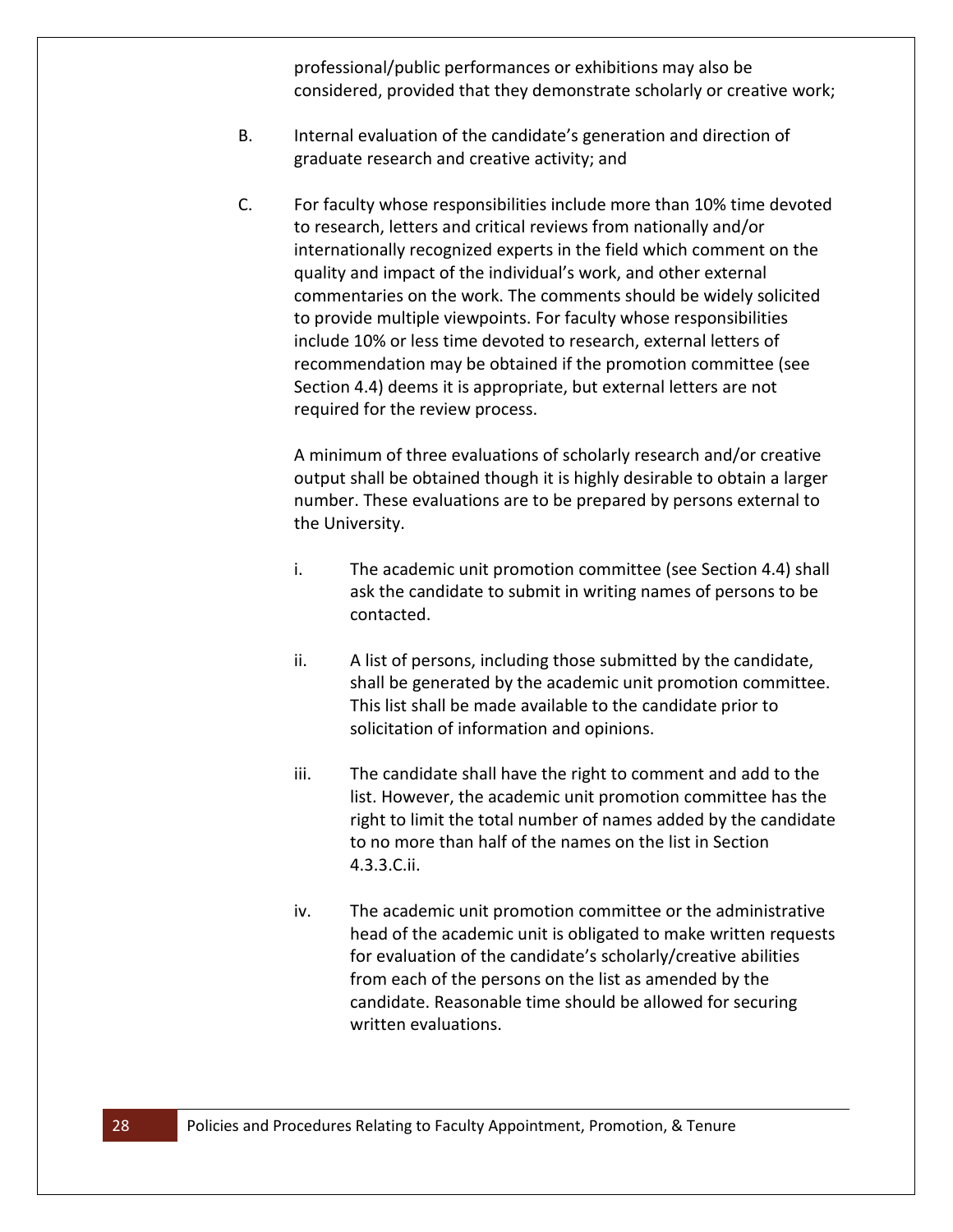## <span id="page-29-0"></span>**4.3.4 University Service**

Evidence of the quality and quantity of University service shall be considered in the evaluation process to the extent University service is a component of the candidate's responsibilities. University service can be judged by memberships and performance on the various advisory or governmental committees and organizations of the University, by participation in the necessary advisory, examination, governance, and other duties of the academic unit, by participation in formal University functions and ceremonies, by advising student organizations, by student recruitment, and by professional assistance to the University, other programs, centers, departments, divisions, schools, and colleges.

# <span id="page-29-1"></span>**4.3.5 Professional/Public Service**

Evidence of the quality and quantity of professional/public service shall be considered in the evaluation process to the extent professional/public service is a component of the candidate's responsibilities. Professional/public service includes efforts which add to the professional knowledge or career of the individual and which are undertaken as a formal or quasi-formal representative of the University. Such service should reflect professional or public credit upon the University and may include responsible service to an academic discipline, such as a national or regional officer of a professional society or active participant on a major committee of such a society. The University recognizes that one of the principal missions of its faculty is to contribute to the public good. Contributions to the public good could include leading student service learning, building institutional capacity for community engagement, or making contributions to the community in one's teaching, scholarly research and/or creative activity, or service.

# <span id="page-29-2"></span>**4.3.6 Regional, National, or International Stature**

Evidence of regional, national or international stature shall be considered in the evaluation process to the extent this is relevant to the candidate's appointment. Types of evidence to be used in assessing the regional, national, or international stature of a candidate's achievements and ability include:

- A. Lists of prizes and awards received in recognition of the candidate's achievements. Membership in national academies, and the like, is a form of recognition.
- B. Statements from recognized authorities in the candidate's specialized fields, cognate fields, interdisciplinary fields, and areas of applied practice relating to the individual's work and abilities. If evaluations will not be obtained to assess scholarly output as specified in Section 4.3.3 or if the evaluations to be obtained in Section 4.3.3 are not anticipated to be adequate to assess a candidate's regional, national,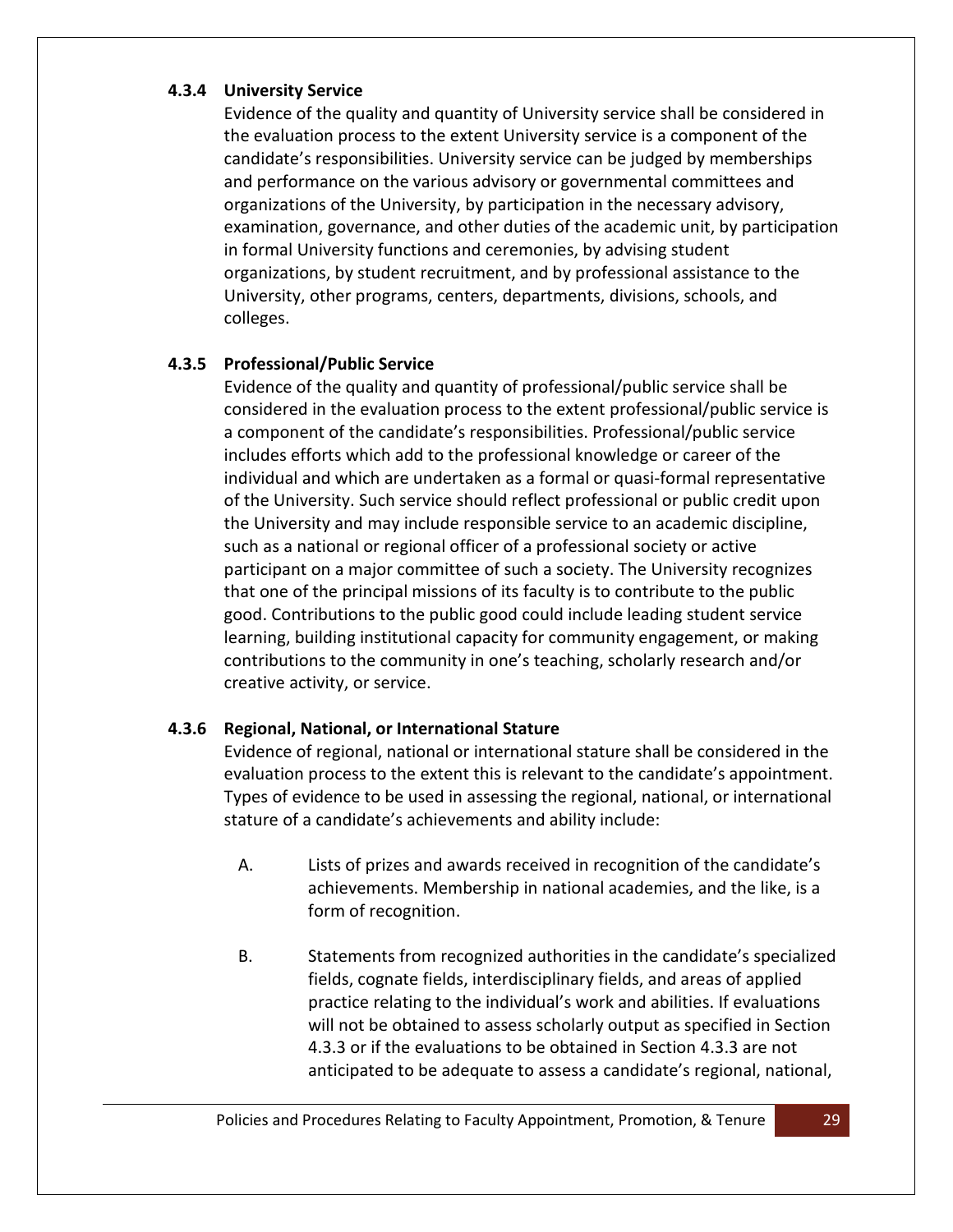or international stature, additional evaluations may be sought. The procedures to be used to solicit additional evaluations should follow the procedures in Section 4.3.3 to the extent those procedures are deemed reasonable.

C. Invitations to speak at or participate in major international, national, or regional conferences.

#### <span id="page-30-1"></span><span id="page-30-0"></span>**4.4 Procedures for Promotion**

#### **4.4.1 Composition of the Academic Unit Promotion Committee**

Each academic unit shall have an academic unit promotion committee constituted according to guidelines agreed upon by the faculty of that academic unit and the Dean, which will make recommendations on promotion to the administrative head of the academic unit, the Dean (if he/she is not the administrative head of the academic unit) and the Provost.

The academic unit guidelines may stipulate that a single promotion committee be formed to consider promotions of all candidates. Or, the academic unit guidelines may stipulate that different promotion committees be formed for different candidates.

With the approval of the Dean, the academic unit guidelines may stipulate that an academic unit promotion committee serve concurrently as an academic unit reappointment committee (see Section 3.4).

An academic unit promotion committee shall have at least three active members who are eligible to vote on each candidate being considered for promotion. A faculty member under consideration for promotion may not sit on the academic unit promotion committee during the time he/she is the subject of committee business and is not eligible to vote on his or her own promotion.

A member of the academic unit promotion committee shall recuse him or herself because of a conflict of interest or other bias. The candidate may request that one or more members of the academic unit promotion committee be replaced (or omitted from the proceedings) because of a conflict of interest or other bias. Such a request will be granted only with the approval of the Provost.

All members of the promotion committee shall hold a tenure-line or renewable faculty position at the University as faculty positions are defined in Section 2. Each academic unit should decide which faculty members are eligible to serve on an academic unit promotion committee. The stipulation of eligibility should be approved by the Dean and included in the academic unit guidelines.

The academic unit guidelines may also stipulate which faculty members are eligible to be elected by the academic unit to serve on an academic unit review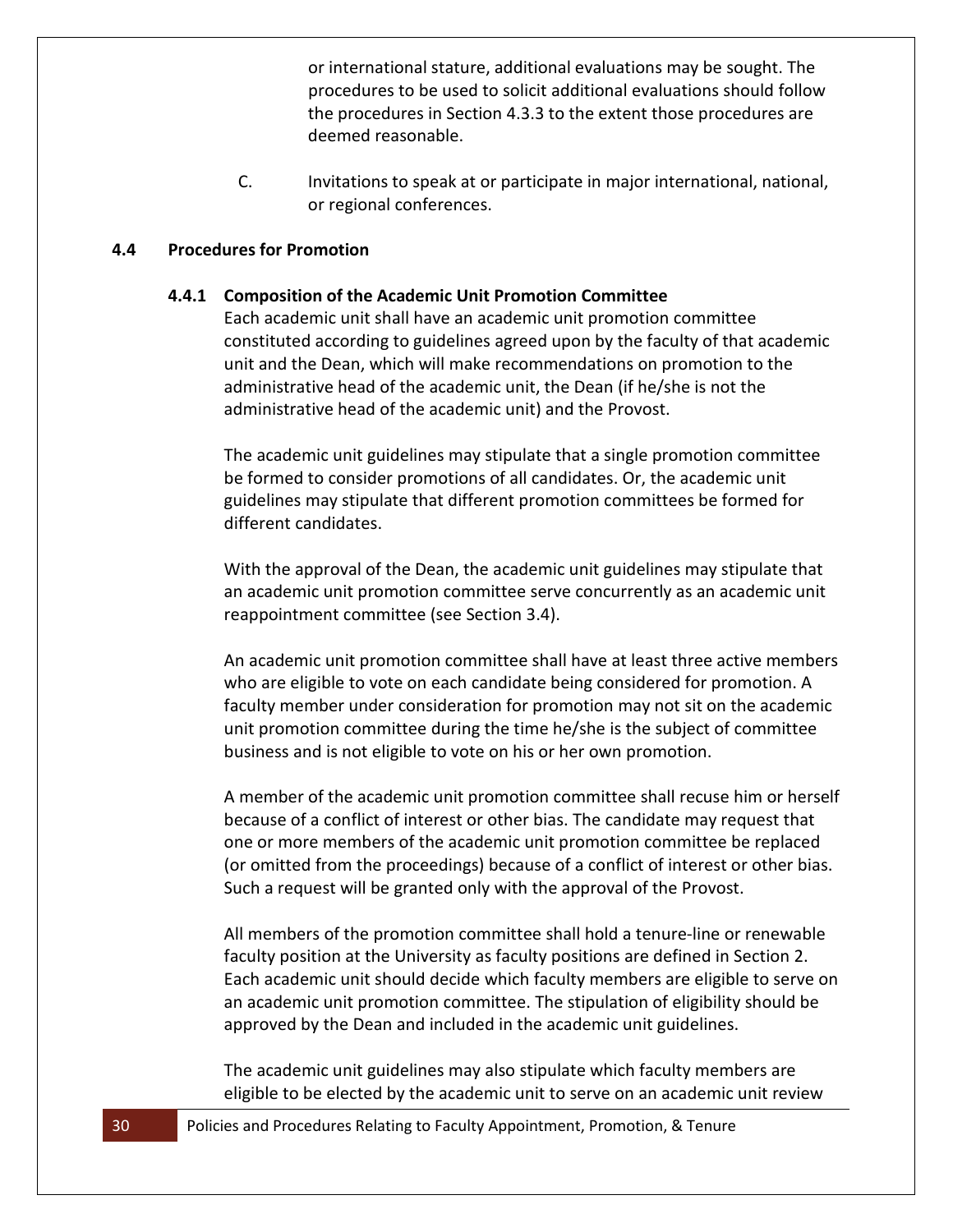committee (see Section 7.3.3). In the absence of a separate stipulation of which faculty members are eligible to be elected by the academic unit to serve on an academic unit review committee, the same criteria apply for eligibility to serve on both the academic unit promotion committee and for eligibility to be elected by the academic unit to serve on an academic unit review committee.

The academic unit guidelines may stipulate whether faculty members with joint appointments are eligible either to serve on an academic unit promotion committee or to be elected by the academic unit to serve on an academic unit review committee. In the absence of stipulations to the contrary, faculty members with joint appointments are eligible to serve on an academic unit promotion committee and are eligible to be elected by the academic unit to serve on an academic unit review committee.

With the approval of the Dean, the academic unit guidelines may provide under certain circumstances that the academic unit promotion committee include (as voting members of the committee) faculty members from cognate academic units who are acceptable to the faculty members of the academic unit and the candidate. With the approval of the Dean, the academic unit guidelines may stipulate that the academic unit's administrative head may serve as an ex-officio member of the committee. In the absence of such a stipulation, the academic unit promotion committee shall decide if the academic unit's administrative head serves as an ex-officio member of the committee. But in either case, the academic unit's administrative head may not participate in the vote or final recommendation of the committee and may not chair the committee. Other than the academic unit's administrative head, administrators whose administrative status makes them part of the decision making process for promotion and any other administrators at the dean-level or higher are not eligible to serve on an academic unit promotion committee and are not eligible to be elected by the academic unit to serve on an academic unit review committee.

Except when the academic unit's administrative head is under consideration for promotion, the academic unit promotion committee shall elect its own chair from among its members. If a single academic unit promotion committee considers the promotion of more than one candidate, the chair of the academic unit promotion committee may differ for different candidates.

While the promotion of the academic unit's administrative head is under consideration, a faculty member of a cognate academic unit, mutually acceptable to the academic unit promotion committee and the academic unit's administrative head, shall chair the promotion committee, serve as a voting member of the committee, and prepare the recommendations and supporting report for the Dean or the Provost. If the academic unit's administrative head's appointment is in the Tenure-Line Professorial Series, the chair of the promotion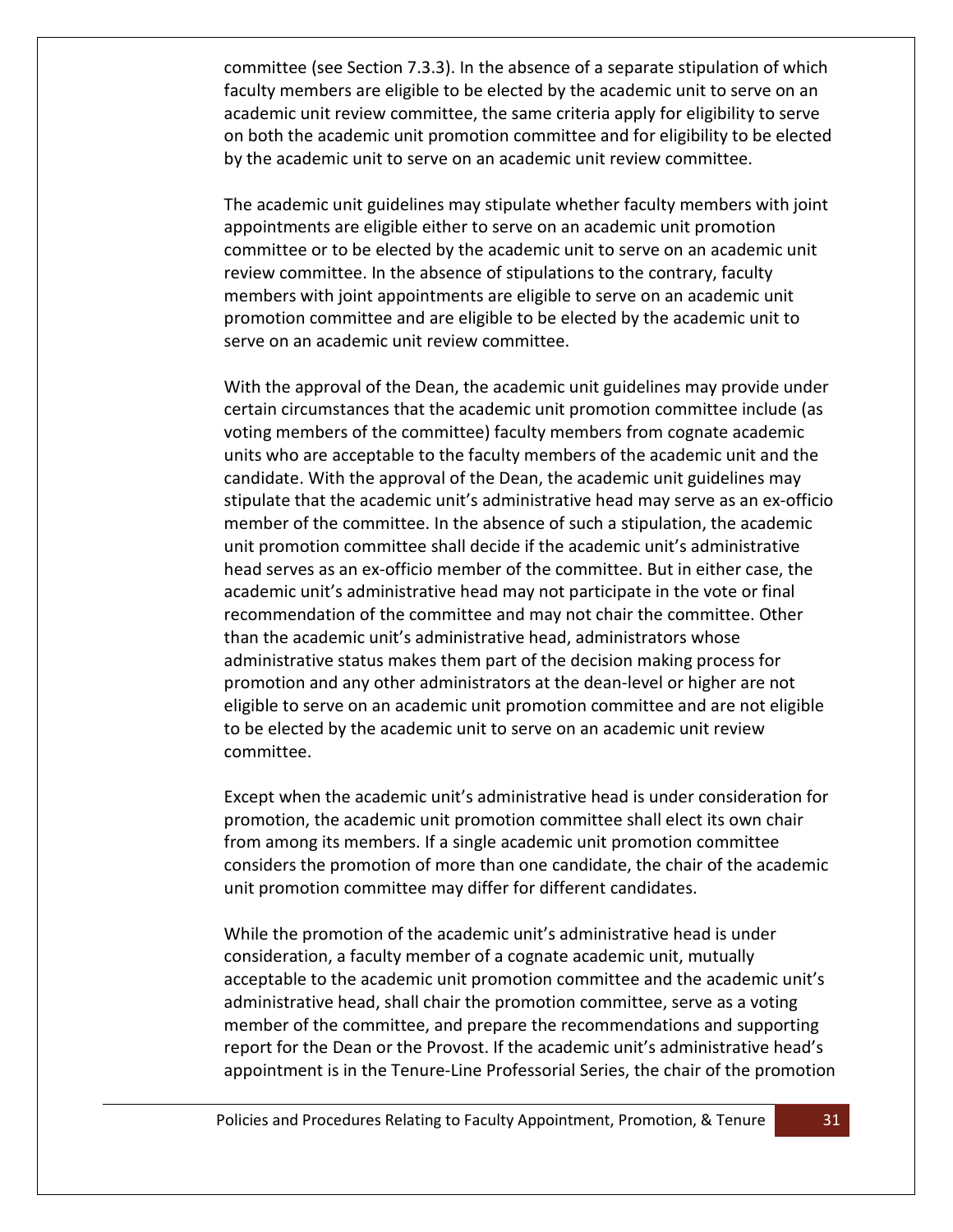committee must be tenured. If the academic unit's administrative head's appointment is not in the Tenure-Line Professorial Series, the chair of the promotion committee may, but need not, be tenured. If the academic unit promotion committee and the academic unit's administrative head cannot agree on a mutually acceptable faculty member from a cognate academic unit to chair the academic unit promotion committee, the Dean (or Provost if the Dean is under review) shall choose that faculty member. Unless division, college, school, department, or center guidelines stipulate otherwise, serving on an academic unit promotion committee (or on an academic unit review committee, see Section 7.3.3, or on a reconstituted review committee, see Section 7.3.5) does not disqualify a person from serving on a divisional, college, or school promotion committee.

When academic unit guidelines concerning eligibility for membership on academic unit promotion committees or academic unit review committees are incomplete or ambiguous, the Dean (or the Provost, if the Dean is under review) shall determine eligibility.

#### <span id="page-32-0"></span>**4.4.2 Meetings of the Academic Unit Promotion Committee**

The academic unit promotion committee shall meet at least annually to consider candidates for promotion. Minutes of all meetings of this committee shall be prepared and retained by the academic unit. It is suggested, in order to allow sufficient time for appeals, that the committee report be submitted before February 1, if promotion is to become effective the subsequent September.

#### <span id="page-32-1"></span>**4.4.3 Soliciting Information**

The academic unit promotion committee, the academic unit review committee, the academic unit reconstituted committee, and the academic unit's administrative head have the right to solicit information and evaluations from any members of the University, whether faculty, staff, administrators, or students, and appropriate persons outside the University at any time during deliberations. The divisional, school, or college promotion committees, the Dean, and the Provost may request clarification of information and evaluations compiled by the academic unit committees and the academic unit's administrative head. Efforts should always be made to secure a representative and fair sample of information and evaluations. The candidate has the right to be informed of the types of evidence to be used in the evaluation process. To the extent requested, the candidate shall assist in obtaining information and evaluations, including the evidence described in Section 4.3.

With the approval of the Dean, academic unit guidelines may stipulate that the candidate be either invited or required to submit brief (e.g. one to three page) statements about the candidate's teaching, scholarly research and/or creative activity, and service. With the approval of the Dean, academic unit guidelines may also stipulate that the candidate be invited to submit any additional information he/she would like to have considered.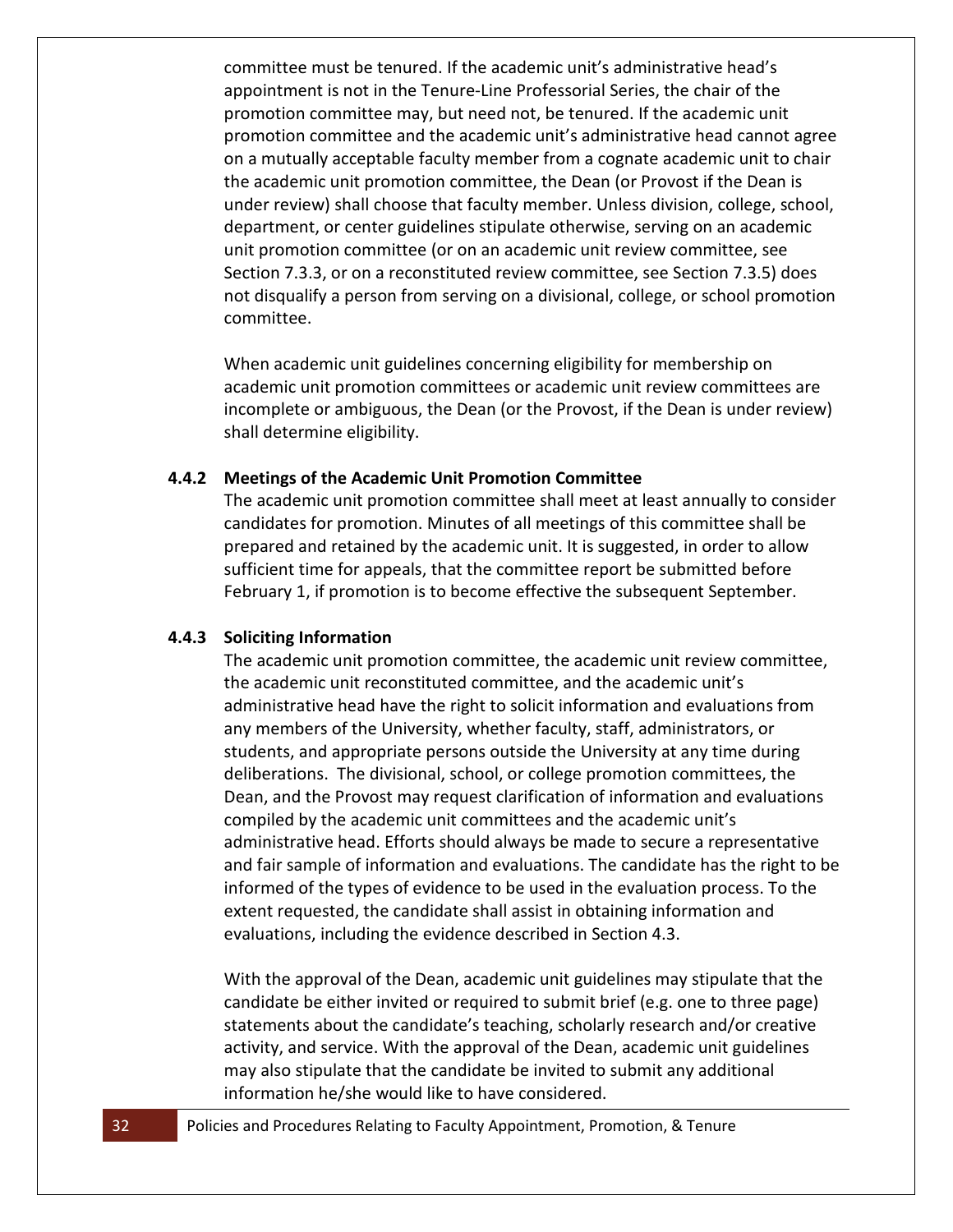#### <span id="page-33-0"></span>**4.4.4 Confidentiality**

Each member of a committee, at any level, that votes for or against tenure shall sign a document attesting to his or her vote and that document shall be delivered to the Dean and the Provost. Votes shall remain confidential in all other respects. Exceptions to these confidentiality requirements shall be made only with the approval of the Provost.

#### <span id="page-33-1"></span>**4.4.5 Recommendation by the Academic Unit Promotion Committee**

Decisions by the academic unit promotion committee shall be reached by a simple majority vote of the members of the committee. After reviewing the evidence, the academic unit promotion committee shall make a recommendation for or against promotion and write a report justifying the recommendation. If any member of the academic unit promotion committee so requests, a statement on the reasons for any dissenting or concurring vote(s) shall be included in the report. The academic unit promotion committee's recommendation (but not the report) shall be communicated to the candidate in writing. If the recommendation is negative, the academic unit promotion committee shall forward a written memorandum to the candidate stating the specific reasons for the recommendation. Because the deliberations of the academic unit promotion committee are to remain confidential in all respects (see section 4.4.4), the memorandum to the candidate shall report that the vote was negative but shall not report the number of committee members voting positively, negatively, or abstaining. The memorandum shall also be careful to maintain the confidentiality of any statements made by external reviewers. To maintain confidentiality, it is recommended that the memorandum contain no quotations from external reviewers.

The academic unit promotion committee shall assemble a portfolio of the candidate's materials. The portfolio shall include the candidate's vita, the candidate's statements if applicable (see Section 4.4.3), the candidate's annual performance reports with any accompanying written responses by the candidate (see Section 3.3), and any other materials the academic unit promotion committee deems appropriate or are stipulated to be included in the candidate's portfolio by division, school, college, department, or center guidelines. If letters of evaluation are obtained (see Sections 4.3.3 and 4.3.6), a copy of each evaluation and of the letter requesting the evaluations shall be included in the candidate's portfolio.

The academic unit promotion committee's recommendation, report and, if applicable, memorandum to the candidate shall also be included in the candidate's portfolio. The candidate will, if the recommendation is negative, have the right to an academic unit review (see Section 7). The candidate's written request for a review (and, if applicable and when available, the academic unit promotion committee's response to that request – see Section 7.3.2) shall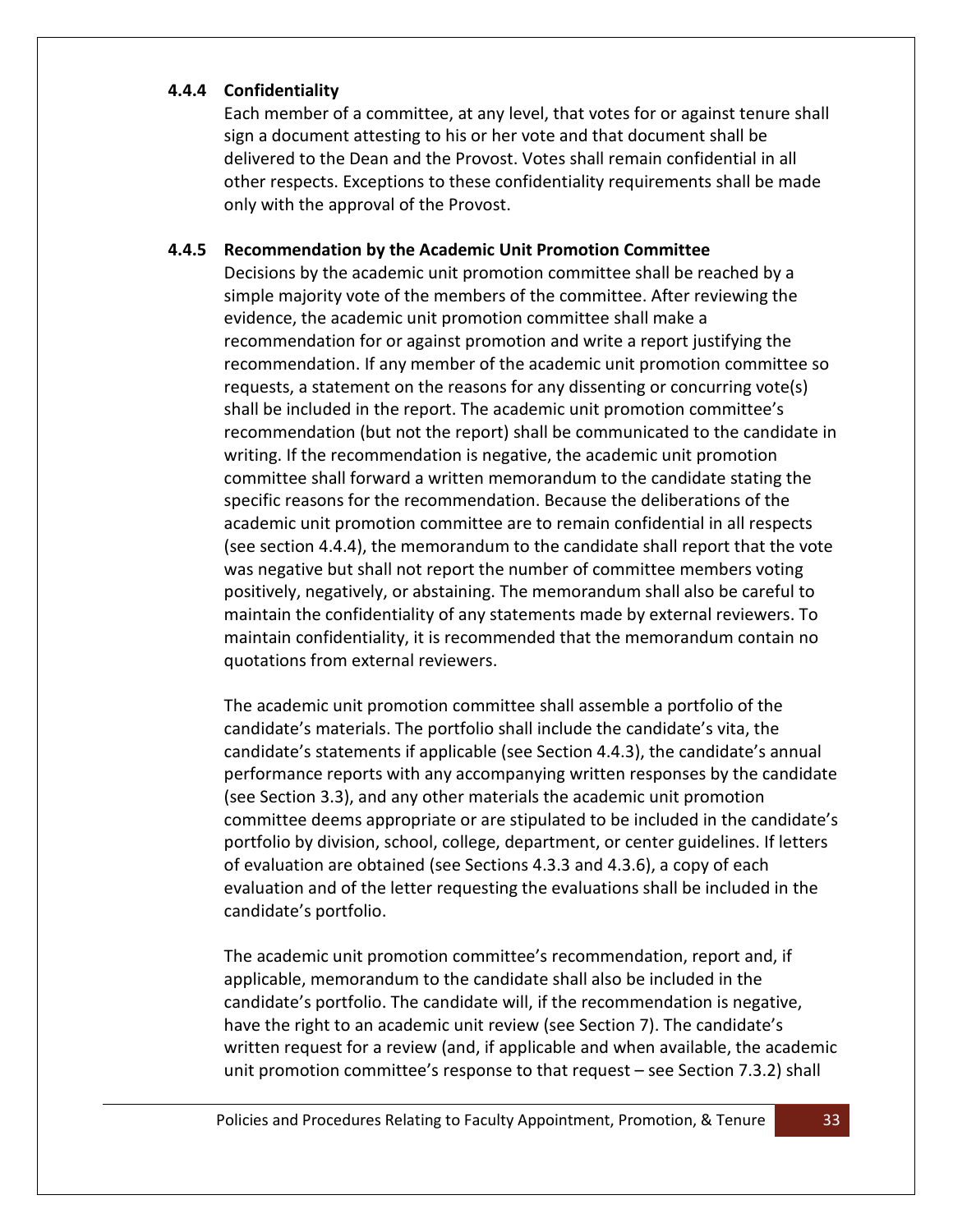be added to the candidate's portfolio. If an academic unit review is undertaken, the report of the academic unit review committee shall be added to the candidate's portfolio. If, following the appeals/review procedures described in Section 7, the academic unit promotion committee repeats its review, the report and recommendation of that repeated review shall be included in the candidate's portfolio. If, following the appeals/review procedures described in Section 7, a reconstituted academic unit promotion committee repeats the promotion review, the report and recommendation of the reconstituted committee shall be included in the candidate's portfolio.

#### <span id="page-34-0"></span>**4.4.6 Recommendation by the Academic Unit's Administrative Head**

After the candidate's portfolio has been assembled as specified in Section 4.4.5 and after any academic unit review, the candidate's portfolio shall be forwarded to the academic unit's administrative head. The academic unit's administrative head shall review the candidate's portfolio and prepare a separate statement of recommendation, with supporting report. The statement of recommendation, but not the supporting report, shall be shared with the candidate, the academic unit promotion committee, and, if applicable, the academic unit review committee and the reconstituted academic unit promotion committee. The academic unit's administrative head's recommendation and report shall be added to the candidate's portfolio. At the discretion of the academic unit's administrative head, the reasons for the academic unit's administrative head's decision may be shared with the candidate and/or the other committees. If the academic unit's administrative head is under review, the procedures in Section 4.4.6 shall be omitted.

<span id="page-34-1"></span>**4.4.7 Recommendation by the College, School, or Division Promotion Committee** If the academic unit is a college, school, or division, the procedures in Sections 4.4.7 and 4.4.8 shall be omitted. The procedures in Sections 4.4.7 and 4.4.8 apply only if the academic unit is encompassed within a college, school, or division which has a Dean who is not the academic unit's administrative head.

After the candidate's portfolio has been assembled as specified in Sections 4.4.5 and 4.4.6, it shall be forwarded to and reviewed by the Dean and, if established, the college, school, or division tenure and promotion committee. If a college, school, or division promotion committee is established, policies for the composition of the committee and procedures that the committee will follow shall be developed by the Dean in consultation with appropriate faculty members. These policies and procedures must be approved by the faculty of the school, college, or division and submitted to the Provost for approval and communicated to faculty members in the college, schools, or division and to the Faculty Senate Personnel Committee. The policies and procedures of colleges, schools or divisions may vary; however, every effort should be made to ensure equitable and fair treatment of the faculty as a whole.

Decisions by a college, school, or division promotion committee shall be reached by a simple majority vote of the members of the committee.

34 Policies and Procedures Relating to Faculty Appointment, Promotion, & Tenure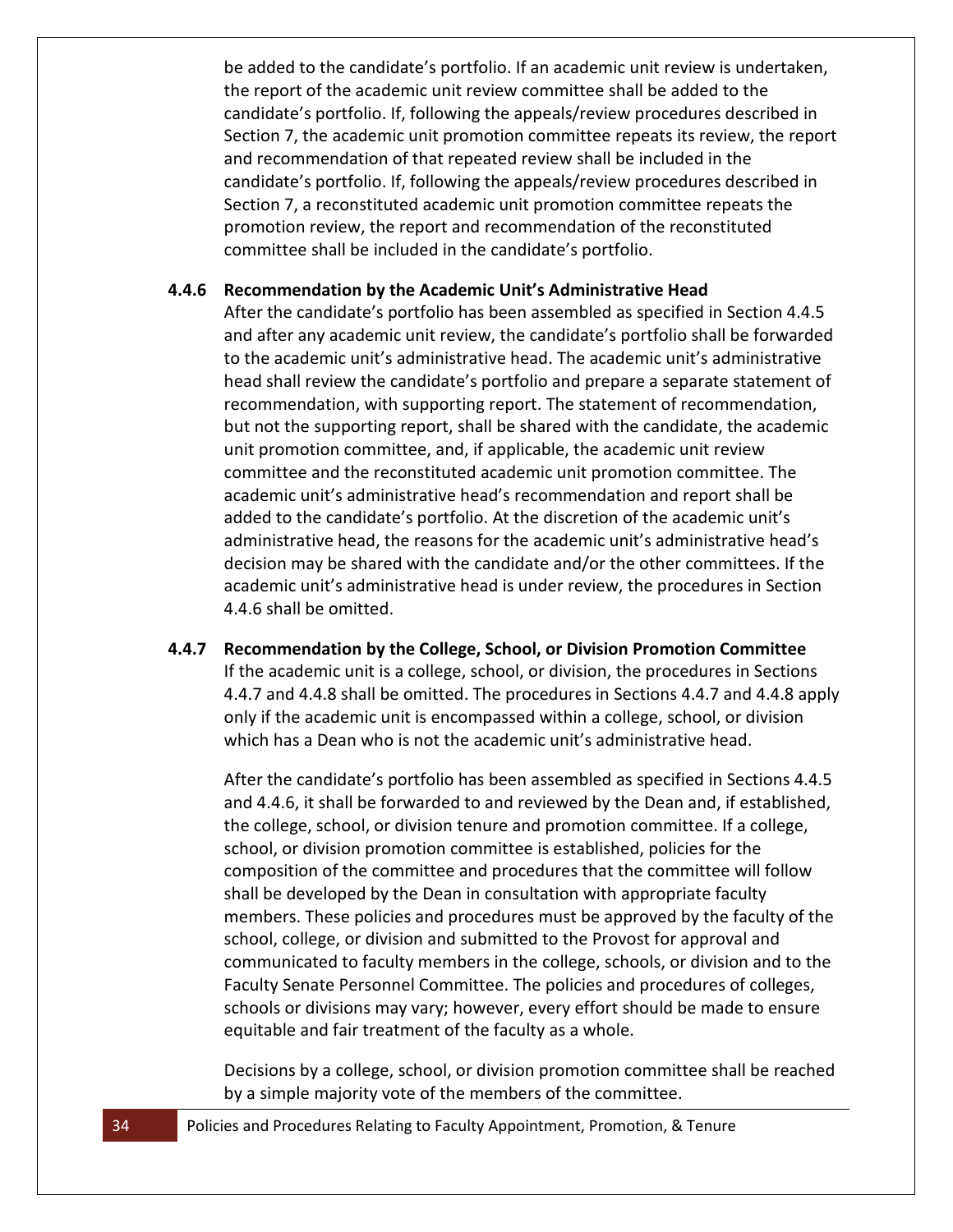The college, school, or division promotion committee shall forward its recommendation for or against promotion to the candidate, academic unit's administrative head, the academic unit promotion committee, the academic unit review committee (if there is one), and the reconstituted academic unit promotion committee (if there is one).

The recommendation for or against promotion and the supporting report of the college, school, or division committee shall be added to the candidate's portfolio. If the college, school, or division has not established a promotion committee separate from the academic unit promotion committee, the procedures in Section 4.4.7 shall be omitted.

#### <span id="page-35-0"></span>**4.4.8 Recommendation by the Dean**

After the candidate's portfolio has been assembled as specified in Sections 4.4.5, 4.4.6, and 4.4.7, it shall be forwarded to the Dean. The Dean shall review the candidate's portfolio and any appropriate additional information, then prepare a statement of recommendation with a supporting report for the Provost. The Dean shall add his or her recommendation and report to the candidate's portfolio. The Dean shall also forward his or her recommendation, but not the supporting report, to the candidate, the academic unit's administrative head, the academic unit promotion committee, the academic unit review committee (if there is one), the reconstituted academic unit promotion committee (if there is one), and the college, school or division promotion committee (if there is one). At the discretion of the Dean, the reasons for the decision of the college, school or division decision and/or the Dean's decision may be shared with the candidate, the academic unit's administrative head, and/or the other committees. If there is no Dean in the administrative structure or if the candidate for promotion is the Dean, the procedures in Section 4.4.8 shall be omitted.

## <span id="page-35-1"></span>**4.4.9 Recommendation by the Provost**

After the candidate's portfolio has been assembled as specified in Sections 4.4.5, 4.4.6, 4.4.7, and 4.4.8, it shall be forwarded to the Provost. The Provost shall review the candidate's portfolio and any additional relevant information and make a recommendation for or against promotion and add that recommendation to the candidate's portfolio. The Provost's final recommendation shall be forwarded to the candidate, Dean, academic unit's administrative head (if different than the Dean), academic unit promotion committee, academic unit review committee (if there is one), reconstituted academic unit promotion committee (if there is one), and the college, school or division promotion committee (if one exists different than the academic unit promotion committee). If, after reviewing tenure recommendations and reports, the Provost's recommendation is negative, the Provost shall notify the candidate of the candidate's right to appeal to the Faculty Review Committee (see Section 7).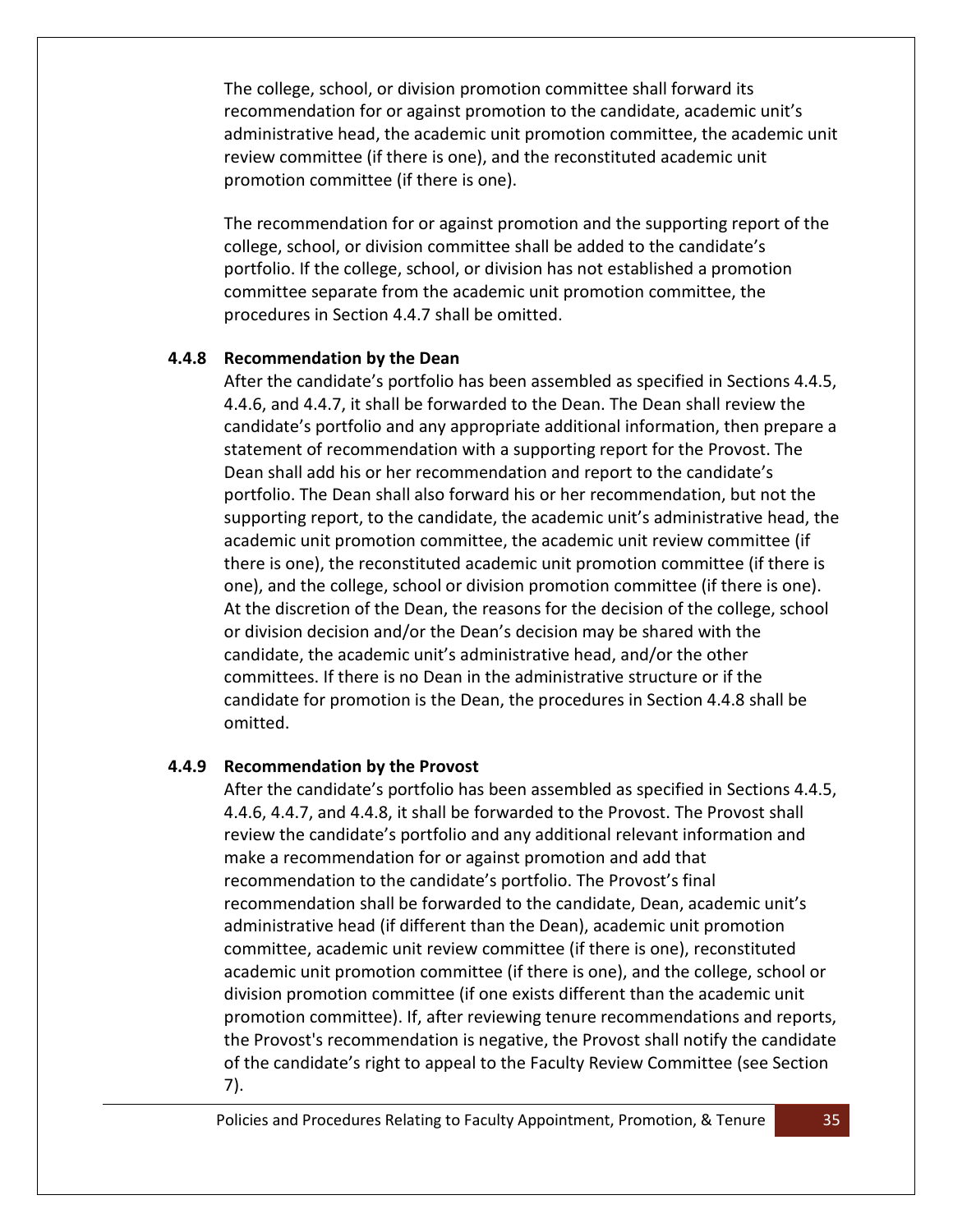## <span id="page-36-0"></span>**4.4.10 Decision by the Board of Trustees**

The Provost shall forward his or her recommendation to the Board of Trustees which shall make a final decision about the faculty member's promotion (also see Section 7).

#### <span id="page-36-1"></span>**4.4.11 Gaps and Ambiguities**

When gaps or ambiguities in the guidelines of the division, school, college, department or center, or in the present document lead to uncertainty about the correct procedures to follow in Sections 4.4.1 to Section 4.4.8, the Dean (or Provost if the Dean is being considered for promotion) has the final authority to make decisions about the proper procedures to follow so as to remove the gaps or ambiguities.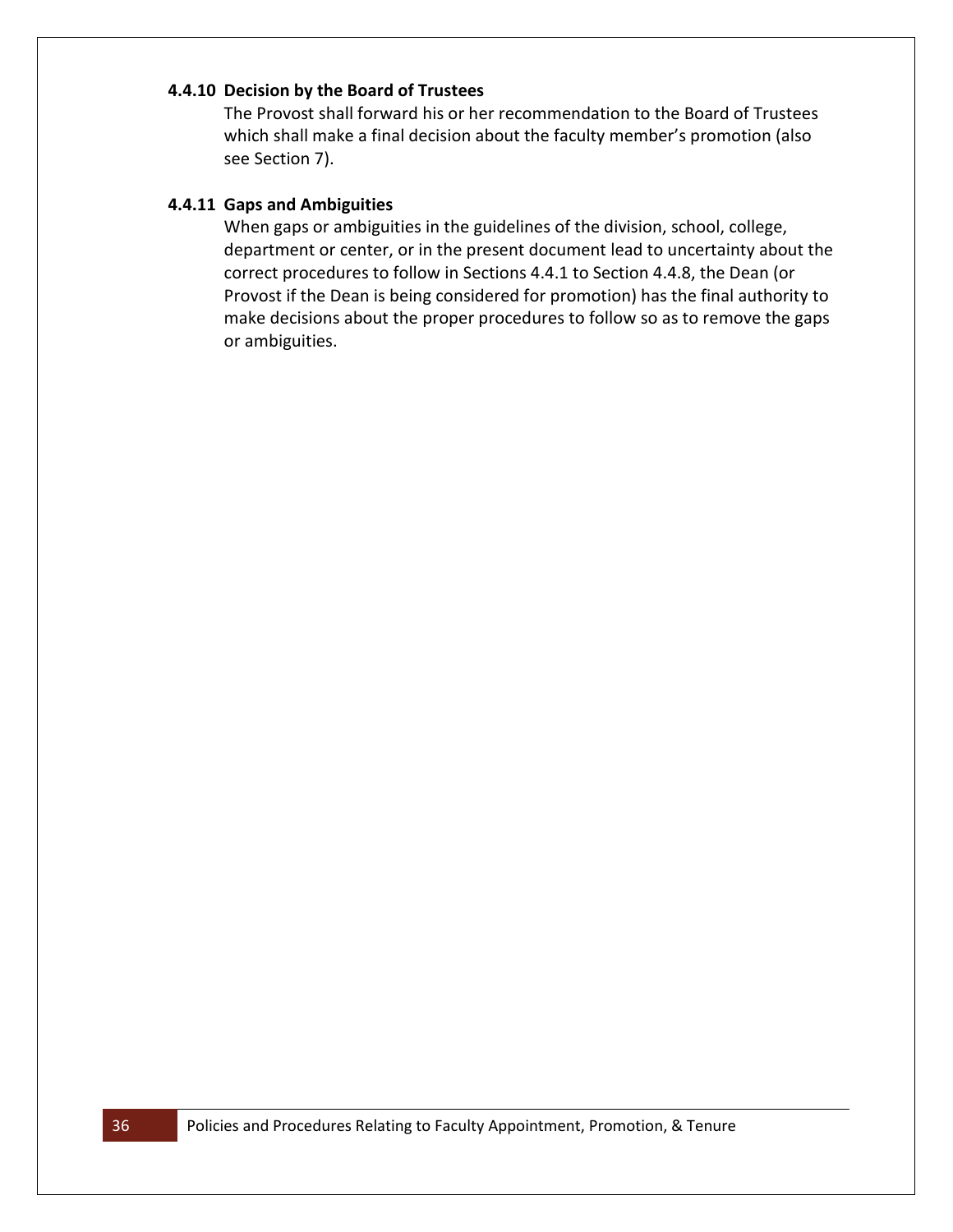## <span id="page-37-1"></span><span id="page-37-0"></span>**5.1 Philosophy**

Tenure may be granted only to those holding or being promoted to the rank of Professor or Associate Professor in the Tenure-Line Professorial Series (see Section  $2.2.1$ ).

A decision to award tenure commits the University to a career-long contract with a faculty member. He/she is free to leave the University at any time, but the University is obliged to retain his or her services until retirement, except in the circumstances and under the conditions delineated in Section 6 of these Guidelines. Because tenure is usually considered in the sixth year in what may be a thirty-year or more career, the future academic quality of the University depends heavily on whether tenured faculty members continue to develop and produce as teachers, scholars, and/or artists. By awarding tenure, the University is better able to retain its best people and preserve academic freedom (which includes the freedom to speak and write about professional duties and the functioning of the University – see Section 1.1). The judgment to award tenure, however, must be carefully made, on the basis of substantial evidence of achievement and promise; it cannot and shall not be made on the basis of default or reluctance to deny tenure.

Tenure decisions are based on rigorous standards of quality of performance in teaching, scholarly research and/or creative activity. Therefore, all tenure decisions shall involve high academic unit standards and shall also involve comparisons of the qualifications of the candidate for tenure with the qualifications of those persons who are at a similar stage in their careers and who might be available to the academic unit.

Consistent with these guidelines, under which tenure is a privilege that is *awarded* by the University in recognition of distinguished performance, the question to be asked when faculty members are considered for promotion to tenure is not whether they have performed adequately or even very well during their previous years of University appointment. The question is whether they have achieved distinction in their field and show promise of continued professional growth.

Although each faculty member with an appointment in the Tenure-Line Professorial Series may aspire to a tenured appointment, the decision to award tenure is a serious matter which each academic unit shall make on the basis of rigorous academic standards and considered academic unit needs. Tenure, therefore, is not "automatic," and a strong positive case for tenure must always be made.

It is recognized that standards for tenure may change over time. As we improve our quality standards for faculty performance, people who may have qualified for appointment, promotion, or tenure at some past time might no longer do so. As we state and invoke higher standards, however, we shall avoid unfairness to previously appointed faculty members, which might be caused by retroactive application of higher standards without reasonable time and opportunity to meet these standards.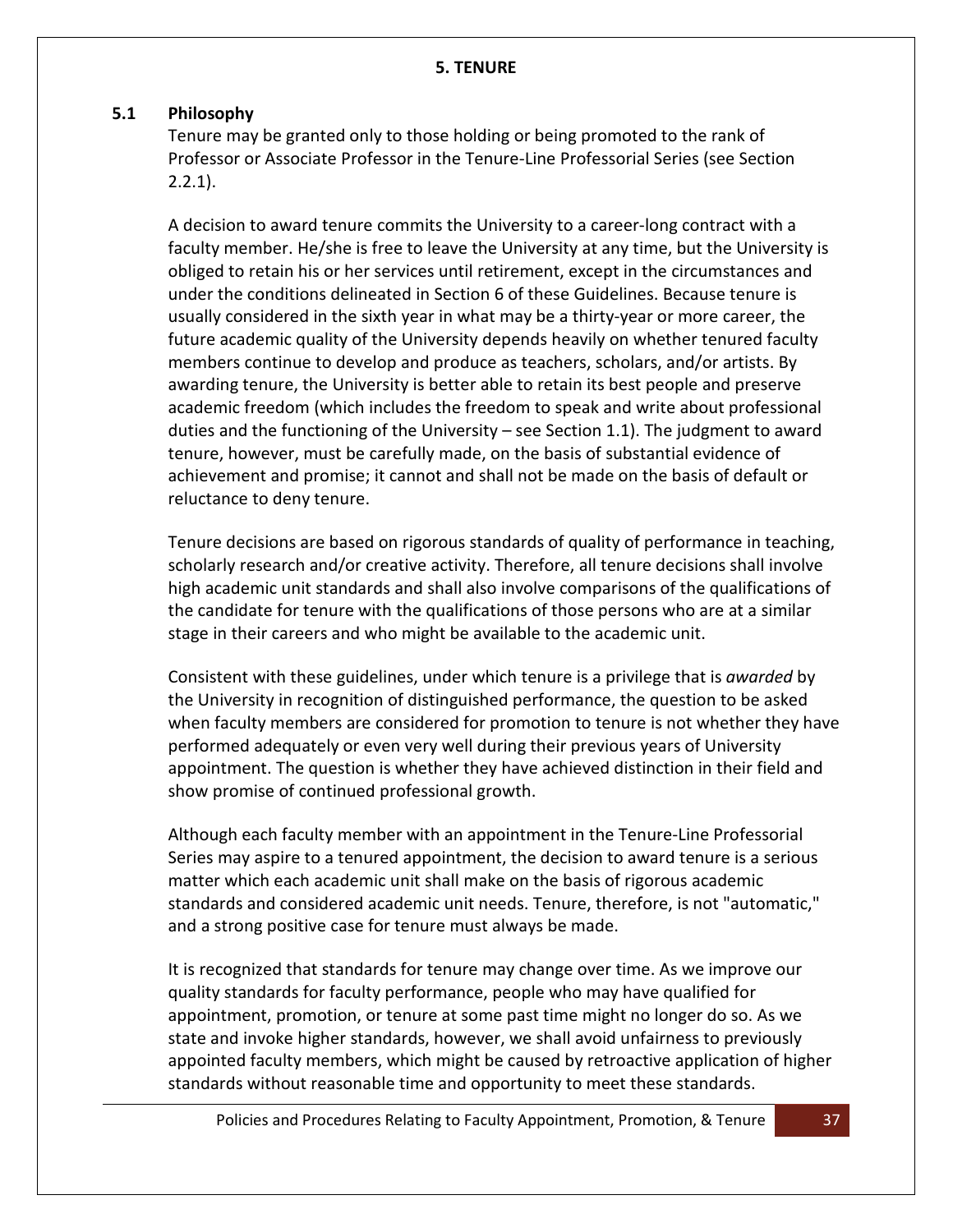#### <span id="page-38-0"></span>**5.2 Pre-Tenure Review**

Each academic unit shall conduct and deliver a pre-tenure review of each untenured, tenure-line faculty member prior to the beginning of the faculty member's fourth year in the tenure track, except when the probationary period (see Section 5.5) is three years or less. The review will be conducted by the unit's tenure committee (see Section 5.4) or by a special committee of at least three persons established by the unit with approval of the appropriate Dean. Other members of the division, college, school, department, or center may provide input to the committee. The timing of a pre-tenure review as specified in this paragraph may be changed by mutual agreement between the faculty member and the administrative head of the academic unit. The provisions of this paragraph do not preclude conducting more than one pre-tenure review.

A purpose of the pre-tenure review is to provide the faculty member with an honest and frank progress report and to suggest what the faculty member might need to accomplish in the areas of teaching, scholarly research and/or creative activity, and service before the tenure review. Pre-tenure review may be primarily an internal matter in which no external reviewers are contacted. However, if written comments from external reviewers are sought, a list of reviewers shall be compiled in consultation with the candidate.

The reviewing committee shall notify the faculty member of the time of the review and request that the faculty member submit relevant materials. At a minimum those materials should include a comprehensive current vita, copies of teaching evaluations, examples of scholarly research and/or creative activity, and a statement summarizing the candidate's accomplishments. The reviewing committee may request other materials, and the faculty member may elect to submit other supporting materials.

The results of the pre-tenure review shall be shared verbally and in writing with the faculty member and a copy of the review report shall be placed in the faculty member's personnel file for future reference by the academic unit tenure committee. The faculty member has the right to submit a written response to the review report and the response shall be placed in the faculty member's personnel file for future reference by the academic unit tenure committee.

The pre-tenure review process and report are neither a substitute for nor binding on any future tenure review. Like all faculty members, untenured faculty members in the Tenure-Line Professorial Series may be terminated during their term of appointment for "cause" or for other reasons following the policies and procedures in Section 6.

# <span id="page-38-1"></span>**5.3 Policies for Tenure Decisions**

Tenure is awarded by the University primarily in recognition of excellent performance in teaching and scholarly research and/or creative activity. Additional consideration may be given to University service and professional/public service.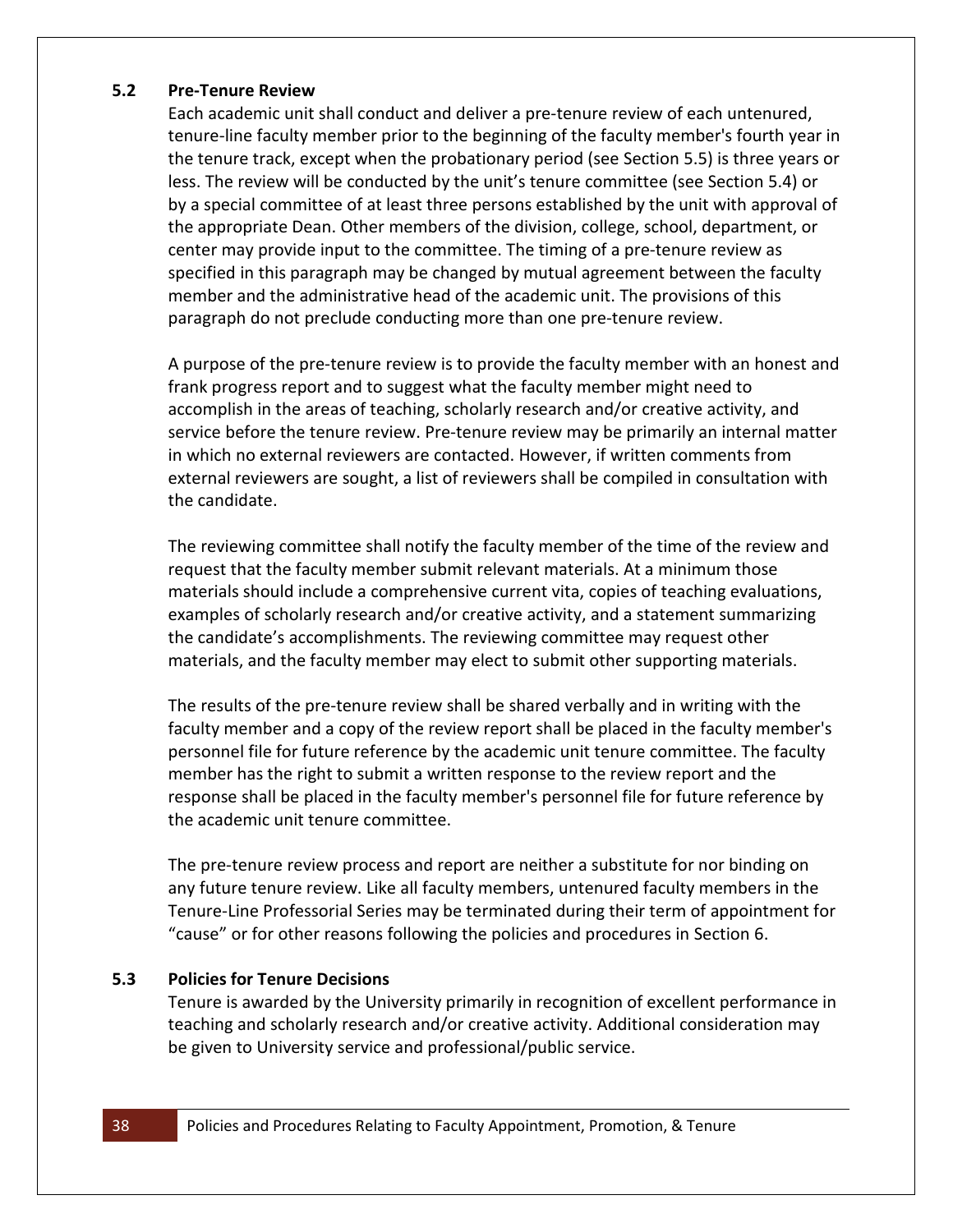Tenure, once granted, is the right of a faculty member to continuance of appointment at the same full-time or part-time status without notice until retirement, resignation, abandonment of appointment, or termination for some other permissible reason, such as for cause (see Section 6). Conversion from part-time to full-time tenure appointments may be negotiated if/when appointments are changed to full-time appointments.

The enjoyment of tenure implies recognition by a faculty member that, concurrent with the honor and privileges awarded, there are reciprocal obligations and courtesies due to the University.

Tenure is intended to ensure academic freedom in teaching, research, and shared governance, affords a basic security that will attract faculty of ability to the University, and assumes faculty members will continue to meet the rigorous standards of quality of performance in teaching, scholarly research and/or creative activity on which the decision to grant tenure was made and will continue to develop and produce as teachers, scholars, and/or artists.

Probationary periods involving service at the University normally will be required before the awarding of tenure (see Section 5.5). However, where circumstances warrant, a person may be awarded tenure upon initial appointment (see Section 5.5.5).

Tenure will be awarded only after an exhaustive evaluation has been made of the candidate's merits.

An essential component in the award of tenure is the informed and conscientious judgment of the candidate's degree of merit by a faculty member's immediate professional peers and colleagues.

# <span id="page-39-0"></span>**5.4 Procedures for Tenure Decisions**

Each academic unit with faculty members in the Tenure-Line Professorial Series (see Section 2.2.1) shall have an academic unit tenure committee with at least three voting members, constituted according to written academic unit guidelines agreed upon by the faculty of that academic unit and the Dean. With the approval of the Dean, the academic unit guidelines may stipulate that a single academic unit tenure committee be formed to consider tenure decisions for all candidates or the academic unit guidelines may stipulate that different academic unit tenure committees be formed for different candidates.

With the approval of the Dean, the academic unit guidelines may stipulate that an academic unit tenure committee serve concurrently as an academic unit promotion committee (see Section 4).

With the approval of the Dean, the academic unit guidelines may stipulate that untenured faculty members may advise and serve as members of the academic unit tenure committee.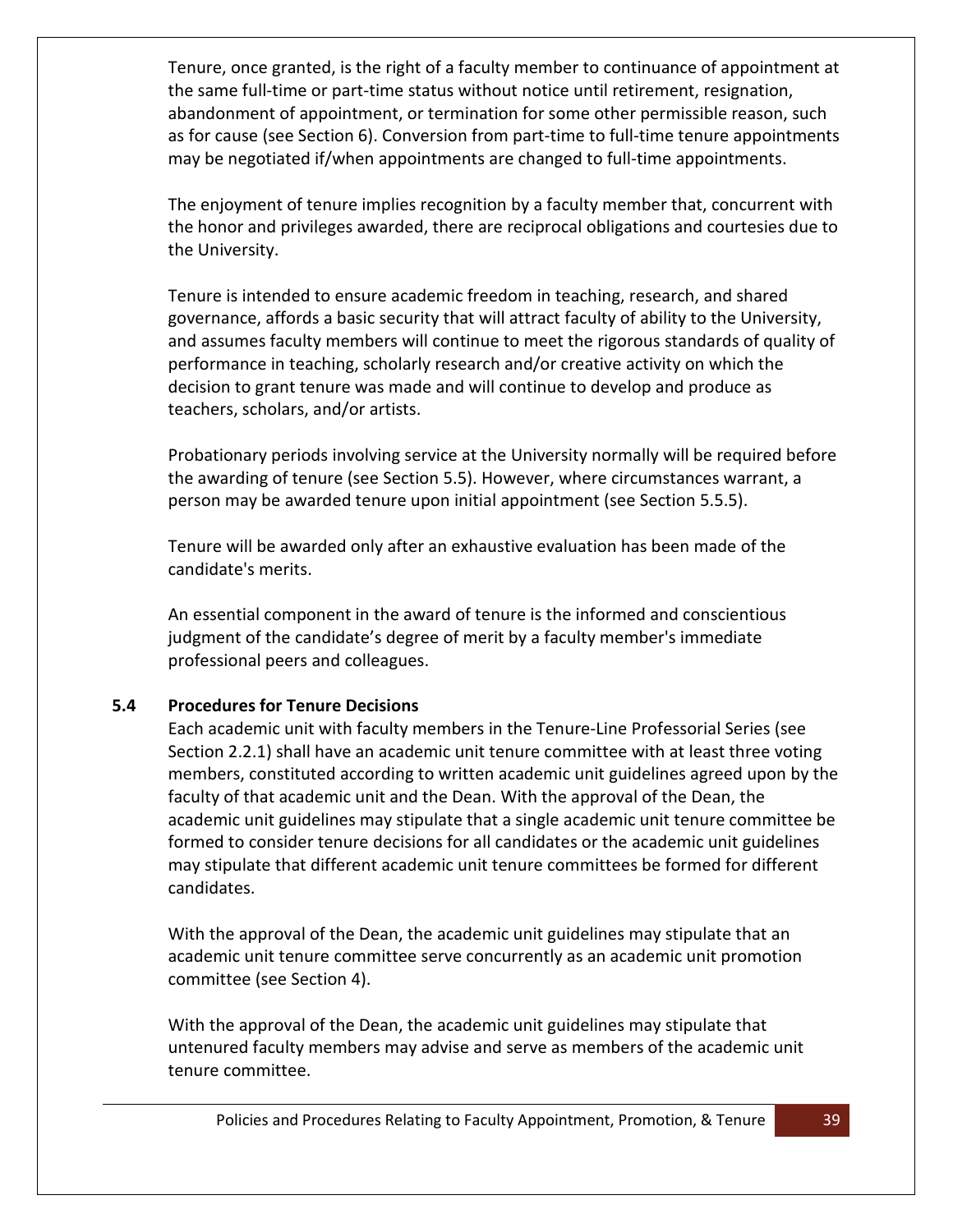The evidence and procedures for awarding tenure shall be the same as the evidence and procedures for promotion, as described in Section 4.3 and Section 4.4, except that "tenure" or the "awarding of tenure" replaces "promotion" everywhere "promotion" appears in Section 4.3 and Section 4.4, and except that the evidence to be used in the evaluation process should go beyond that which is examined in making recommendations for promotion as specified in Section 4.3 and, among other things, should include the report of the pre-tenure review along with any accompanying response by the faculty member (see Section 5.2).

## <span id="page-40-0"></span>**5.5 Tenure Probationary Periods and Notification Dates**

- 5.5.1 Tenure shall not be awarded in the rank of Instructor.
- 5.5.2 Tenure shall not be awarded in the rank of Assistant Professor. By the end of the agreed-upon probationary period, an Assistant Professor either shall be promoted and tenured or shall be released (except as described in Section 5.5.4.E). Except as noted in Section 5.5.3.F, Section 5.5.5, and Section 5.5.8 the probationary period is seven years of full time service. The decision of whether to award tenure should be reached before September 1 of the last year of the probationary period. If tenure is awarded, the effective date of the tenured appointment is at the start of the last year of the probationary period (see section 5.5.4.B).
- 5.5.3 Any faculty member with an appointment in the Tenure-Line Professorial Series with professorial rank accrues time toward the probationary period for tenure, whether the appointment is within one or more academic units or in an administrative position.
	- A. Probationary time for eligibility for tenure may be earned in the rank of Assistant Professor but not in the rank of Instructor. The tenure probationary period for Instructors shall begin on the date the faculty member begins service as an Assistant Professor. (Also see Section 5.5.7.)
	- B. Appointment in Faculty Series other than the Tenure-Line Professorial Series (see Section 2) will not accrue time toward the probationary period for tenure except with the prior approval of the Provost.
	- C. Any faculty member with a part-time appointment in the Tenure-Line Professorial Series with professorial rank shall accrue time toward the probationary period for tenure at an appropriate rate (see Section 5.5.3.D).
	- D. One year of full-time equivalent service accrues in one year when an appointment in the Tenure-Line Professorial Series is full time or in two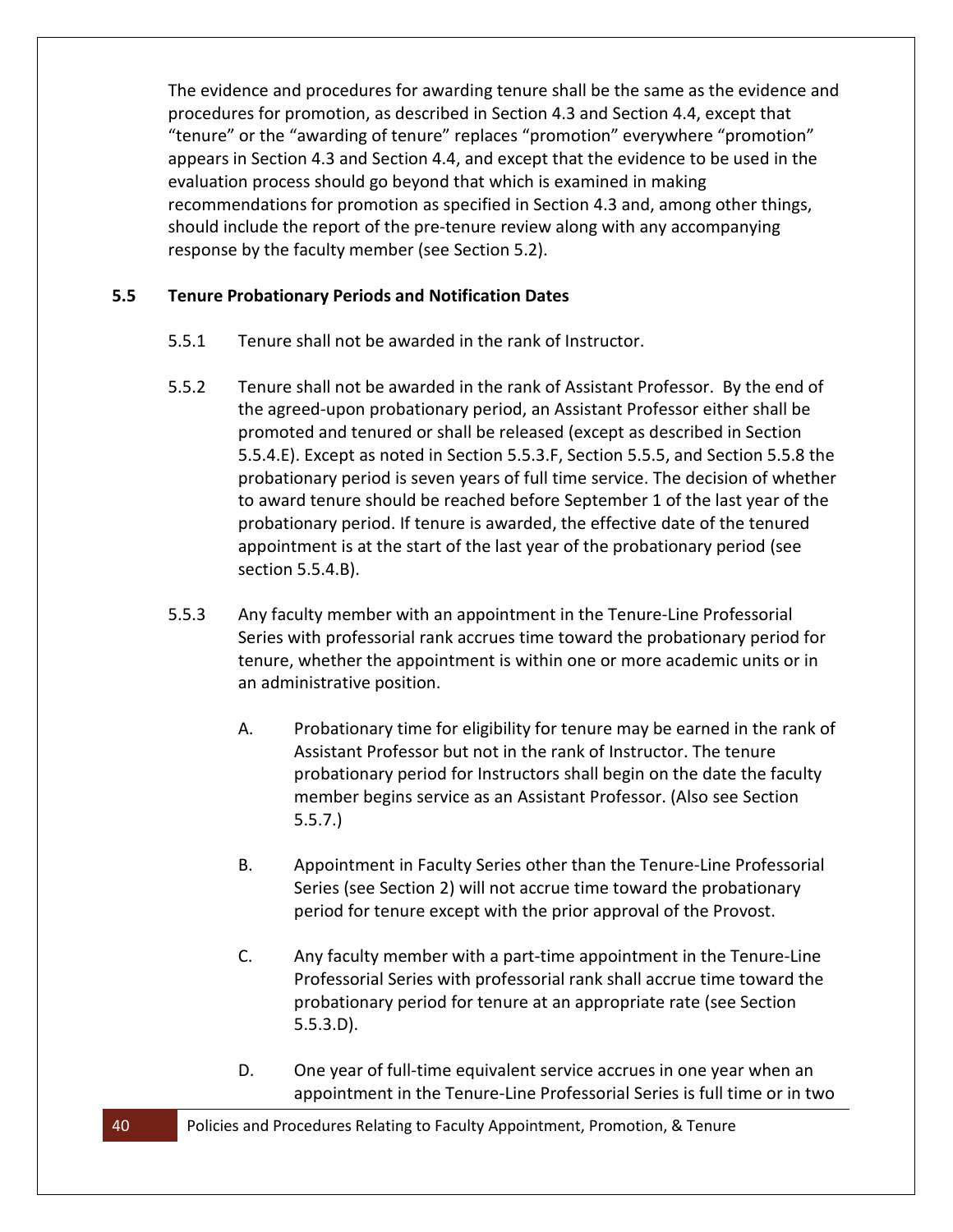years when the appointment is half-time and similarly for other part-time appointments.

- E. The conditions of appointment, i.e., whether full-time, half-time, and the like, are to be specified in the letter of appointment to the faculty member.
- F. Under special circumstances (e.g., when a faculty member is on an approved leave of absence or family leave), the time allotted for the leave need not count as part of the tenure probationary period, depending on specific arrangements with the Dean and approved by the Provost.
- 5.5.4 As specified in Sections 5.5.4.A through 5.5.4.E, separate deadlines are established for the decision to award tenure and for the awarding of tenure.
	- A. A decision by the University either to award tenure or to release a faculty member with rank in the Tenure-Line Professorial Series shall be communicated to the candidate before September 1 of the academic year in which he/she will complete the last year of the agreed-upon probationary period, but in any case before September 1 of the academic year in which he/she will complete the seventh year of aggregate full-time equivalent service (except as noted in Section 5.5.4.D and Section 5.5.4.E). If the decision is to release the faculty member after the probationary period, this release shall not become effective until the end of the academic year in which the faculty member completes the probationary period. To meet the time limits specified herein (also see section 4.4.2) the academic unit tenure committee should finish its deliberations by February 1in the year before the year in which the probationary period ends.
	- B. After a decision to award tenure has been made, the effective date of receiving tenure shall be the next September 1.
	- C. After a maximum of seven years aggregate equivalent full-time service in the ranks of Assistant Professor, Associate Professor, or Professor in the Tenure-Line Professorial Series at the University, a faculty member either shall be awarded tenure or released (except as described in Sections 5.5.4.D and 5.5.4.E).
	- D. If, through administrative error or other delays, the University fails to provide notice or to act in accordance with the time periods specified in this document as part of the tenure process, the University shall make good faith attempts to administratively remedy the deficiency. However, tenure will never be granted through default, delay or administrative error.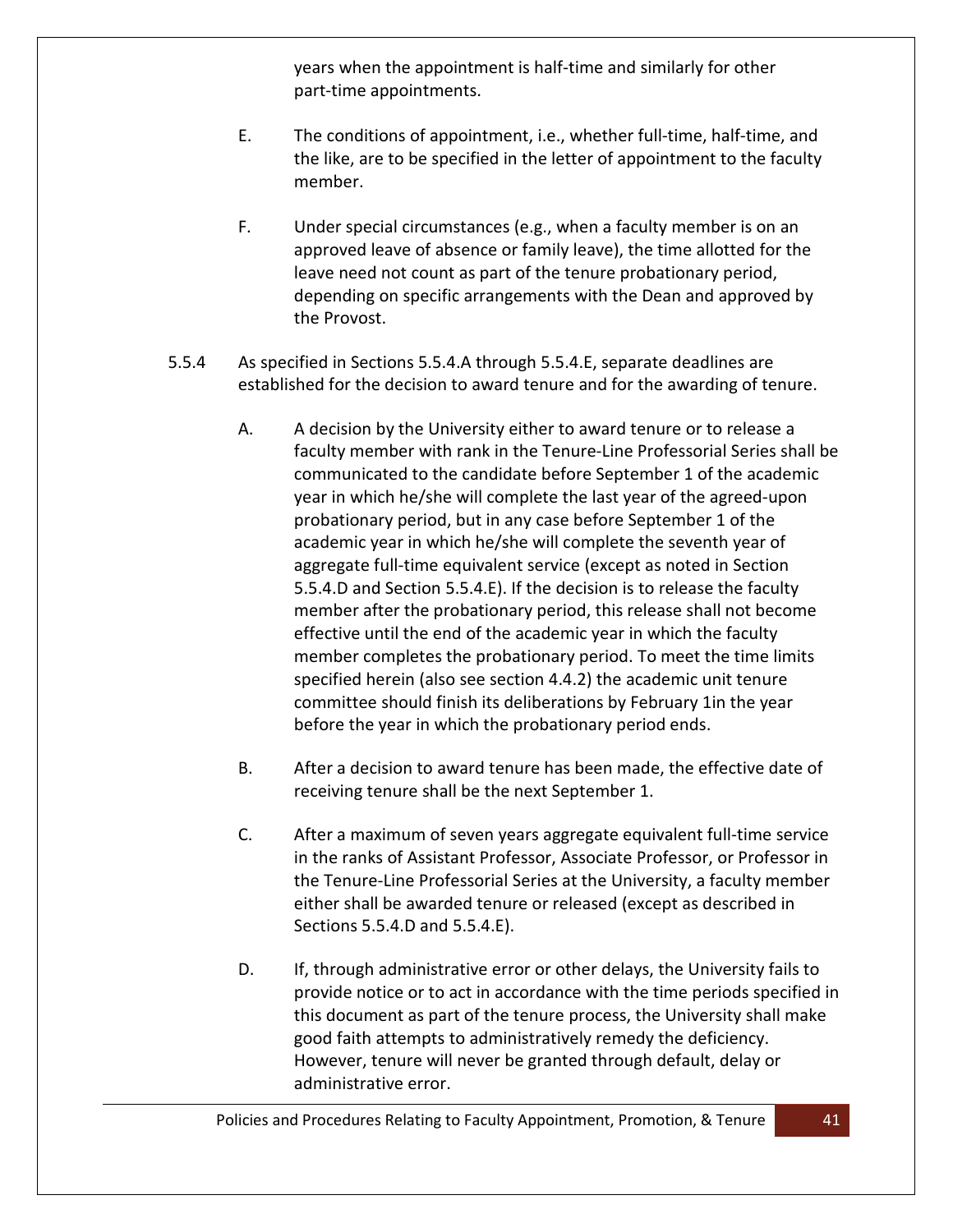- E. Under special circumstances and at the discretion of the Board of Trustees, a tenure decision may be delayed and a faculty member may be continued in rank without tenure for one or two additional years beyond the final year of the agreed-upon probationary period.
- 5.5.5 By mutual written agreement of the Dean and academic unit's administrative head, previous service in professorial ranks at another university or universities or experience in non-academic fields may be counted as part of the probationary period as follows:
	- A. Assistant Professor: The maximum number of years of service at another college or university or in non-academic fields which may be counted as part of the probationary period is two, except when the Provost approves a longer period.
	- B. Associate Professor: In those instances where the candidate has unusual qualifications, the faculty member may, with approval by the Board of Trustees, receive an initial appointment to the rank of Associate Professor with tenure. If appointment without tenure is recommended, then the maximum number of years of service at another college or university or in non-academic fields which may be counted as part of the probationary period is four, except when the Provost approves a longer period.
	- C. Professor: In those instances where the candidate has unusual qualifications, the faculty member may, with prior approval by the Board of Trustees, receive an initial appointment to the rank of Professor with tenure. If appointment without tenure is recommended, then the maximum number of years of service at another college or university or in non-academic fields which may be counted as part of the probationary period is four, except when the Provost approves a longer period.
- 5.5.6 The procedure for arriving at a mutual agreement to count years of service in any Professorial rank at another college or university or experience in nonacademic fields as part of the probationary period is as follows:
	- A. In no case will the probationary period exceed seven years of aggregate equivalent full-time service (except as described in Sections 5.5.4.D and 5.5.4.E.
	- B. At the time of appointment, at the request of the faculty member, and with the approval of the Dean and the Provost, the University shall inform the candidate of the number of years of prior experience that the University deems allowable. This defines the tenure probationary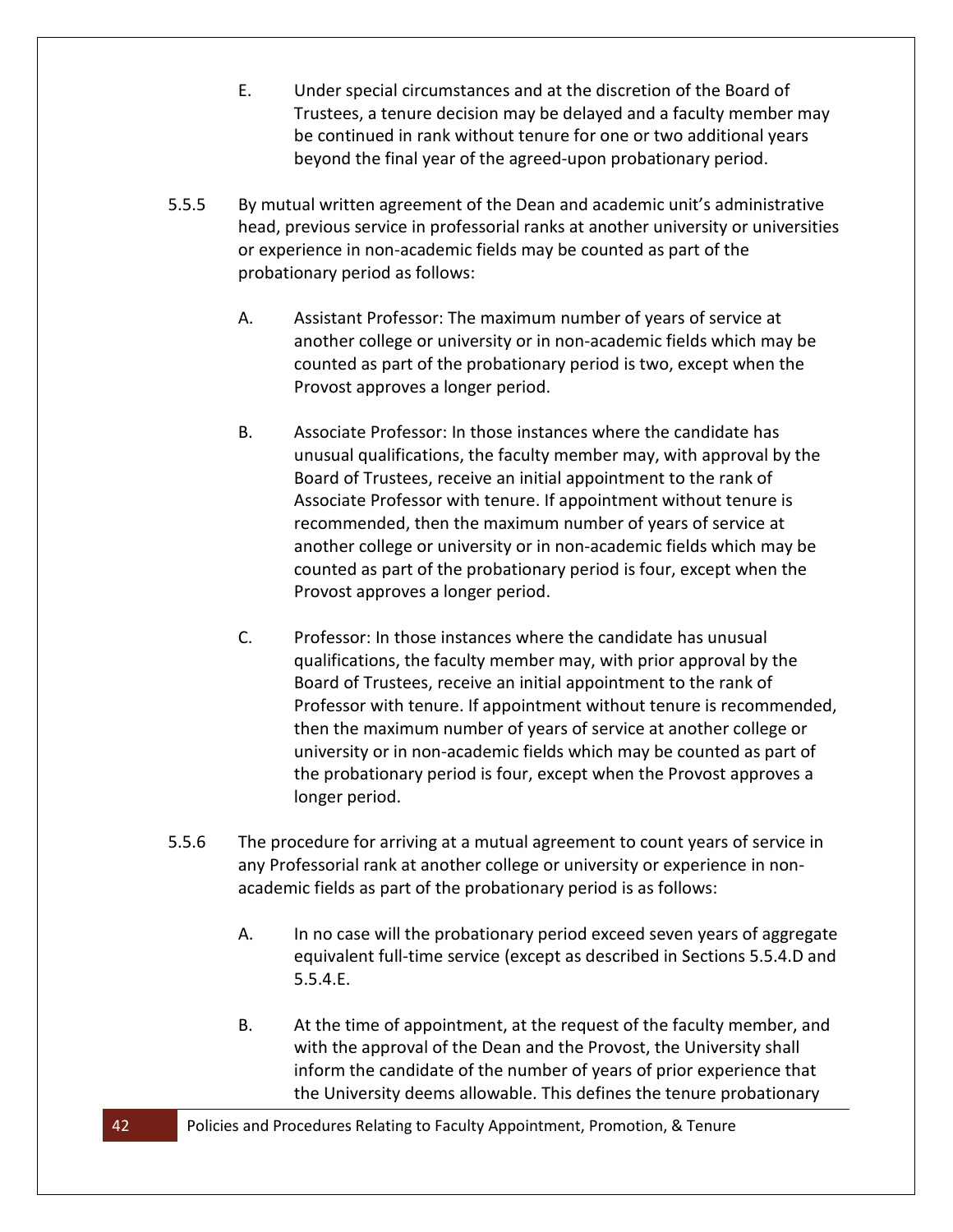period. For example, if two years of service elsewhere is allowed then the probationary period is defined to be five years.

- C. No later than 30 months prior to the end of the probationary period as defined in Section 5.5.6.B above, the candidate shall decide how many of the previously granted years of service elsewhere are actually to be counted. Based on this decision by the candidate, the probationary period shall be redefined. For example, if two years of service elsewhere has been allowed by the University and the candidate elects to have only one of those years of prior service counted, then the probationary period is redefined to be six years.
- 5.5.7 In cases in which a candidate begins service at the rank of Assistant, Associate or Full Professor at a time other than the beginning of an academic year, the following rules shall apply, and the foregoing time periods shall all be adjusted accordingly, unless the candidate secures the approval of the Dean and the Provost to another arrangement:
	- A. Where the candidate begins service with the second academic quarter or semester, the academic year in which service begins shall be counted as a full year for the tenure probationary period.
	- B. Where the candidate begins service with the third academic quarter, the year in which service begins shall not count as part of the tenure probationary period.
- 5.5.8 Nothing in Section 5.5 precludes tenure consideration at an earlier time. However, any shortening of the proposed time limits is expected to be highly unusual, and justifications for such a shortening must be extensively documented and necessitates the approval of the Dean and the Provost. If a faculty member chooses to be considered for tenure at an earlier time, the probationary period shall be correspondingly shortened.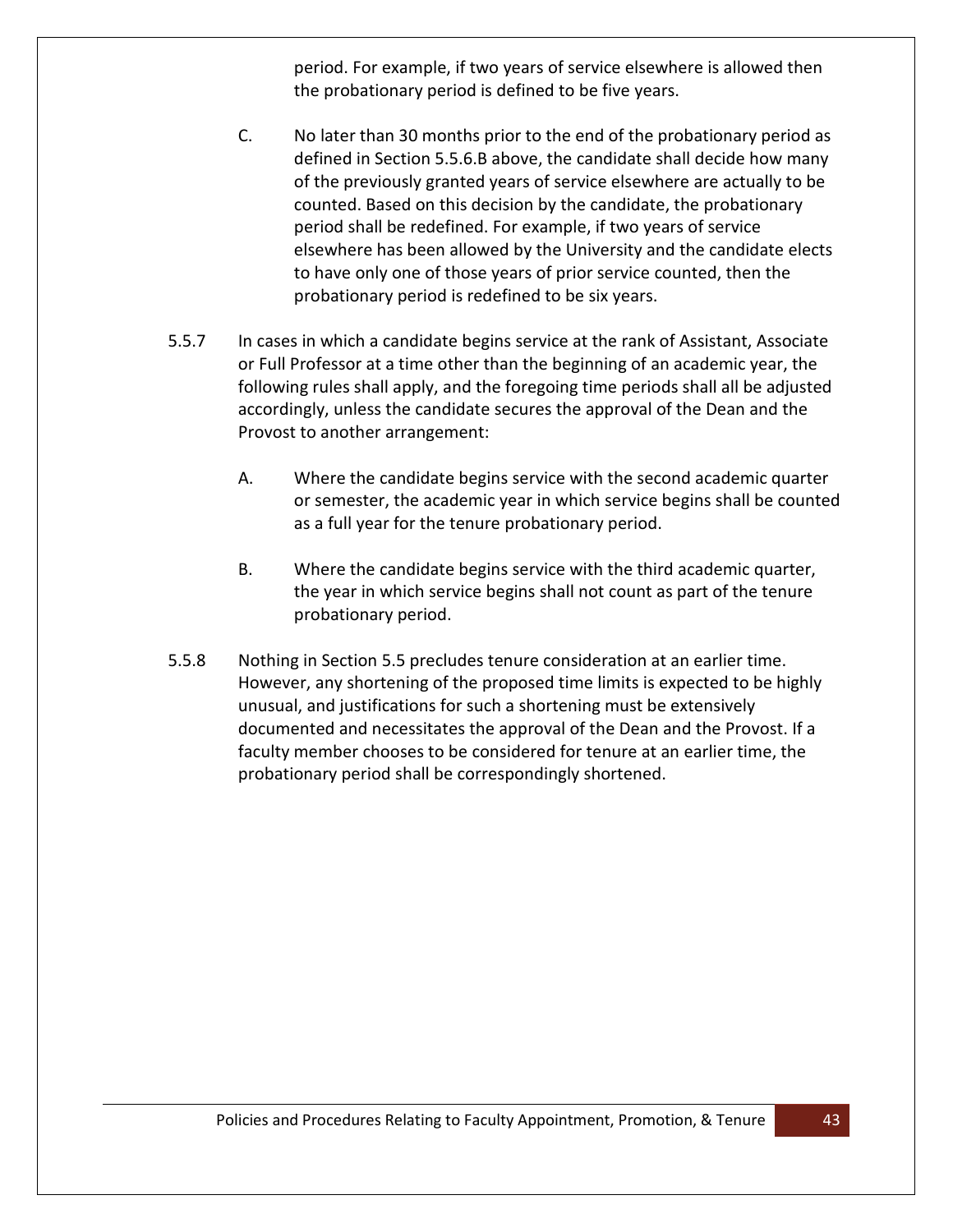#### **6. TERMINATION OF APPOINTMENTS**

#### <span id="page-44-1"></span><span id="page-44-0"></span>**6.1 Preamble**

Faculty members who have been awarded tenure by the Board of Trustees have the right to continuance of the appointment without periodic notice. Tenured faculty may be deprived involuntarily of such tenure, and non-tenured faculty (including non-tenureline faculty members) may have their appointments involuntarily terminated during their terms only under the conditions specified in Section 6.2, and only after full and adequate consideration involving significant input from affected units and personnel as provided herein. The involuntary termination of tenured or of non-tenured appointments during their terms, under the conditions set forth below, may be appealed as specified in Sections 6.3.3 – 6.3.10 and 6.7.2.

Because the involuntary termination of tenure or the involuntary termination of nontenured appointments during their term may result from financial problems confronting the University (see Sections 6.2.2, 6.2.3, 6.2.4, 6.4, 6.5, and 6.6), and because of the University's commitment to the concept of tenure as a way of ensuring academic freedom, procedures to address financial problems should examine all possible alternatives before resorting to the termination of faculty appointments. In addition, the resolution of financial problems shall involve collaborative efforts between the central administration and the faculty. Thus, the faculty shall share the burden and the process of resolving financial problems.

Toward that goal, the Chancellor, Provost and Chief Financial Officer shall regularly provide the Faculty Senate with accurate and complete information about the financial status of the University. The information provided shall include student enrollment, revenues, expenditures and endowments and any other information reasonably requested by the Faculty Senate. In this way, the Faculty Senate will be able to assess the University's financial situation, assist the administration in avoiding financial problems and keep all faculty members informed. Where information relevant to the University's financial situation is sensitive and the public release of such information might harm the University, appropriate measures agreed to and adopted by both the Administration and Faculty Senate shall be employed to avoid such release. Under no circumstances will such information be withheld from the Faculty Senate once procedures for maintaining confidentiality have been assured.

- <span id="page-44-2"></span>**6.2 Involuntary Termination of Tenure or of Non-tenured Appointments during their Term** Once acquired, tenure shall be involuntarily terminated or the appointments of nontenured faculty members shall be involuntarily terminated during their term only under these conditions:
	- 6.2.1 For "cause," which includes: acts prohibited by law or University policy which are inconsistent with professional standards recognized by the academic community (such as sexual, racial or other harassment or discrimination or engaging in conduct involving dishonesty, fraud, deceit or misrepresentation); willful neglect of duty; prolonged inability or prolonged refusal to carry out the
- 44 Policies and Procedures Relating to Faculty Appointment, Promotion, & Tenure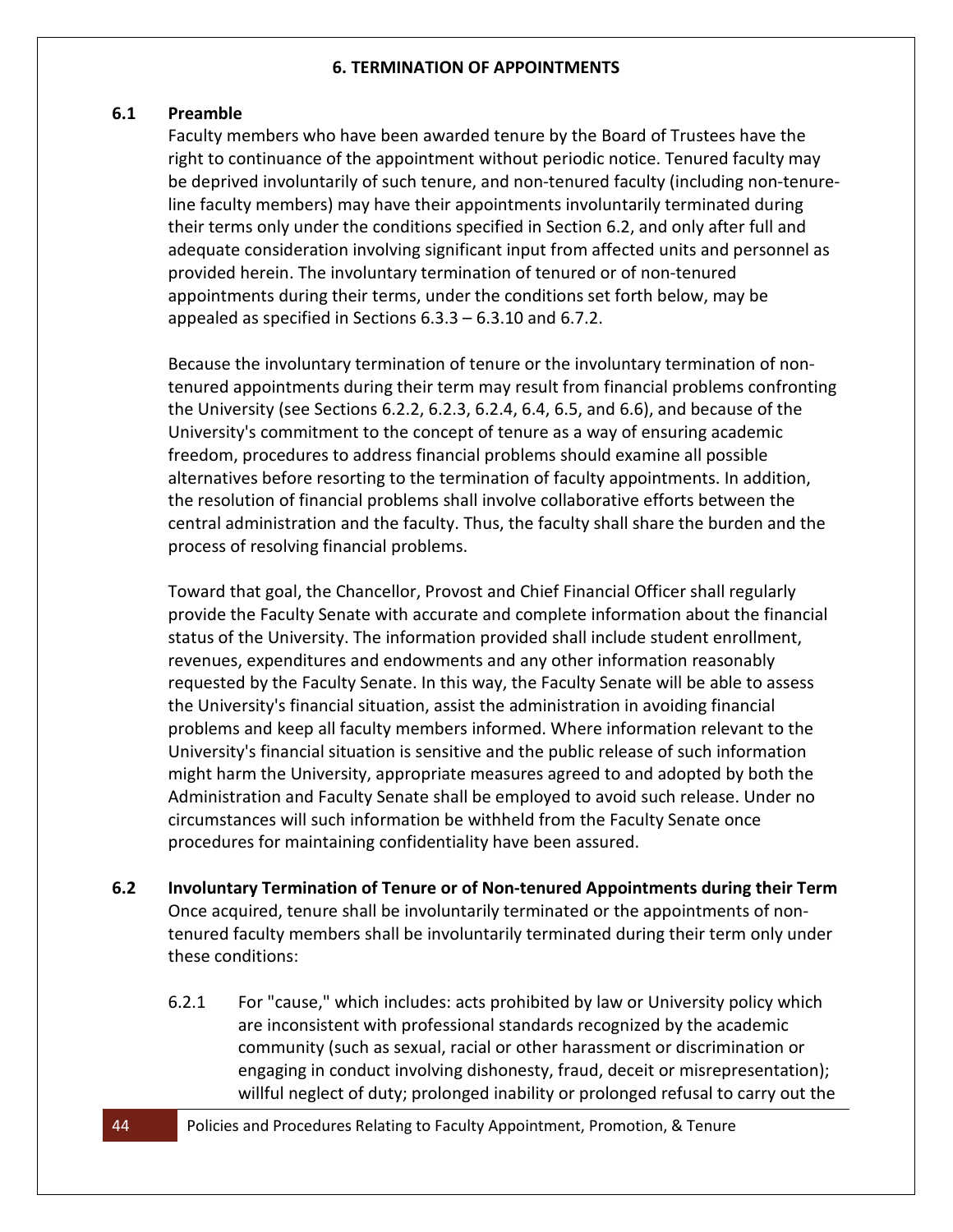responsibilities of a faculty member; or conduct which results in clear and demonstrable damage to the University. A faculty member shall not be dismissed for cause if her/his inability to carry out responsibilities is due to a psychological, emotional or other personal problem which counseling reasonably can be expected to adequately address in a reasonable period of time. Dismissal for cause shall be directly and substantially related to the fitness of the faculty member in his/her professional capacity as a teacher or researcher, and dismissal or threat of dismissal shall not be used to restrain faculty members in their exercise of academic freedom or other legal rights. Grounds for dismissal for cause do not include matters of personal morality or acts of social conscience so long as such actions are consistent with Sections 1.2 and 1.3. (See Section 6.3.)

- 6.2.2 For "discontinuance of an academic unit," defined as a formal decision to close an academic unit based on the judgment that the long-range educational mission of the University would be benefitted without the unit under consideration, and for associated financial reasons. (See Section 6.4.)
- 6.2.3 During a state of "financial exigency" defined as an imminent financial university-wide crisis which threatens the survival of the University and which cannot be adequately alleviated without drastic reductions in University operations, including the widespread termination of non-tenured appointments during their terms and/or the termination of tenured appointments. (See Section 6.5.)
- 6.2.4 Termination of appointments to avoid financial exigency. (See Section 6.6.)

## <span id="page-45-0"></span>**6.3 Termination for Cause**

- 6.3.1 Termination for cause of a faculty member with tenure, or of non-tenured appointments during their terms, shall be preceded by: (i) discussions between the faculty member and appropriate administrative officers looking toward a mutual settlement, and (ii) at the discretion of the Provost, informal consultation with a specially appointed faculty advisory committee which may recommend settlement or advise the Provost whether, in its opinion, a termination should be undertaken, without its advice being binding upon the Provost.
- 6.3.2 Written notice of termination for cause shall be communicated from the Provost to the faculty member.
	- A. This notification may be delivered personally to the faculty member or will be considered to have been communicated if delivered to the faculty member's University address and last known home address.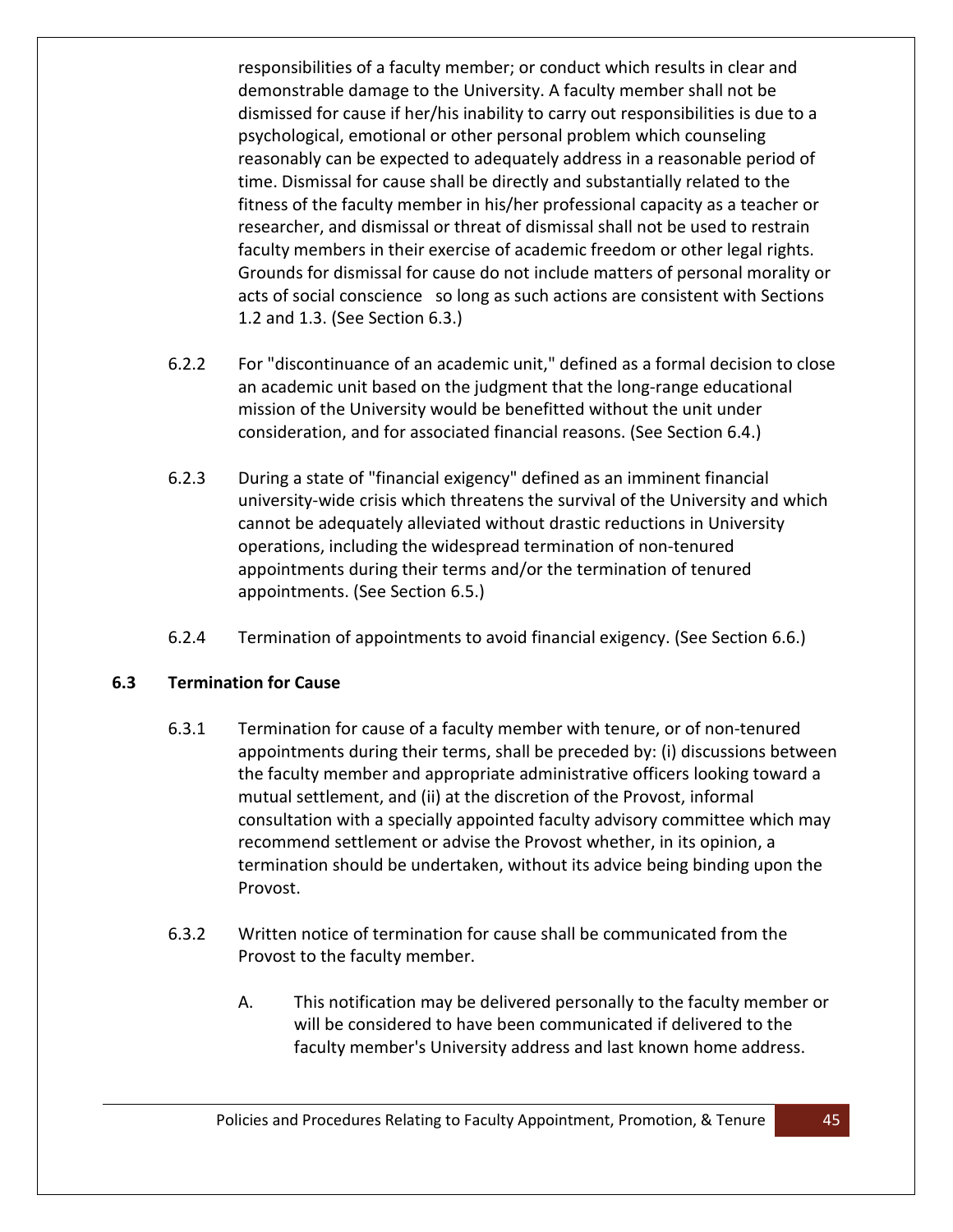- B. The effective date of the termination shall be stated in the notice, which date (barring a finding by the Provost of emergency circumstances) shall not be less than 90 days after the date of the notice. Also see Section 6.3.10.
- C. The basis for termination must be stated at least in general terms.
- 6.3.3 If requested by the faculty member, a decision to terminate for cause shall be subject to review by the Faculty Review Committee<sup>[1](#page-46-0)</sup> as established in the Faculty Senate Constitution, except under the following condition. When a decision to terminate for cause is recommended by the Office of Equal Opportunity or is contemplated by the Provost as a result of a report from the Office of Equal Opportunity, the Provost shall seek advice and counsel from the Faculty Review Committee. In all other cases of termination for cause, the procedures set forth in Sections 6.3.4 - 6.3.9 shall be followed .
- 6.3.4 Request for a Committee review must be filed with the Provost by the affected faculty member within 30 days after notification of termination. Failure to file a request for review within this time period shall constitute a waiver of the right of review and acceptance of the termination. If a review is requested, (i) the Provost shall transmit the request to the Committee, and (ii) the specific charges which form the basis for the termination shall be communicated in writing by the Provost to the faculty member and the Committee within two weeks after filing of the request for the review. Those charges shall constitute the subject of the review.
- 6.3.5 During the Committee's review hearing, the faculty member shall be permitted to be accompanied by an adviser of his or her choice, providing that notice thereof is given to the Committee. The chair of the Committee, upon consultation with the Committee, shall have discretion in determining the extent to which the faculty member and adviser may participate in the hearing. Both the faculty member and advisor may be present during the hearings of the Committee but neither the faculty member nor the advisor may be present during the deliberations of the Committee. If the faculty member under review is a member of the Committee, the faculty member shall remove him or herself from the Committee for the review proceedings.
	- A. The University shall also be permitted to use a representative to present the case for dismissal.
	- B. A taped or other verbatim record of the hearing, but not of the Committee's deliberations, shall be kept and shall be available to the

Ξ

<span id="page-46-0"></span> $^{1}$ Hereinafter in Section 6.3 referred to as the "Committee".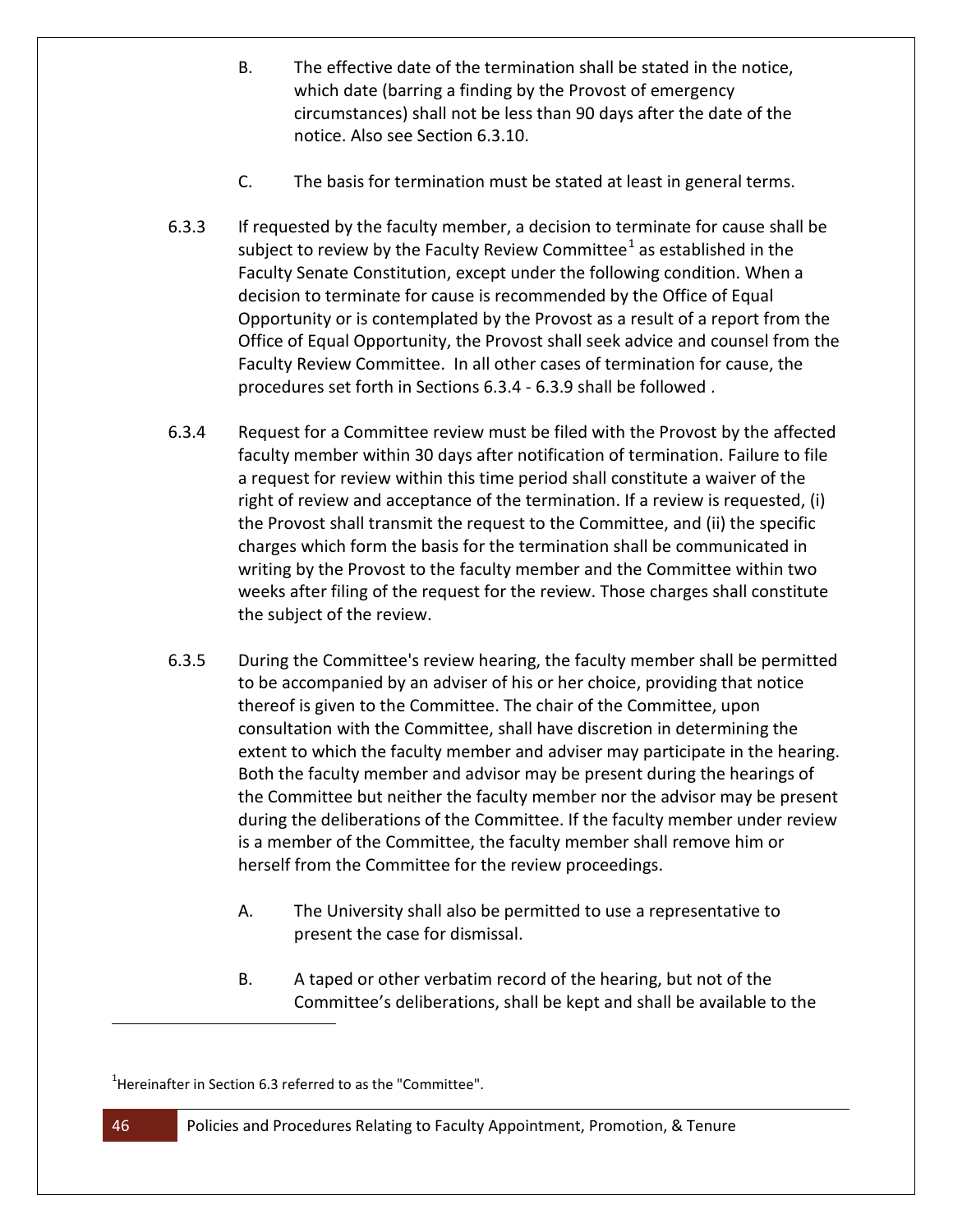faculty member and to the University upon request.

- C. Subject to the foregoing, the Committee may apply such rules of procedure as it may determine appropriate in the circumstances in order to attempt to provide a fair and expeditious forum to consider the charges.
- D. The Committee should recognize the gravity of such a proceeding both to the faculty member and to the University, but the proceeding is not intended as a trial in the technical sense and should not become overly legalistic.
- 6.3.6 Following receipt of such evidence as the Committee determines necessary, it shall prepare a written report after the conclusion of the hearing. The report shall include:
	- A. Detailed findings of fact based on the evidence in the record with supporting reasons and conclusions.
	- B. A recommendation on whether, in the Committee's opinion, adequate cause for dismissal exists, based on a majority vote of the Committee.
	- C. Any dissenting opinions.
	- D. The report may also recommend affirmation of the dismissal, some other disciplinary action short of dismissal, or no action, with, in each case, reasons therefor.
- 6.3.7 The report of the Committee shall be forwarded to the faculty member under review. If the faculty member desires, a written statement from the faculty member shall be included in the Committee's report. The faculty member shall have 15 days after receipt of the Committee's report in which to submit any desired written statement. The Committee's report (including the faculty member's statements, if there is one) shall be forwarded to the Provost.
- 6.3.8 The Provost shall review the report of the Committee. If the Provost does not concur with the recommendations of the Committee, the Provost shall notify both the faculty member and the Committee in writing, within 15 days of receipt of the Committee's report, of the reasons for the disagreement, and allow at least 15 days for written responses from the Committee and the faculty member before transmitting a recommendation and the supporting documents to the Board of Trustees.
- 6.3.9 The Board of Trustees shall review the report and recommendation of the Provost and the reports submitted to the Provost. If, in reviewing the matter,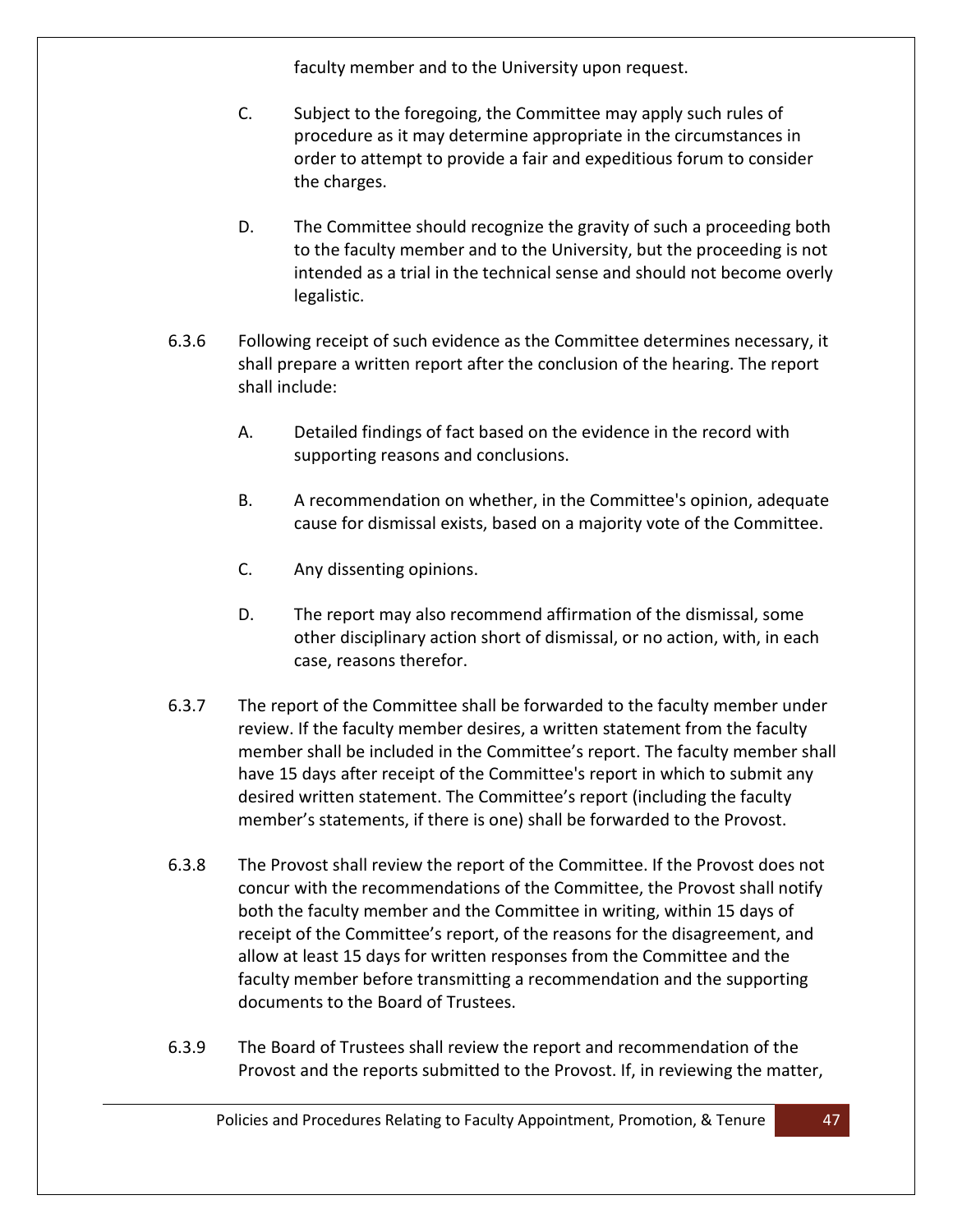the Board of Trustees determines that there is need for additional evidence, it may return the case to the Committee for further consideration. The Board of Trustees shall make a final decision whether to reverse or modify the termination only after considering the revised report of the Committee. Throughout this process, the Provost may serve as adviser to the Board of Trustees if the Board so desires. The Provost, the Committee, and the faculty member under review shall be informed in writing of the decision of the Board of Trustees.

6.3.10 Termination for cause shall become effective no sooner than 90 days after notice has been given (unless the Provost determines that there are emergency circumstances). If the process of review is not completed prior to the effective date of termination as fixed by the Provost, the Provost may determine whether such effective date shall be extended, and, if so, for what period. Otherwise, the effective date of termination shall remain in effect, subject to such further action as the Board of Trustees may direct or authorize. However, suspension from duties with pay may be affected earlier.

#### <span id="page-48-0"></span>**6.4 Termination Because of Discontinuance of an Academic Unit**

- 6.4.1 The scope of this section is limited to termination of tenured appointments and non-tenured appointments during their terms when an academic unit is discontinued for educational and associated financial reasons.
- 6.4.2 Discontinuation of an academic unit shall not result in the termination of tenured appointments without considering whether the reassignment or the normally expected pattern of attrition of affected faculty is an appropriate alternative.
- 6.4.3 Discontinuance of an academic unit shall proceed only after a thorough review of the educational value and influence of the academic unit upon other academic units and the University as a whole.
- 6.4.4 If the discontinuance of a department or center is under consideration the review shall be conducted by a Review Committee comprised of three faculty members each from the division, school or college that houses the department or center, the Graduate Council, the Undergraduate Council, and the Faculty Senate Academic Affairs Committee.
	- A. Members of the Review Committee shall be faculty only, elected by the faculty of the contributing division, school or college, Councils, or Faculty Senate Academic Affairs Committee. None of the members of the Review Committee shall have appointments in the department or center under consideration.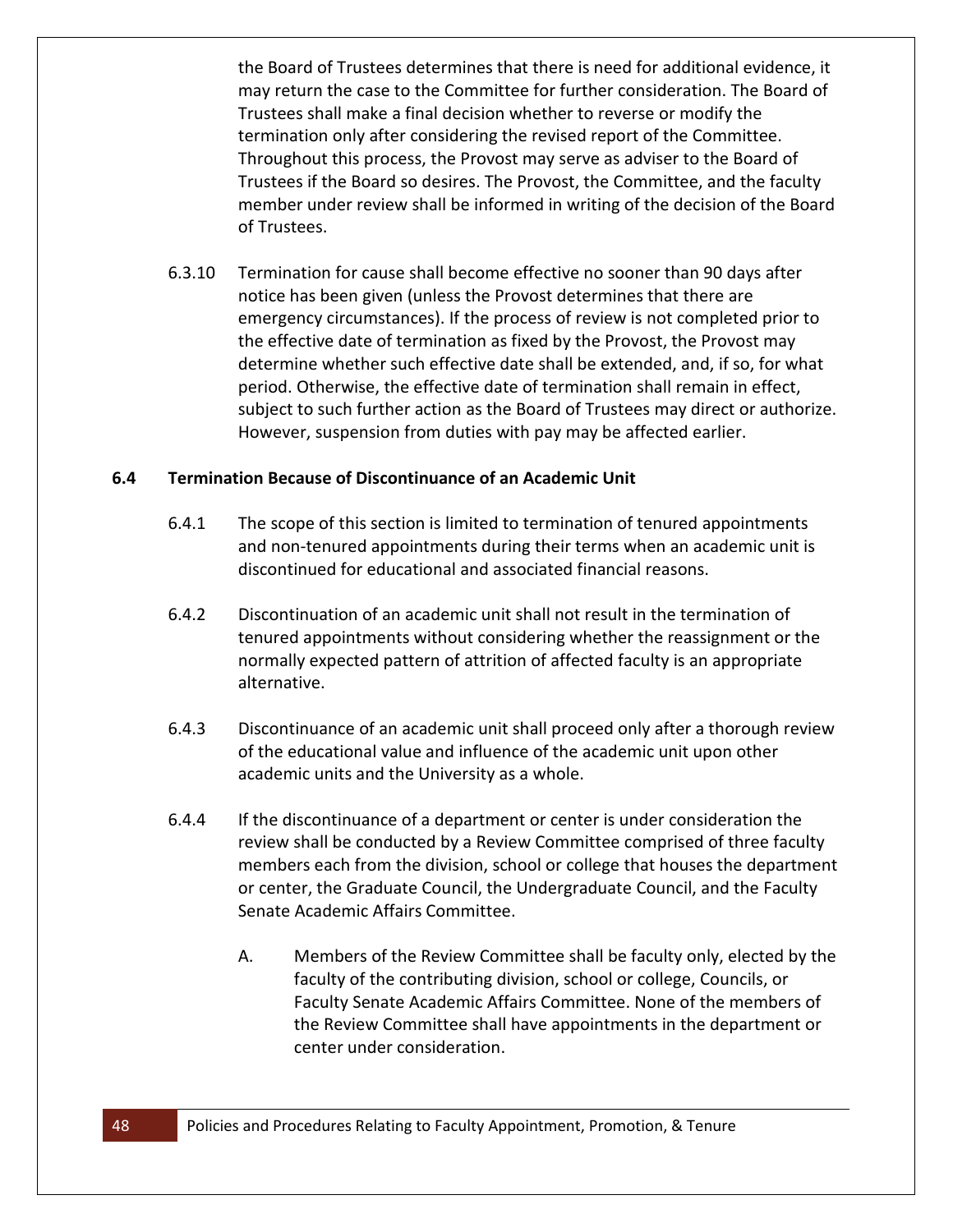- B. If the department or center under consideration has only an undergraduate or graduate instructional program, but not both, the Review Committee shall be made up of faculty representatives only from the single relevant Council along with the faculty representatives from the division, school, or college, and the Faculty Senate Academic Affairs Committee.
- 6.4.5 If discontinuance of a division, college or school is under consideration, the review shall be conducted by a Review Committee comprised of three faculty members each from the Graduate Council, the Undergraduate Council, and the Faculty Senate Academic Affairs Committee. The Dean of the division, school, or college under consideration shall also be a member of the Review Committee.
	- A. Members of the Review Committee shall be faculty only, elected by the faculty of the contributing Councils and Faculty Senate Committee. Excepting the Dean, none of the members of the Review Committee shall have appointments in the academic unit under consideration.
	- B. If the academic unit under consideration has only an undergraduate or graduate instructional program, but not both, the Review Committee shall be made up of faculty representatives only from the single relevant Council along with the Dean and faculty representatives from the Faculty Senate Committee.
- 6.4.6 The criteria for review of an academic unit for purposes of discontinuance shall include (to the extent feasible and appropriate) but not be limited to the following:
	- A. Educational need, as demonstrated by how well the academic unit fits into the educational mission of the University as a whole and whether the unit is essential or beneficial to the total educational program for students.
	- B. Educational quality and associated financial reasons, as determined by the strength of the unit as measured by the following criteria, but not to the exclusion of others:
		- i. The quantity and quality of student majors and minors as measured by appropriate admission, retention, and graduation criteria, and by career placement results on the basis of a demonstrated comparison to those institutions with comparable programs.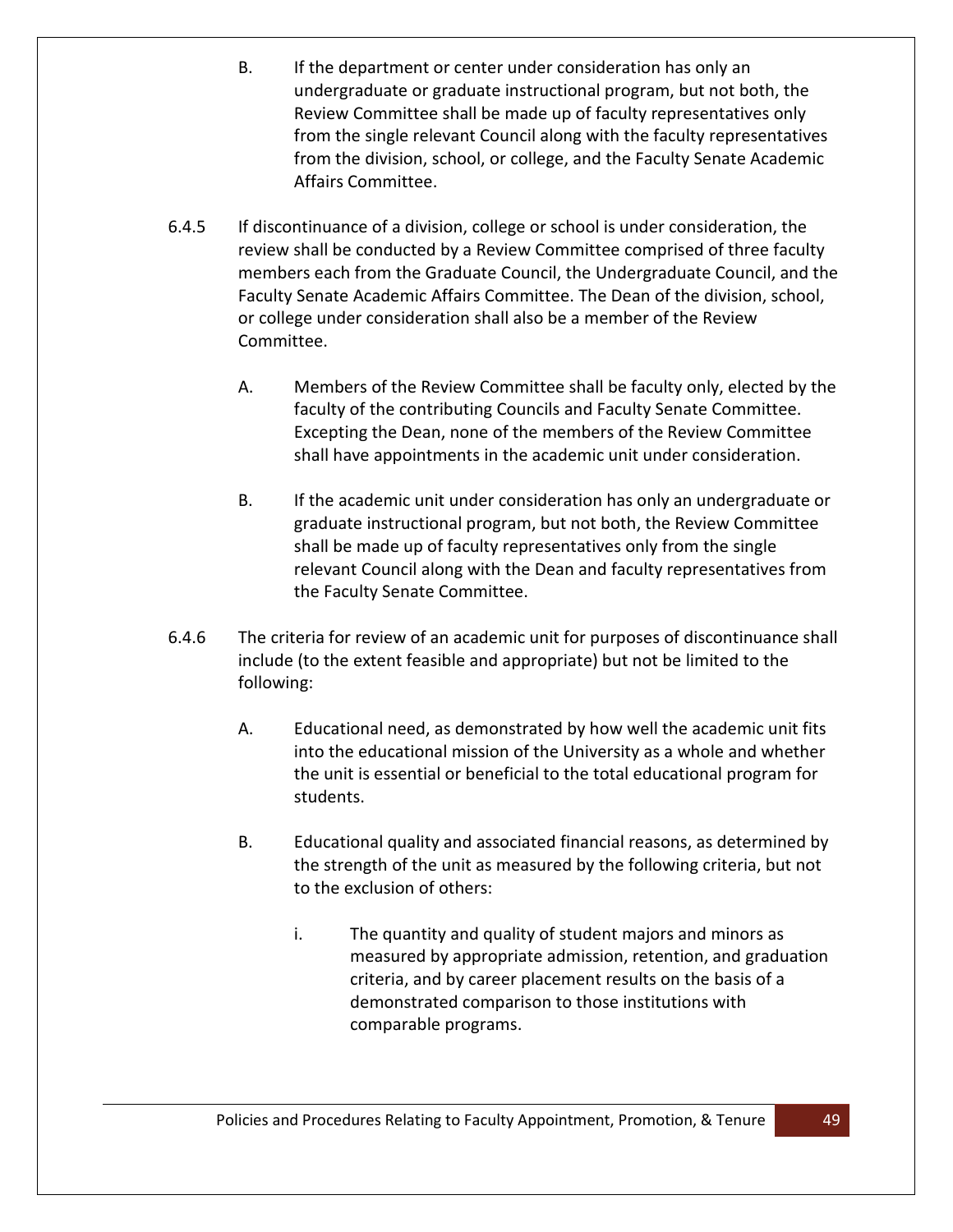- ii. The productivity of the unit in terms of student credit hours generated by service courses, as well as the effect on service courses offered by other units taken by majors of the affected unit.
- iii. The quality of the curriculum in terms of its breadth, depth, cohesiveness, relationship to other units on campus, and usefulness to students.
- iv. The quality of the faculty in terms of their accomplishments and the manner in which they fit into the curriculum of the affected academic unit and the University as a whole.
- v. The influence and effect of the discontinuance of associated work on the research and teaching mission of the University.
- vi. The nature of the influence that discontinuance of the unit will have upon student enrollment, University service to the community, alumni, and general fund-raising efforts.
- vii. Financial considerations.
- 6.4.7 It should be incumbent upon the academic unit under review to provide as thorough an analysis as possible of its relationship to other academic units and the University as a whole. When appropriate, relevant information concerning comparable units at other institutions should be included.
- 6.4.8 The report of the Review Committee with its recommendations and supporting documentation and evidence shall be forwarded to the chair of the Faculty Senate Academic Planning Committee, the chair of the Undergraduate Council, the chair of the Graduate Council, the head of the affected unit, and the Dean of the affected unit. The report shall also be forwarded to the Provost and the Chancellor, who will make the final decision regarding discontinuance subject to the approval of the Board of Trustees.
- 6.4.9 Termination because of discontinuance of an academic unit requires a minimum of twelve months' notice.

# <span id="page-50-0"></span>**6.5 Termination During a State of Financial Exigency**

6.5.1 When financial exigency, defined according to Section 6.2.3, has been declared by the Board of Trustees, and such declaration recommends the reduction of faculty, the faculty of those academic units where reductions are to be made shall elect committees to develop a general plan for the reduction of faculty and to identify the positions to be eliminated or modified.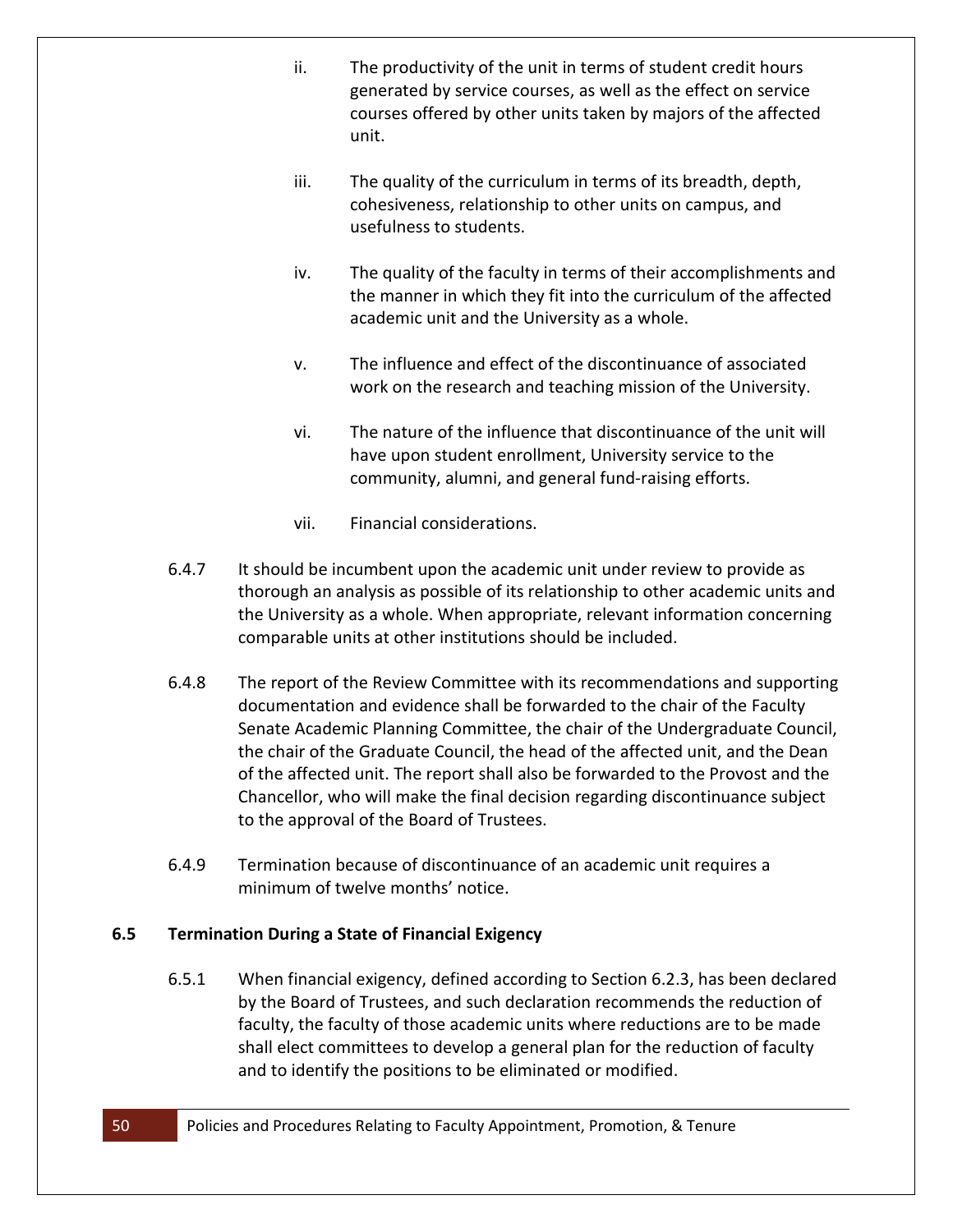- 6.5.2 Each committee shall be composed of members who represent the major areas of instruction in the unit, and shall develop its plan in cooperation with the appropriate Dean. Plans identifying positions to be eliminated or modified shall be submitted to the Provost and Chancellor within 30 days of the Board of Trustees' declaration of a state of financial exigency.
- 6.5.3 In developing its recommendations to the Dean, the primary concern of the committees within units identified for reductions shall be the maintenance of a strong academic program. In evaluating the place of individual faculty members in the new structure, the following factors should be considered of primary importance where greater amounts of the following factors are to be given preference:
	- A. Competence in teaching and in scholarly activities in the areas to be continued and emphasized,
	- B. Competence, flexibility and adaptability in light of possible future shifts in emphasis and growth,
	- C. Contribution to the University, to the profession and to the community in past and expected future performance, and
	- D. Length of service, employability elsewhere within the University, rank, and seniority.
- 6.5.4 The recommendations from the committees within the academic unit(s) and the Deans shall be forwarded to the Chancellor and the Provost who will make the final decisions regarding terminations subject to the approval of the Board of Trustees.
- 6.5.5 Termination because a state of financial exigency has been declared requires a minimum of twelve months' notice.

# <span id="page-51-0"></span>**6.6 Termination to Avoid Financial Exigency**

6.6.1 If it becomes necessary to terminate tenured faculty members or non-tenured appointments during their terms due to financial conditions that threaten a state of financial exigency, a plan shall be presented to the faculty and Faculty Senate for their approval accompanied by a clear demonstration of the need to terminate positions. The plan should include suggestions of the areas where reductions are needed and for the timing of terminations, but shall not identify specific persons to be terminated. The demonstration should provide all relevant financial information and will delineate how the University has attempted to address the problems in ways other than terminating appointments.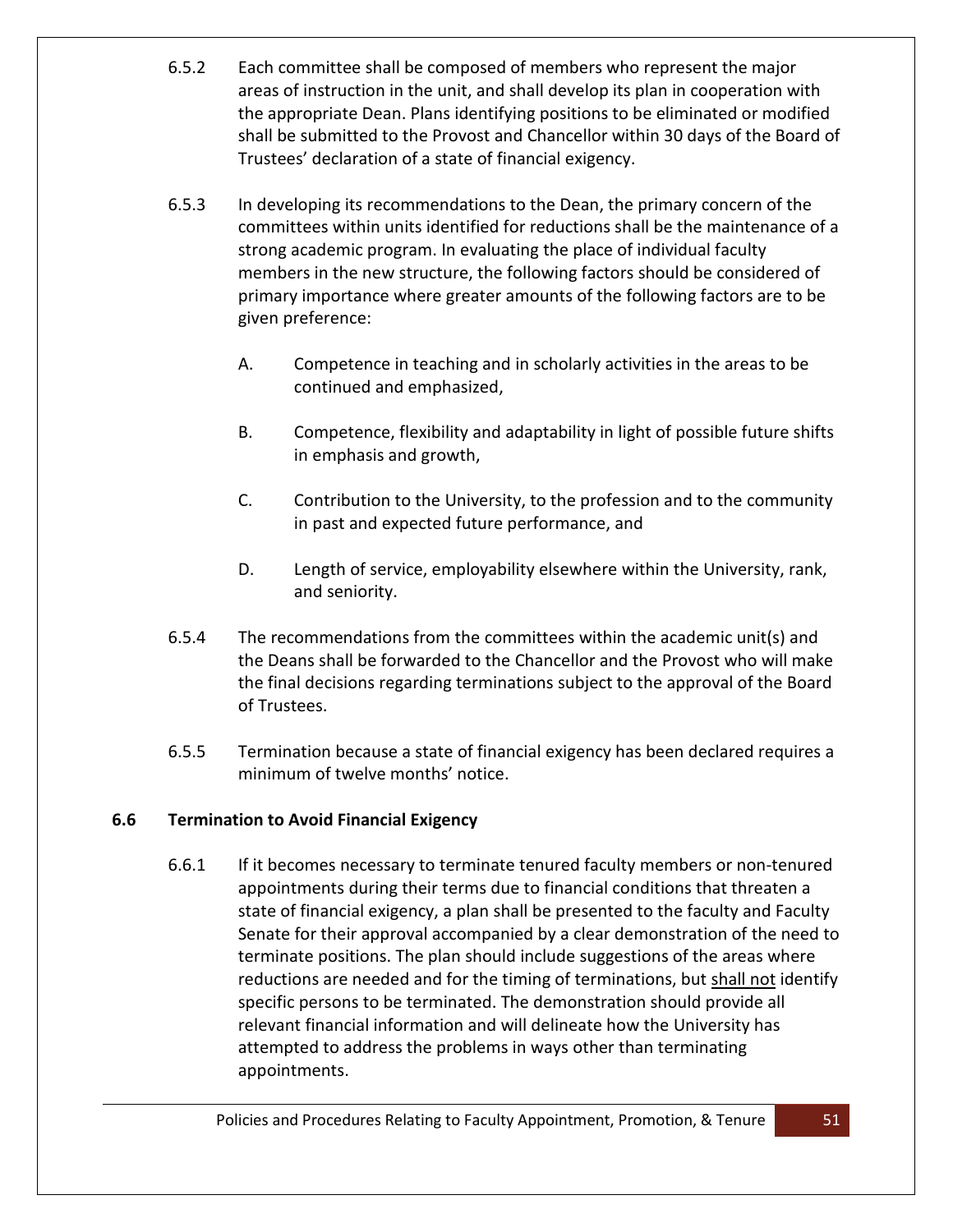- 6.6.2 The plan shall be submitted to a vote of all appointed, benefitted faculty members. The plan will be approved only if a majority of all eligible faculty members who vote approve of the plan.
- 6.6.3 The vote will be jointly publicized and administered by the Office of the Provost and the Faculty Senate according to election procedures agreed upon by those parties.
- 6.6.4 If the plan is approved by the appropriate number of faculty members, the procedures outlined in Section 6.5.1-6.5.4 above for identifying positions to be eliminated shall be followed. Plans identifying positions to be eliminated shall be submitted to the Provost and Chancellor within 60 days of the vote of the faculty and must be approved by the Board of Trustees.
- 6.6.5 When termination is the result of a plan submitted to faculty vote, the effective date of the termination shall be part of the plan approved by the faculty. (See Section 6.6.1.)

# <span id="page-52-0"></span>**6.7 Rights of Terminated Faculty Members**

- 6.7.1 The provisions of Section 6.7 shall apply in the event of termination of tenure because of discontinuance of an academic unit, because a state of financial exigency has been declared, or because the faculty has voted to approve a plan for addressing financial problems.
- 6.7.2 Appeals by terminated faculty members shall be permitted only upon alleged lack of "adequate consideration" (see Section 7.2), or upon the faculty member's belief that her/his academic freedom has been violated. The procedures for such appeals shall parallel, to the extent reasonable, those provided in Sections 6.3.3 – 6.3.10 of these Guidelines. In cases of dispute over the extent to which procedures parallel to those in Sections 6.3.3 – 6.3.10 are reasonable, the decision of the Provost, in consultation with the Personnel Committee of the Faculty Senate, is final.
- 6.7.3 Upon termination, the University shall make every effort, consistent with its educational mission, to relocate affected faculty members with tenure to other academic units within the University, where appropriate.
- 6.7.4 Upon request by a terminated faculty member, Deans shall try to assist terminated faculty members to remain in the employ of the University. For example, Deans might want to consider assistance such as a sabbatical or part-time employment during a retraining period for related employment or temporary employment in some position while waiting for an anticipated opening because of an impending retirement.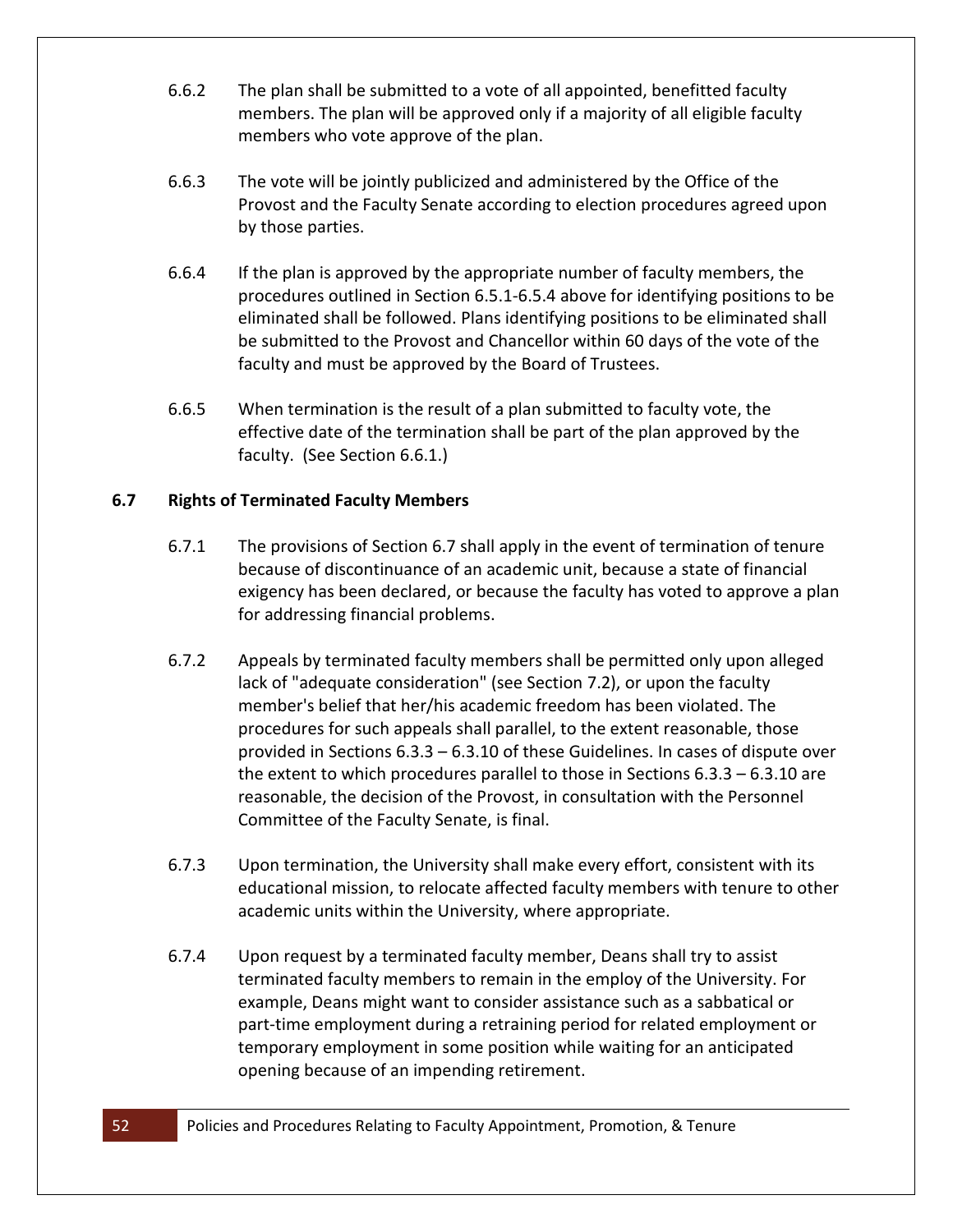6.7.5 Terminated faculty members may not displace an untenured faculty member in any other academic unit. A terminated faculty member may apply for a vacant position and when such a faculty member has qualifications equal to those of outside candidates or when the faculty member would have been given the position had it been available at the time of termination, special consideration shall be given the terminated faculty member.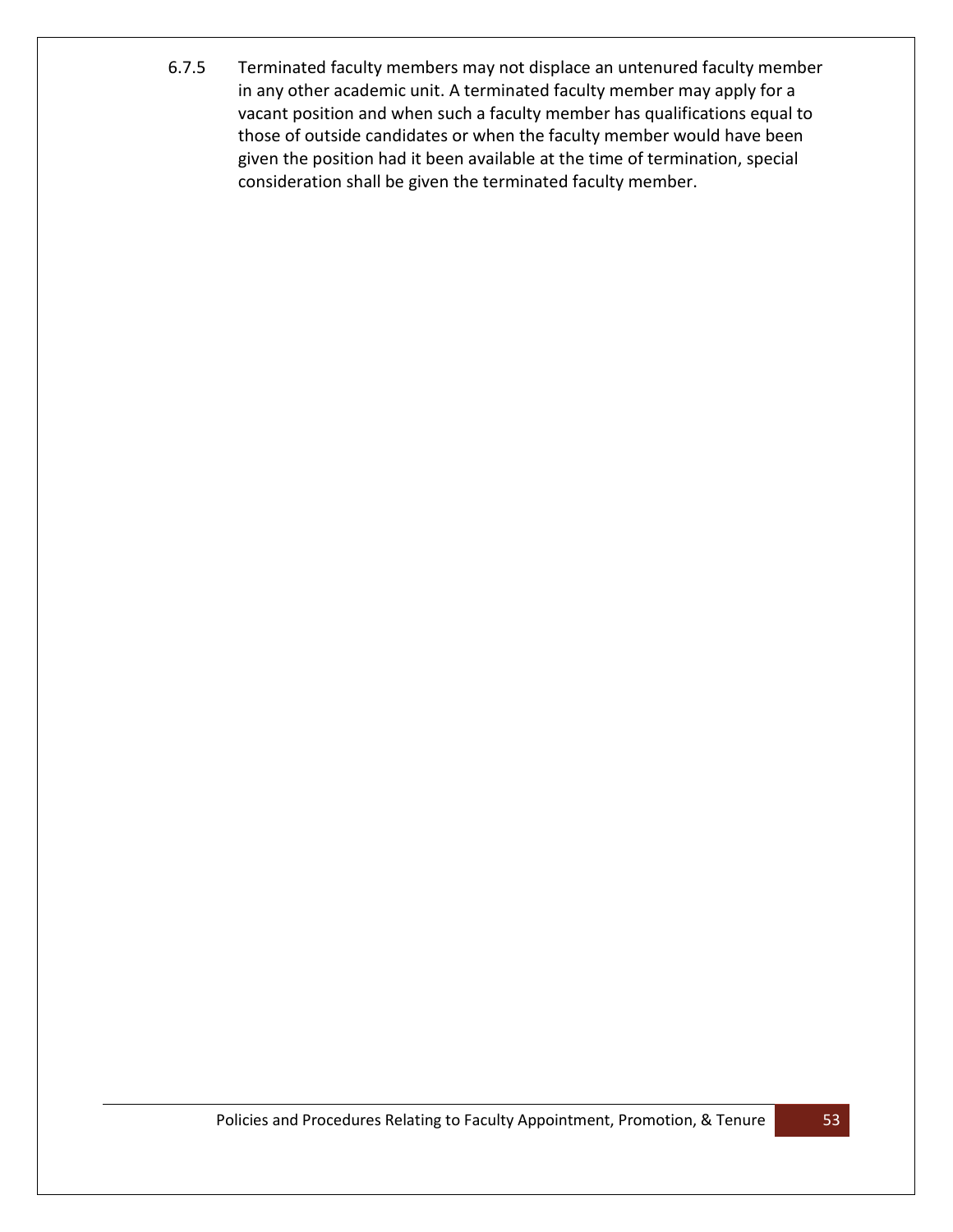# <span id="page-54-1"></span><span id="page-54-0"></span>**7.1 Scope**

The scope of Section 7 is limited to reviews and appeals of negative recommendations for reappointment, promotion, or tenure, that do not curtail the term of a faculty member's contractual appointment. Procedures for reviews and appeals of terminations that curtail the term of a faculty member's contractual appointment are described in Section 6.

# <span id="page-54-2"></span>**7.2 Basis for Reviews and Appeals**

Requests for appeals and reviews shall be based only upon alleged lack of "adequate consideration" or upon the faculty member's belief that his/her academic freedom has been violated.

"Adequate consideration" concerns the procedures that lead to a recommendation for or against promotion, reappointment, or tenure and not to the recommendation itself. The question to address is not whether the correct recommendation was reached, but whether the recommendation, whatever it is, was reached using appropriate procedures and standards. Was the available evidence taken into consideration? Was the decision made conscientiously? Were the standards used to evaluate the faculty member's accomplishments and performance relevant and appropriate? It is these types of procedural issues that are relevant to assessing adequate consideration. Discrimination on the basis of age, color, disabled status, national origin, race, religion, sex, sexual orientation, marital status, and veteran's status will be viewed as a "procedural" inadequacy and is included in the assessment of "adequate consideration". Allegations of prohibited harassment or discrimination will be handled according to the University's policy on sexual harassment and discrimination.

# <span id="page-54-3"></span>**7.3 Review of Negative Academic Unit Recommendations**

7.3.1 If the recommendation from the academic unit

reappointment/promotion/tenure committee in Section 4.4.5 is negative, the candidate shall have the right to an academic unit review of that recommendation. The academic unit review of an initial reappointment/promotion/tenure recommendation may differ from that specified herein in those professional or graduate schools that (i) demonstrate to the Provost's satisfaction that a separate academic unit review process is necessary or advisable, (ii) develop such a process in writing, and (iii) obtain the Provost's approval of the process. The academic unit review process so adopted shall supersede the appeal process below, except that there shall be no changes in the role of the Dean, Faculty Review Committee or Provost. To meet the deadlines specified in Section 5.5.4, the review committee must complete its review in a timely manner.

- 7.3.2 A request for an academic unit review must be submitted in writing to the academic unit's administrative head within fifteen calendar days of the date of
- 54 Policies and Procedures Relating to Faculty Appointment, Promotion, & Tenure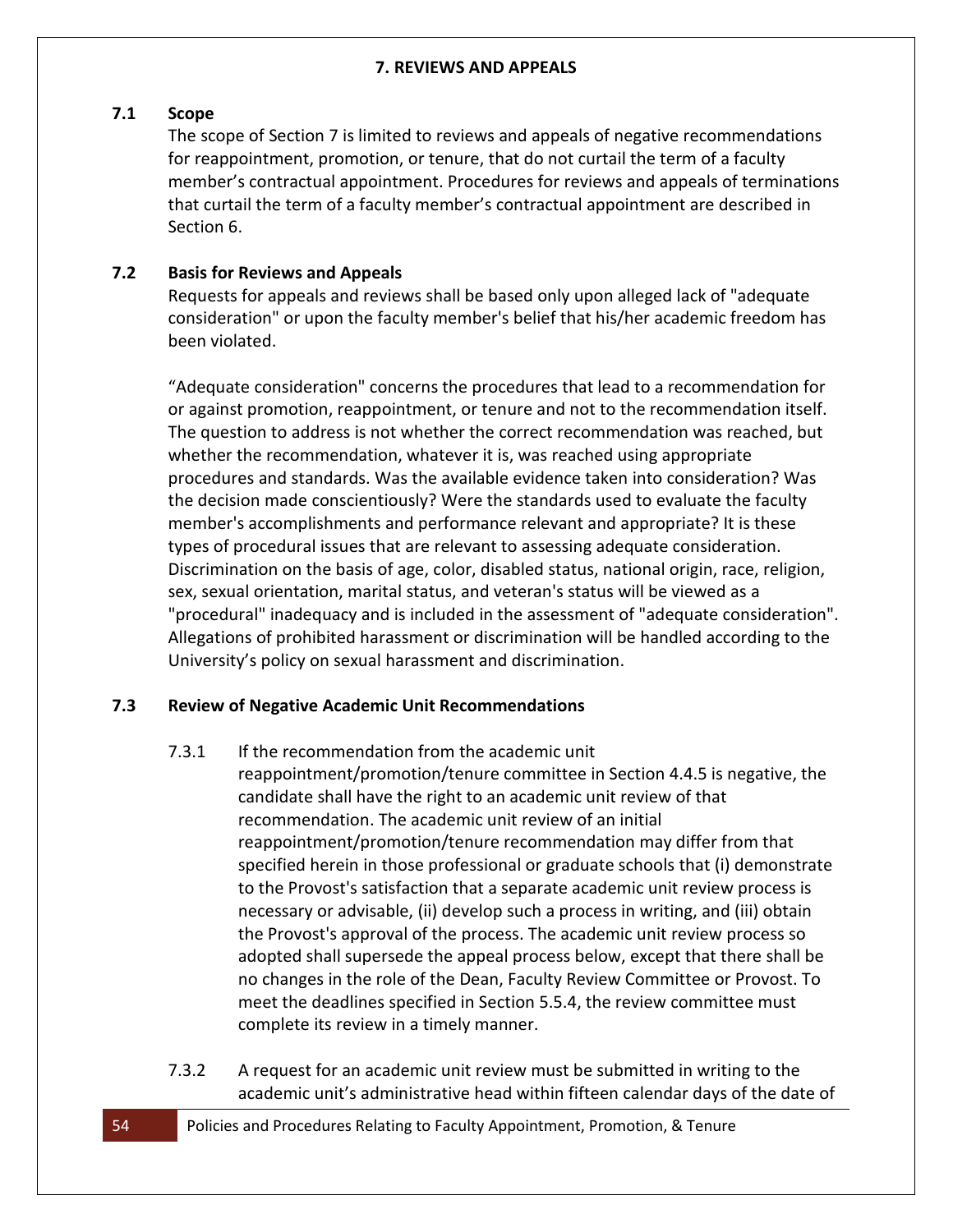receipt of the academic unit reappointment/promotion/tenure committee's memorandum that is given to the candidate, stating the specific reasons for the negative recommendation (see Section 4.4.5). If the candidate under review for reappointment/promotion/tenure is the academic unit's administrative head and, if the academic unit recommendation for awarding reappointment/promotion/tenure is negative, the academic unit's administrative head must appeal within fifteen calendar days of the date of receipt of the memorandum that is given to the candidate stating the specific reasons for the negative recommendation, by providing written notification to the chair of the reappointment/promotion/tenure committee. The candidate's request for a review shall be shared with the academic unit reappointment/promotion/tenure committee and added to the candidate's portfolio. The academic unit reappointment/promotion/tenure committee may write a response to the candidate's request for a review and this response shall be added to the candidate's portfolio.

7.3.3 The review shall be conducted by a committee of five faculty members (where faculty members are defined in Section 2) who shall be selected in the following order. Two members shall be elected by the faculty of the academic unit. (As specified in section 4.4.1, academic unit guidelines may stipulate which faculty members are eligible to be elected by the academic unit to serve on the academic unit review committee.) One member shall be appointed by the academic unit's administrative head. One member shall be named by the candidate. Any of these four members may be from outside the academic unit, but none of the members may be the candidate under review. The four members thus selected shall then name a fifth member from outside the academic unit. There shall be no overlap in membership between the academic unit reappointment/promotion/tenure committee and the review committee. If the academic unit's administrative head's reappointment/promotion/tenure is under consideration, the same procedure shall be followed except the candidate shall appoint one member and the faculty of the academic unit shall elect three members to the review committee. The candidate may request that a different process for constituting the review committee be implemented by the appropriate Dean or, if the Dean is under review, by the Provost (or his/her designee). Such requests must be substantiated by the candidate and will be granted only subject to the approval of the Provost.

> A member of the academic unit review committee shall recuse him or herself because of a conflict of interest or other bias. The candidate may request that one or more members of the academic unit review committee be replaced (or omitted) from the proceedings because of a conflict of interest or other bias. Such a request will be granted only subject to the approval of the Provost.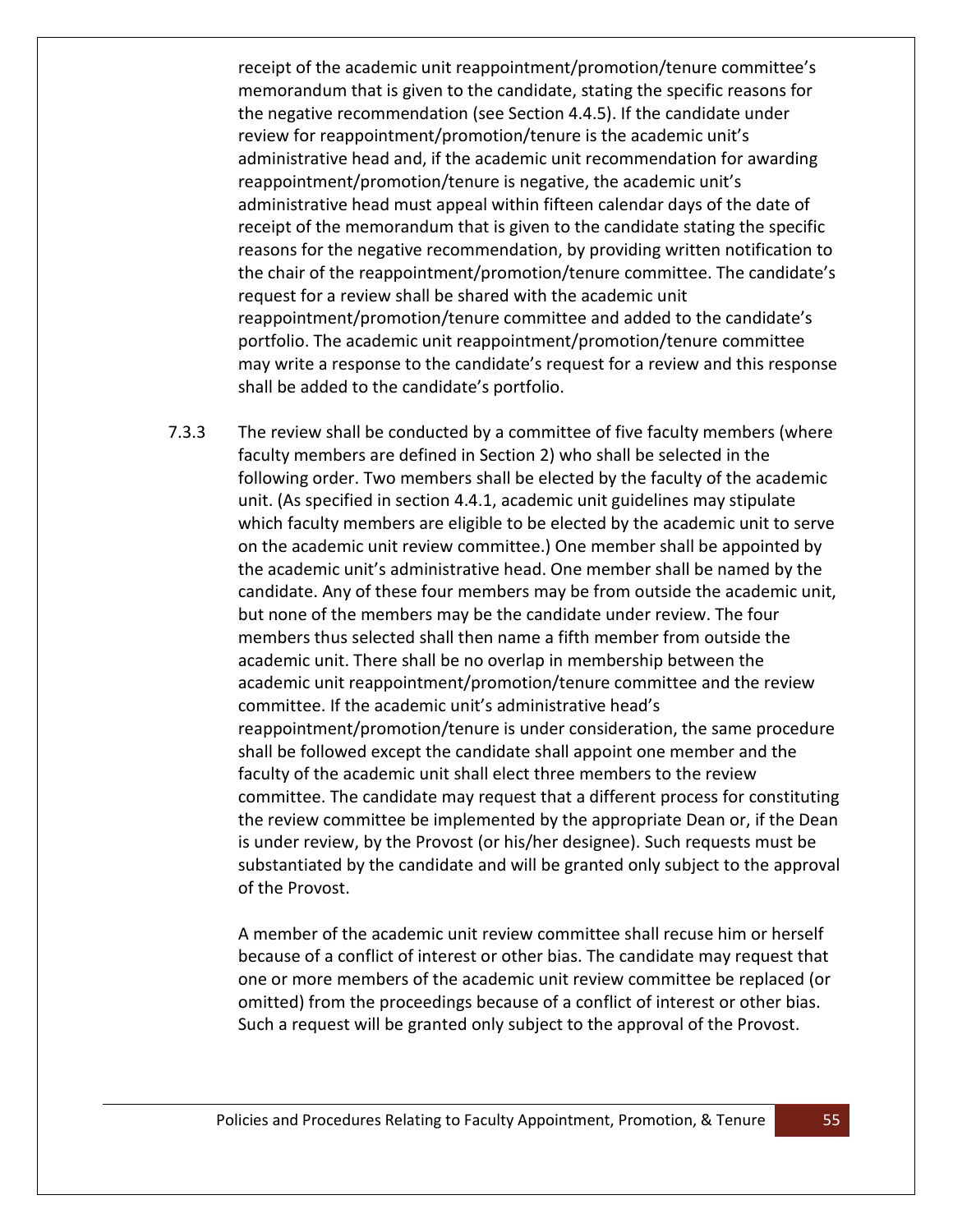The academic unit review committee shall select its own chair. Committee decisions shall be reached by a simple majority vote of the members of the committee. The candidate's portfolio (as assembled in accordance with Section 4.4.5) shall be reviewed by the academic unit review committee.

- 7.3.4 The academic unit review committee shall write a report of its findings which shall be forwarded to the faculty member, to the academic unit reappointment/promotion/tenure committee, to the administrative head of the academic unit and to the Dean (if there is such a position in the administrative structure) or the Provost. If any member of the academic unit review committee so requests, a statement of the reasons for any dissenting or concurring vote(s) shall be included. The report of the academic unit review committee shall also be added to the candidate's portfolio as specified in Section 4.4.5.
- 7.3.5 If the academic unit review committee finds that adequate consideration was not given or that academic freedom was violated, the academic unit reappointment/promotion/tenure committee (or a reconstitution of the committee if deemed appropriate by the review committee) shall repeat the review of reappointment, promotion, or tenure, remedying the inadequacies that were discovered. The report of the academic unit review committee shall describe the ways in which the academic unit reappointment/promotion/tenure committee failed to give adequate consideration or violated academic freedom.

If the academic unit reappointment/promotion/tenure committee is instructed to repeat its review remedying the inadequacies that were discovered, that committee shall submit another recommendation for or against reappointment/promotion/tenure and a report justifying that recommendation. If any member of the academic unit reappointment/promotion/tenure committee so requests, a statement of the reasons for any dissenting or concurring vote(s) shall be included in the report. The recommendation of the committee shall be shared with the candidate and both the committee's recommendation and report shall be added to the candidate's portfolio as specified in Section 4.4.5. To meet the deadlines specified in section 5.5.4, the academic unit reappointment/promotion/tenure committee should repeat its review promptly.

If the academic unit review committee recommends that the review of reappointment/promotion/tenure be repeated by a reconstituted academic unit reappointment/promotion/tenure committee, the reconstituted committee will be formed under the direction of the Dean or, if the Dean is the candidate, by the Provost (or his/her designee). The candidate's portfolio, as assembled according to Sections 4.4.5 and 7.3.2, shall be forwarded to the reconstituted academic unit committee. Decisions by the reconstituted academic unit reappointment/promotion/tenure committee shall be reached by a simple majority vote of the members of the committee.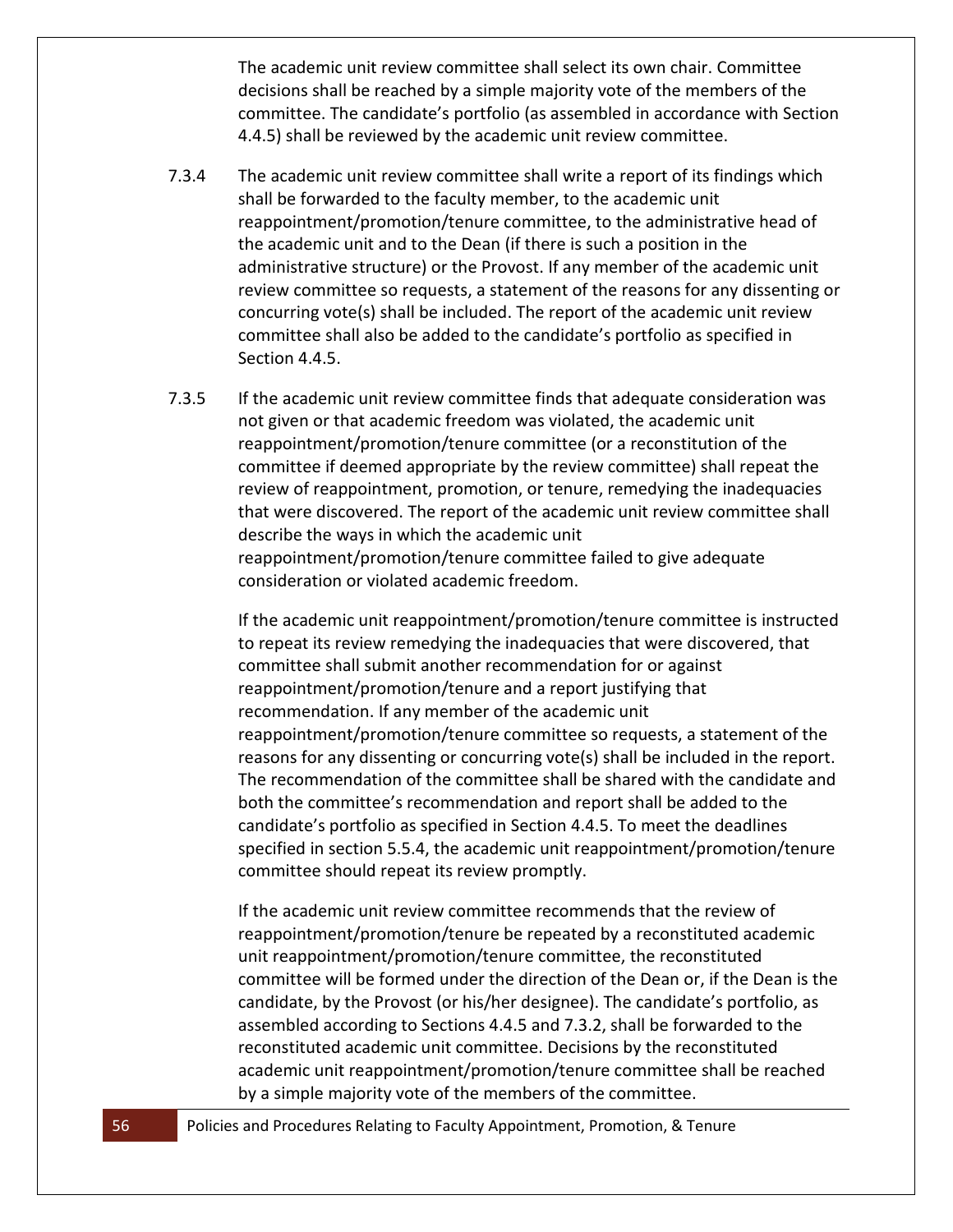The reconstituted academic unit reappointment/promotion/tenure committee shall submit a recommendation for or against reappointment/promotion/tenure and a report of its reasons for that recommendation. If any member of the committee so requests, a statement of the reasons for any dissenting or concurring vote(s) shall be included in the report of the reconstituted committee. The recommendation of the reconstituted committee shall be shared with the candidate and both the committee's recommendation and report shall be added to the candidate's portfolio as specified in Section 4.4.5. To meet the deadlines specified in section 5.5.4, the reconstituted academic unit committee should complete its review promptly.

With the approval of the Dean, the academic unit guidelines (see section 4.4.1) may stipulate that the academic unit's administrative head serve as an exofficio member of a reconstituted review committee. In the absence of a stipulation, the reconstituted committee shall decide if the academic unit's administrative head serves as an ex-officio member. But in either case, the academic unit's administrative head may not participate in the vote or final recommendation of the reconstituted academic unit committee.

A member of the reconstituted academic unit committee shall recuse him or herself because of a conflict of interest or other bias. The candidate may request that one or more members of the reconstituted academic unit committee be replaced (or excused) from the proceedings because of a conflict of interest or other bias. Such a request will be granted only subject to the approval of the Provost.

7.3.6 If the academic unit review committee, while reviewing for "adequate consideration" or a violation of academic freedom, discovers that there may have been discrimination on the basis of legally prohibited factors, such as race, color, national origin, age, religion, disability, sex, genetic information, veteran status, marital status, sexual orientation, or gender variance, or if the candidate alleges such discrimination in his/her appeal, the review committee must notify the Office of Equal Opportunity. The candidate may also independently contact the Office of Equal Opportunity if she/he believes there has been prohibited discrimination in the reappointment, promotion, or tenure review process. Further action under these Policies and Procedures Relating to Faculty Appointment, Promotions, and Tenure will be suspended until the conclusion of any appeal taken under the procedures of the Office of Equal Opportunity (also see Sections 7.4.5 and 7.4.6).

## <span id="page-57-0"></span>**7.4 Appeal of Negative Provost Recommendations**

7.4.1 If, after reviewing the candidate's portfolio as forwarded to the Provost in Section 4.4.9 and any other relevant documents, the Provost's recommendation is negative (see Section 4.4.9), the Provost shall notify the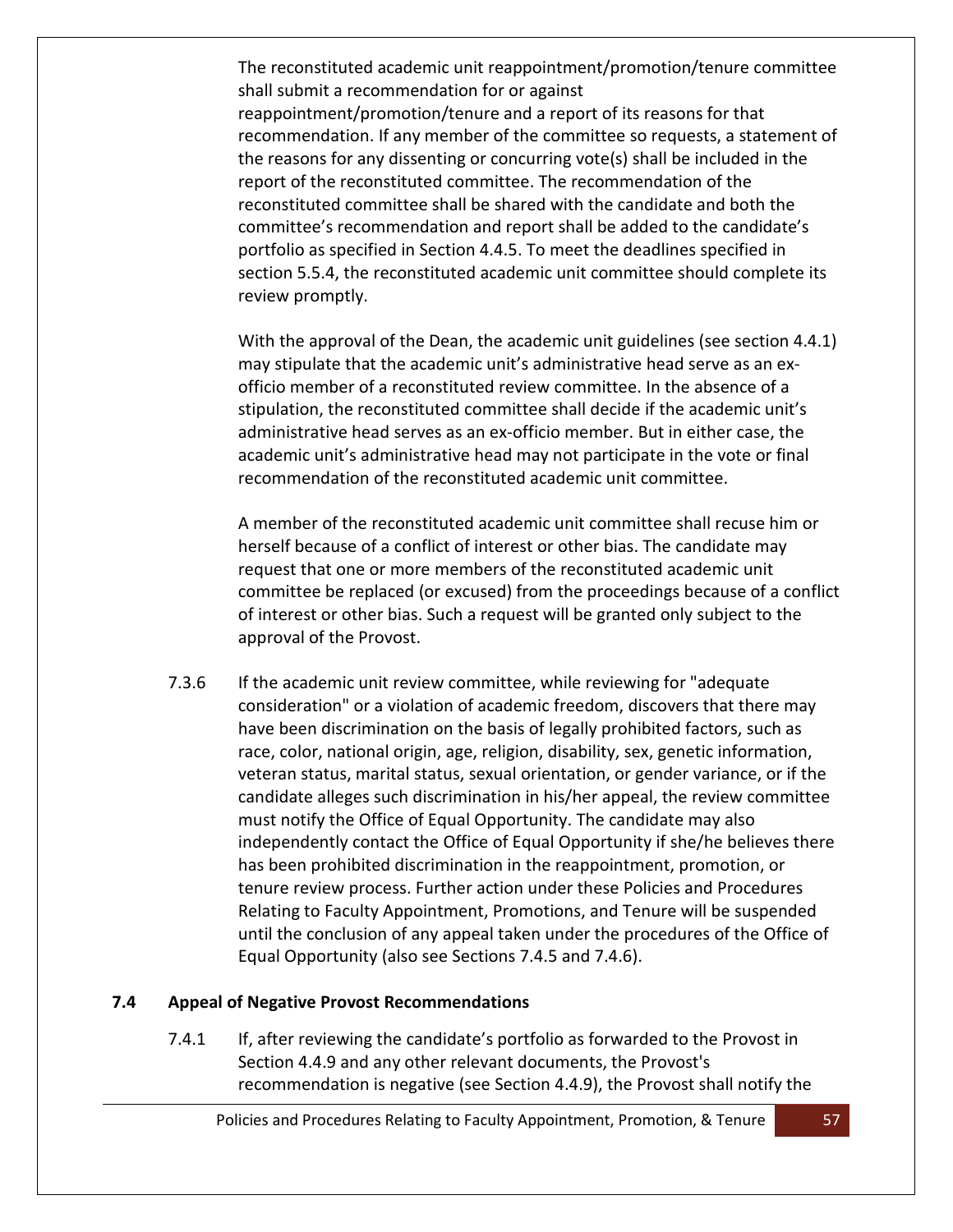candidate of his/her right to appeal to the Faculty Review Committee (as established in the Faculty Senate Constitution) on grounds of lack of "adequate consideration" or on grounds of violation of academic freedom (see Section 7.2). All appeals must be made in writing to the Provost within fifteen calendar days from the date of written notification. The Provost shall forward the written appeal and the candidate's portfolio to the Faculty Review Committee.

- 7.4.2 The Faculty Review Committee shall, within thirty days of receipt of a written appeal, make a written report to the Provost and to the candidate (except see Section 7.4.5). The Committee shall report severally on the validity of each individual complaint and may recommend remedies for procedural inadequacies or for inequities or injustices.
- 7.4.3 Any member of the Faculty Review Committee who was also a member of the academic unit reappointment/promotion/tenure committee, or the academic unit review committee, or reconstituted academic unit reappointment/promotion/tenure committee, or who was the academic unit's administrative head or Dean for the reappointment/promotion/tenure review, or who is the candidate under review, shall remove him or herself from the Faculty Review Committee for the appeal proceedings. A member of the Faculty Review Committee shall recuse him or herself because of a conflict of interest or other bias. The candidate may request that one or more members of the Faculty Review Committee be replaced (or omitted from the proceedings) because of a conflict of interest or other bias. Such a request will be granted only subject to the approval of the Provost.
- 7.4.4 The Faculty Review Committee shall notify the faculty member and the individuals or committees involved such ways in which the reappointment/promotion/tenure-decision process failed to give adequate consideration, or violated academic freedom.
- 7.4.5 If the Faculty Review Committee, while reviewing for "adequate consideration" or a violation of academic freedom, discovers that there may have been discrimination on the basis of legally prohibited factors, such as race, color, national origin, age, religion, disability, sex, genetic information, veteran status, marital status, sexual orientation, or gender variance, or if the candidate alleges such discrimination in his/her appeal, the committee shall notify the Office of Equal Opportunity. In accordance with the policies and procedures of that Office, further action under these Policies and Procedures Relating to Faculty Appointment, Promotion, and Tenure shall be suspended until the conclusion of any appeal taken under the procedures of the Office of Equal Opportunity (see Section 7.4.6). However, if the candidate's discrimination complaint has gone through the Office of Equal Opportunity prior to the appeal to the Faculty Review Committee, the complaint may not be asserted again unless the Office of Equal Opportunity determines there is new evidence.